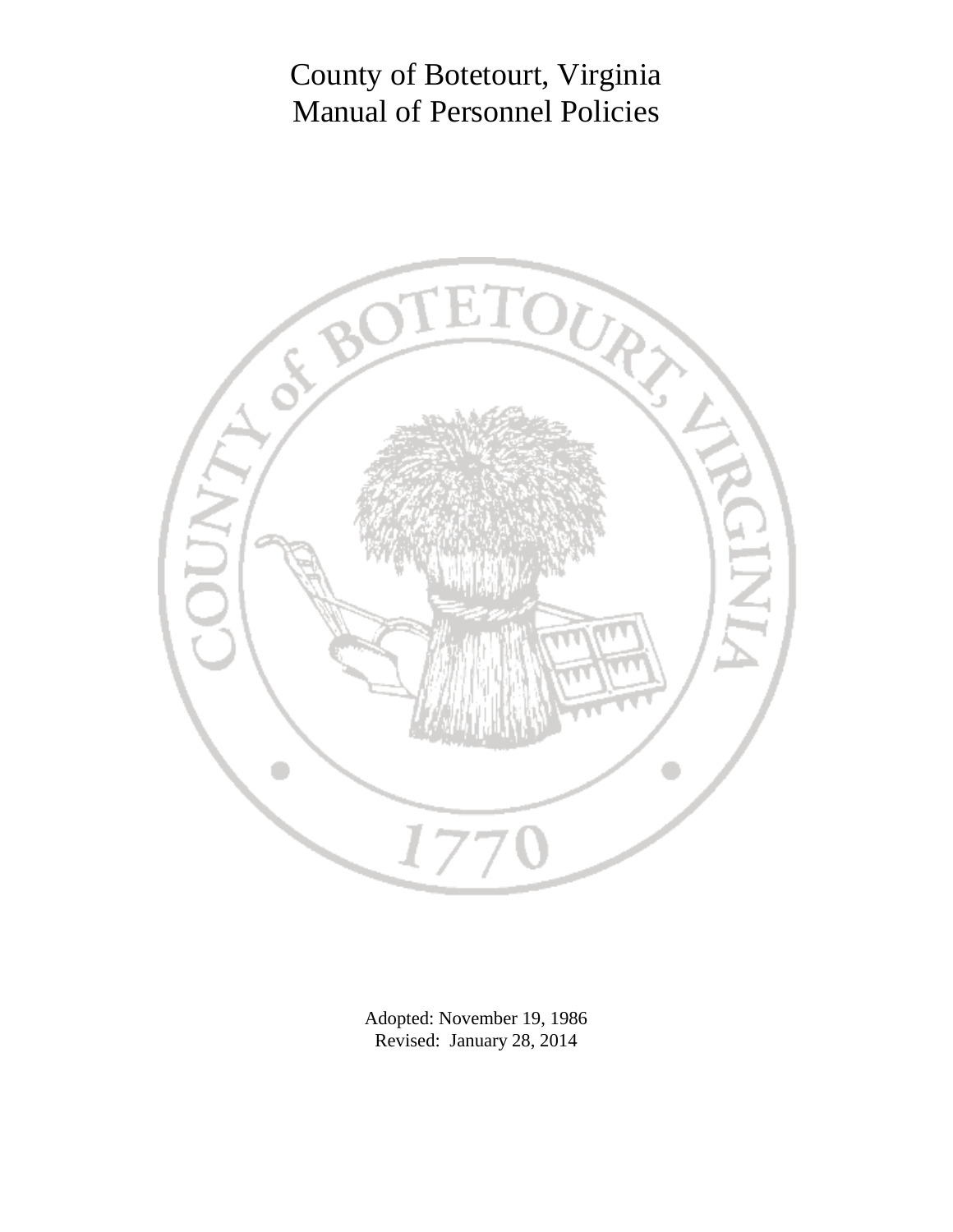# **Table of Contents**

|                |                               | $\boldsymbol{l}$ |
|----------------|-------------------------------|------------------|
| 1.1            |                               |                  |
| 1.2            |                               |                  |
| 1.3            |                               |                  |
| 1.4            |                               |                  |
| 1.5            | Legal Standing<br>2           |                  |
| 1.6            |                               |                  |
| 2.             | Administration 3              |                  |
| 2.1            |                               |                  |
| 2.2            |                               |                  |
| 2.3            |                               |                  |
| 2.4            |                               |                  |
| $2.5^{\circ}$  |                               |                  |
| 2.5.1          |                               |                  |
| 2.5.2          | Punctuality and Attendance 14 |                  |
| 2.5.3          |                               |                  |
| 2.5.4          |                               |                  |
| 2.5.5          |                               |                  |
| 2.6            |                               |                  |
| 2.6.1          |                               |                  |
| 2.6.2          |                               |                  |
| 2.6.3          | Gifts                         | $7\phantom{.0}$  |
| 2.6.4          |                               | $7\phantom{.0}$  |
| 2.6.5          |                               |                  |
| 2.6.6          |                               |                  |
| 2.6.7          |                               |                  |
| 2.6.8<br>2.6.9 |                               |                  |
| $2.7^{\circ}$  |                               |                  |
| 2.7.1          | Definition 11                 |                  |
| 2.7.2          |                               |                  |
| 2.7.3          |                               |                  |
| 2.8            |                               | 12               |
| 2.9            |                               |                  |
| 2.10           |                               |                  |
| 2.11           |                               |                  |
| 2.11.1         |                               |                  |
| 2.11.2         |                               |                  |
|                |                               |                  |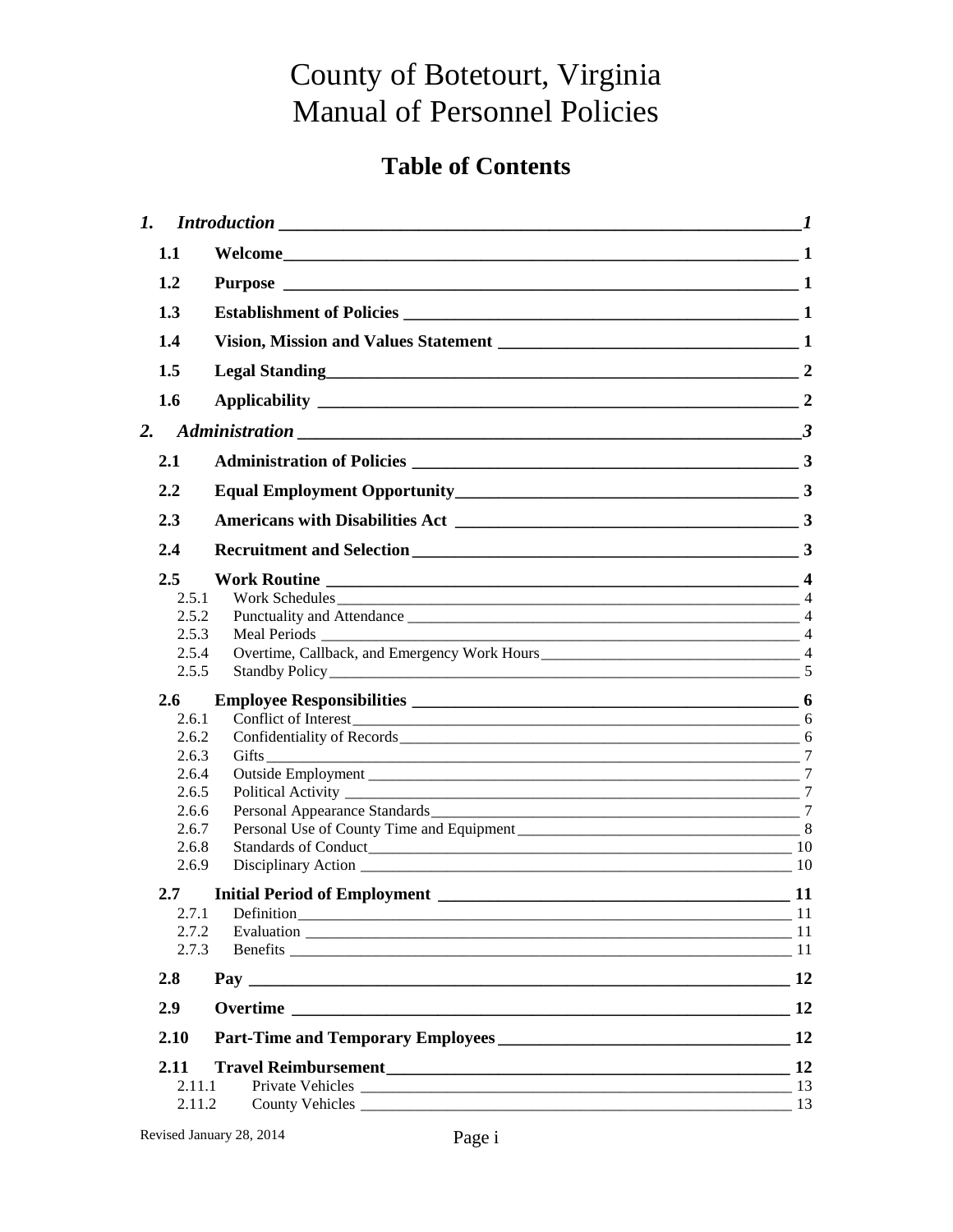## **Table of Contents**

|       | 2.11.3<br>2.11.4 |                                                                                                                |    |
|-------|------------------|----------------------------------------------------------------------------------------------------------------|----|
| 2.12  |                  |                                                                                                                |    |
|       | 2.12.1           |                                                                                                                |    |
|       | 2.12.2           |                                                                                                                |    |
|       | 2.12.3           |                                                                                                                |    |
|       | 2.12.4           |                                                                                                                |    |
| 2.13  |                  |                                                                                                                |    |
| 2.14  |                  | Smoking                                                                                                        |    |
| 2.15  |                  |                                                                                                                |    |
|       | 2.15.1           |                                                                                                                |    |
|       | 2.15.2           | Prohibitions 16                                                                                                |    |
|       | 2.15.3           | Responsibilities 16                                                                                            |    |
|       | 2.15.4           |                                                                                                                |    |
|       | 2.15.5           |                                                                                                                |    |
| 2.16  |                  | Discrimination, Harassment, Retaliation and Workplace Romance Policy __ 18                                     |    |
|       | 2.16.1           | Purpose                                                                                                        |    |
|       | 2.16.2           | Discrimination, Harassment and Retaliation Prohibited ___________________________ 18                           |    |
|       | 2.16.3           | Complaints and Resolution 2008 and 2008 and 2008 and 2008 and 2008 and 2008 and 2008 and 2008 and 2008 and 200 |    |
|       | 2.16.4           |                                                                                                                |    |
| 2.17  |                  |                                                                                                                |    |
|       | 2.17.1           | Policy 20                                                                                                      |    |
|       | 2.17.2           |                                                                                                                |    |
|       | 2.17.3           |                                                                                                                |    |
|       | 2.17.4           |                                                                                                                | 22 |
|       | 2.17.5<br>2.17.6 | Procedures                                                                                                     | 22 |
|       | 2.17.7           | Rules for Panel Hearings 25                                                                                    |    |
|       | 2.17.8           | Implementation of Panel Decisions 26                                                                           |    |
|       | 2.17.9           |                                                                                                                | 26 |
|       | 2.17.10          |                                                                                                                | 27 |
| 3.    |                  |                                                                                                                | 27 |
| 3.1   |                  | Pay and Classification Plan                                                                                    | 27 |
| 3.2   |                  |                                                                                                                | 27 |
| 4.    |                  |                                                                                                                | 28 |
| 4.1   |                  |                                                                                                                | 28 |
| 4.2   |                  |                                                                                                                | 28 |
| 4.2.1 |                  | Pay Plan                                                                                                       | 28 |
|       | 4.2.2            |                                                                                                                | 29 |
| 5.    |                  |                                                                                                                | 29 |
| 5.1   |                  |                                                                                                                | 29 |
|       |                  |                                                                                                                |    |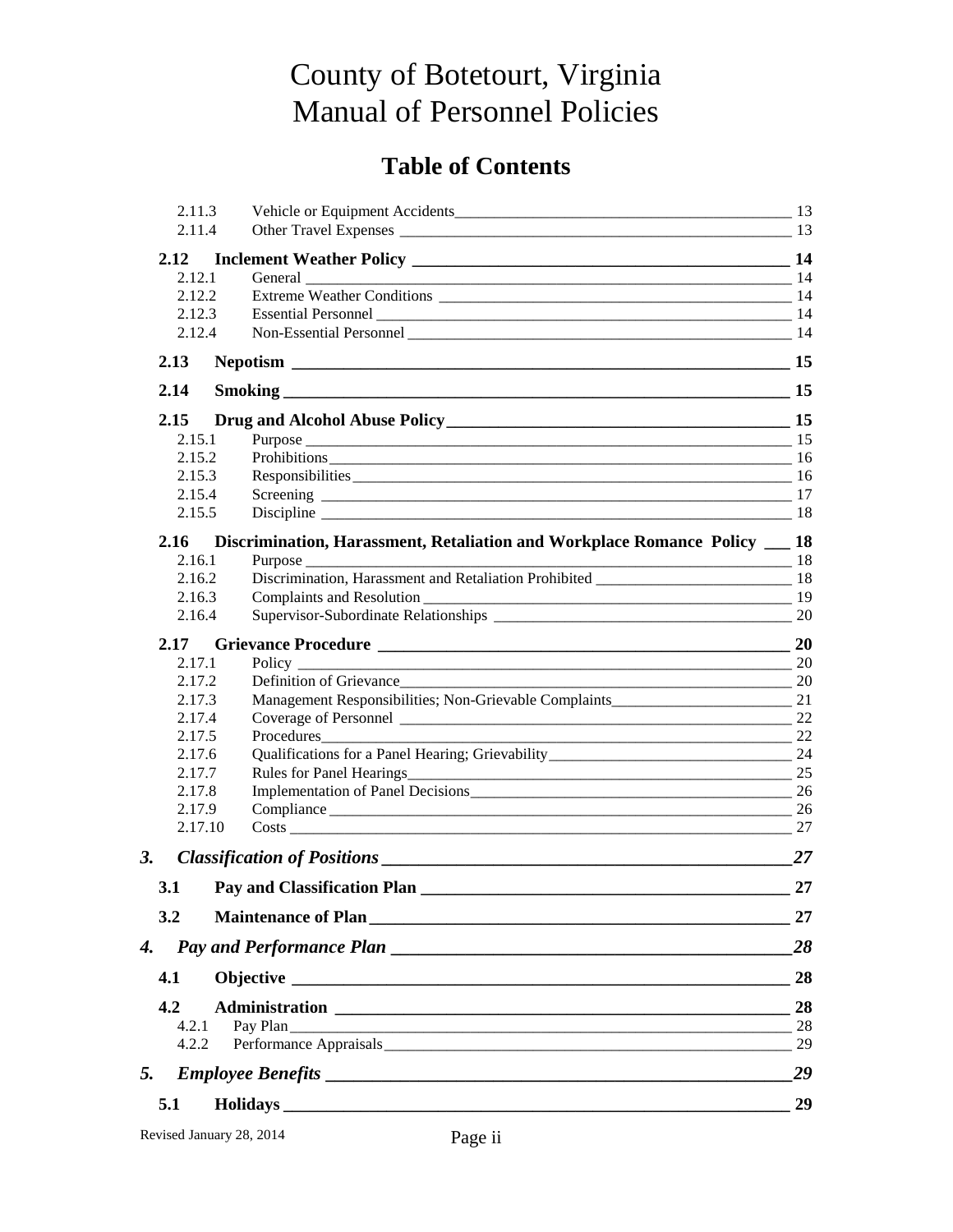# **Table of Contents**

| 5.2            |                                                                                                                                                                         |                  |
|----------------|-------------------------------------------------------------------------------------------------------------------------------------------------------------------------|------------------|
| 5.2.1          |                                                                                                                                                                         |                  |
| 5.2.2          |                                                                                                                                                                         |                  |
| 5.3            |                                                                                                                                                                         |                  |
| 5.3.1          |                                                                                                                                                                         |                  |
| 5.3.2<br>5.3.3 | Accrual 32                                                                                                                                                              |                  |
| 5.3.4          |                                                                                                                                                                         |                  |
| 5.3.5          |                                                                                                                                                                         |                  |
| 5.4            |                                                                                                                                                                         |                  |
| 5.5            |                                                                                                                                                                         |                  |
| 5.6            |                                                                                                                                                                         |                  |
| 5.7            |                                                                                                                                                                         |                  |
| 5.8            |                                                                                                                                                                         |                  |
| 5.8.1          |                                                                                                                                                                         |                  |
| 5.8.2<br>5.8.3 |                                                                                                                                                                         |                  |
| 5.8.4          |                                                                                                                                                                         | 41               |
| 5.9            |                                                                                                                                                                         |                  |
| 5.10           |                                                                                                                                                                         |                  |
| 5.11           |                                                                                                                                                                         | 42               |
| 5.12           |                                                                                                                                                                         |                  |
| 5.13           |                                                                                                                                                                         | 43               |
| 5.14           |                                                                                                                                                                         | 43               |
| 5.15           |                                                                                                                                                                         | 43               |
| 5.16           |                                                                                                                                                                         |                  |
|                | 5.16.1                                                                                                                                                                  | $\frac{1}{2}$ 44 |
|                | 5.16.2                                                                                                                                                                  |                  |
|                | 5.16.3<br>Procedure 44<br>5.16.4<br>Disclaimer<br><u> 1990 - Jan James James Barnett, amerikan bernama dan bernama dalam pengaran bernama dalam pengaran bernama da</u> | 45               |
| 6.             | <b>Training/Continuing Education Program</b>                                                                                                                            | 45               |
| 7.             |                                                                                                                                                                         | 48               |
| 7.1            |                                                                                                                                                                         | 48               |
| 7.2            |                                                                                                                                                                         | 48               |
| 7.3            |                                                                                                                                                                         | 49               |
| 7.4            |                                                                                                                                                                         | 49               |
|                |                                                                                                                                                                         |                  |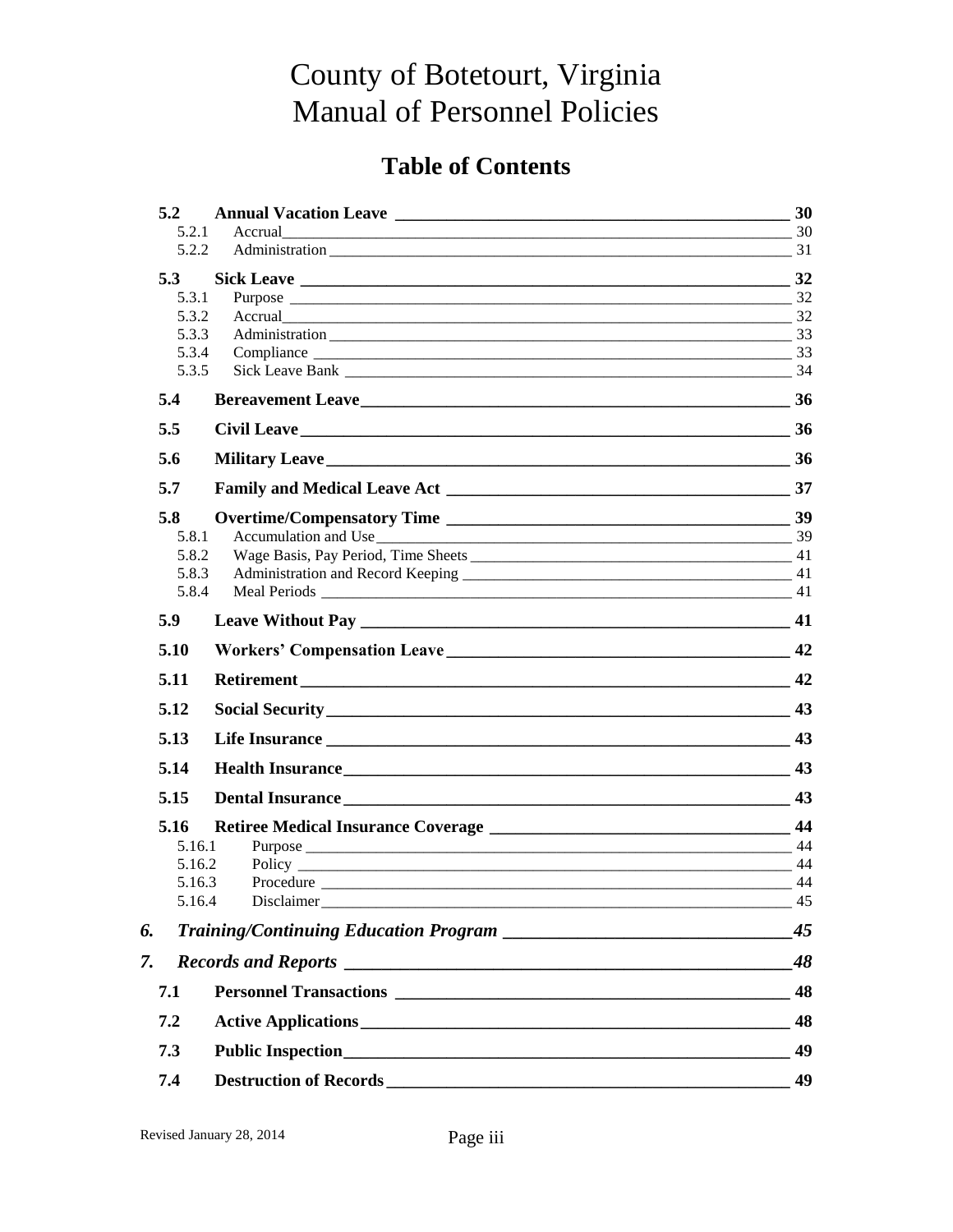## <span id="page-4-0"></span>**1. Introduction**

## <span id="page-4-1"></span>**1.1 Welcome**

Welcome to employment with Botetourt County, Virginia! You are congratulated on your record of achievement and your selection for the position to which you've been hired.

This manual has been prepared to help familiarize you with County policies and procedures. It is not intended as a contract and does not create a contract of employment. Rather, it is a set of guidelines that will aid and assist you in your new duties and in building relationships with your new co-workers. Read it carefully. Become familiar with its provisions. And do not hesitate to ask for clarification whenever you have questions.

## <span id="page-4-2"></span>**1.2 Purpose**

It is the purpose of this manual to establish and maintain a uniform system for managing personnel matters; to comply with applicable employment laws; and to provide for the standards, terms, and conditions of employment with the County in a clear and comprehensive fashion to maximize the efficiency and orderliness of operations. It is further intended, by adoption and periodic amendment of these policies and procedures, that they serve as a guide for employees of the County in their routine work activities and relationships to the extent that the objectives of both the County and individual employees can be achieved.

## <span id="page-4-3"></span>**1.3 Establishment of Policies**

The policies contained herein have been established by legal action of the Board of Supervisors. Amendments shall be made at the Board's discretion to maintain legal compliance, operational effectiveness, and the general scope of desired workplace conditions.

## <span id="page-4-4"></span>**1.4 Vision, Mission and Values Statement**

The Botetourt County Board of Supervisors Mission and Values Statement is below. Employees are expected to act and to perform their work in a manner and by use of means consistent with this statement.

We, the Elected Supervisors of Botetourt County Envision a community where county residents are attaining higher education and economic goals; are enjoying a quality of life marked by safety and security, environmental protection, quality business and residential development, and a variety of recreational and cultural opportunities; and are pleased with the value and cost of county government.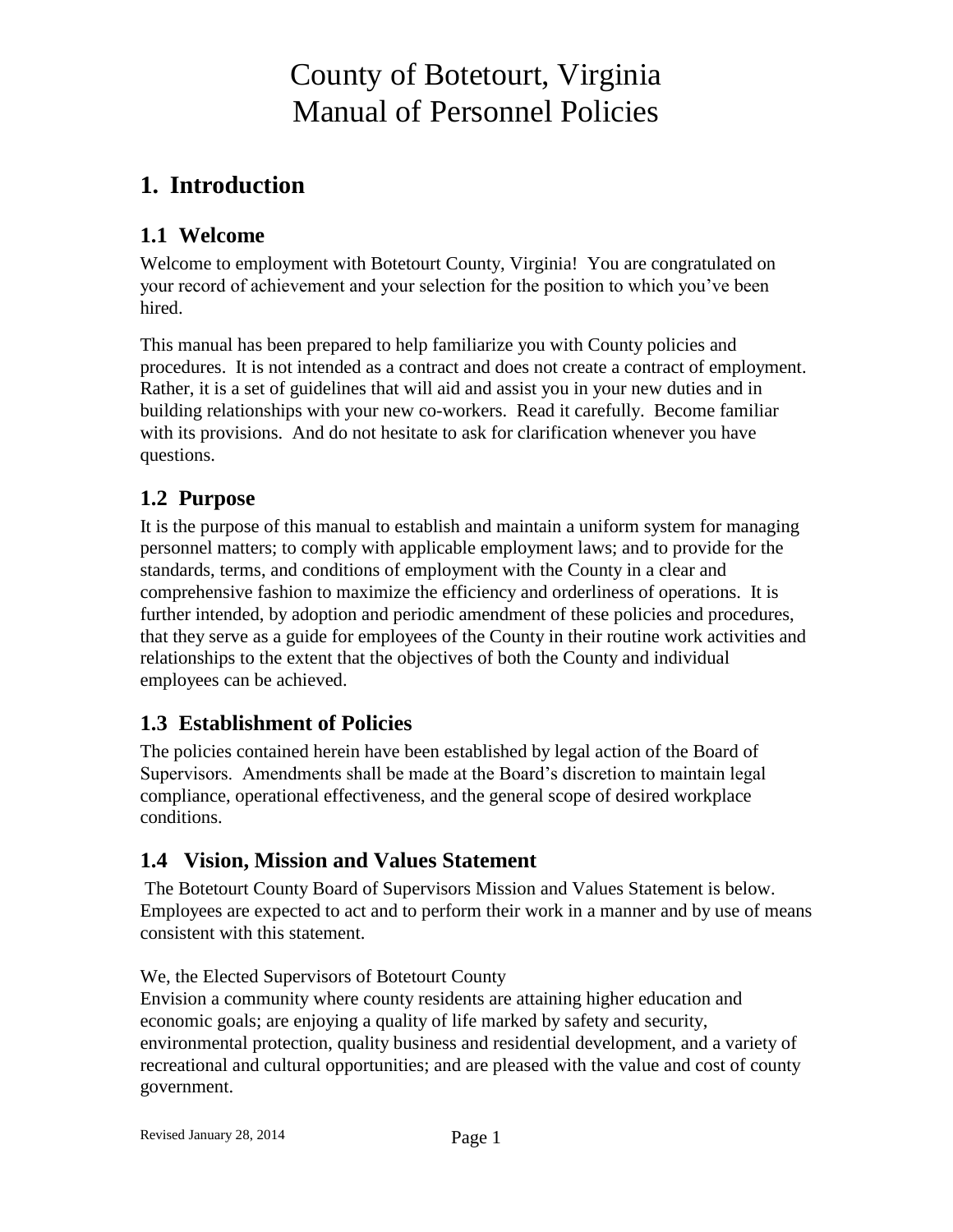Have a mission to generate and allocate revenues and establish policies and regulations in order to pursue public safety and educational goals, protect our environment and quality of life, enhance the local economy, comply with state and federal program mandates, provide other lawful services desired and supported by county residents.

Are dedicated to applying values-based principles in the everyday work of the Board and its staff, including commitment to:

Integrity, as a foundation for open and honest dealings with all and a desire to always choose the harder right rather than the easier wrong in our decision-making;

Excellence, through devotion to the strong work ethic and cooperative spirit that have been hallmarks of our citizens, in order to provide efficient and effective services for County residents and businesses;

Limited government and its associated qualities of equitable and just taxation and regulation, simplified structure and operations, and easy accessibility for County residents and businesses;

Respect for others, by recognizing that fairness and genuine empathy should be the basis for our engagement with the public at large;

Respect for the past and the future, by acknowledging that much of what makes Botetourt unique today is rooted in past decisions that preserved a special natural environment and quality of life, and that future generations deserve as much from us;

Accountability, individually and in teams, by always accepting responsibility for our behaviors, actions, and results; and

Loyalty in word and deed to each other and to our community.

Upon amendment of any part of this manual, the County will endeavor to use normal communication channels to apprise employees, in a timely fashion, of such changes and their effect, if any.

Each employee covered or affected by this manual is responsible for knowledge of and compliance with all provisions contained herein.

## <span id="page-5-0"></span>**1.5 Legal Standing**

This manual and the policies contained herein, and any other County policies, do not create a contract of employment. Employees may terminate their employment at any time; however, two weeks prior notice is requested.

## <span id="page-5-1"></span>**1.6 Applicability**

The policies contained in this manual, unless otherwise noted herein, apply to all employees hired under the authority of the Board of Supervisors of Botetourt County. Supplemental policies developed pursuant to the scope and authority of this manual and approved by the County Administrator, are also applicable to Emergency Services employees. To the extent that such supplemental policies differ from provisions of this manual, the supplemental policies shall govern. Such supplemental policies shall be maintained by and available from the County Administrator's Office.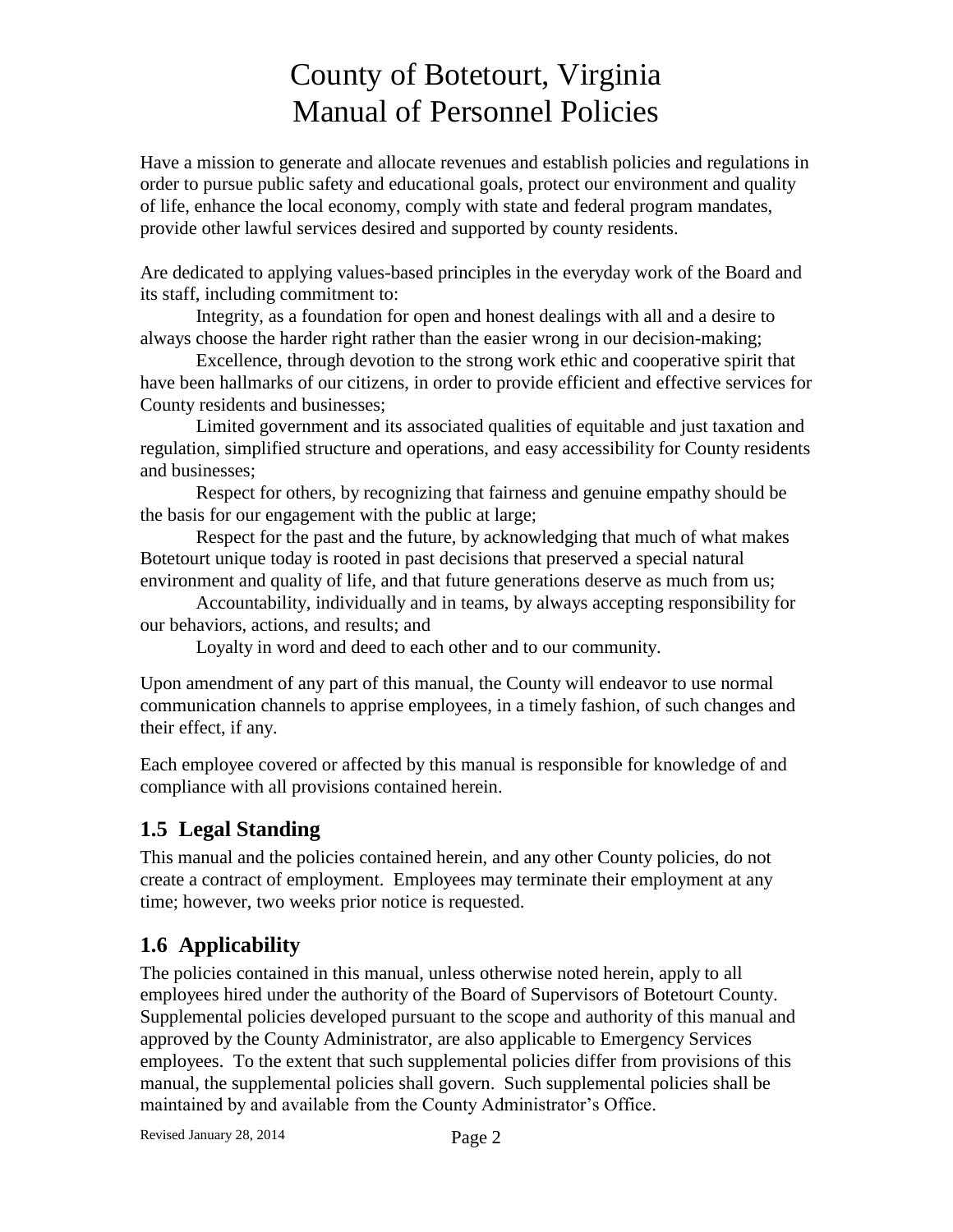## <span id="page-6-0"></span>**2. Administration**

## <span id="page-6-1"></span>**2.1 Administration of Policies**

The County Administrator shall have responsibility for administration of the personnel program established by the Board of Supervisors, and is responsible for the recruitment, selection and appointment of employees as provided for by the Board in the County's approved budget.

## <span id="page-6-2"></span>**2.2 Equal Employment Opportunity**

It is the County's policy to employ, retain, promote, assign, compensate, terminate and otherwise treat any and all employees and job applicants on the basis of merit, qualifications and competence. This policy shall be applied without regard to any other factor except where an individual's sex, age or disability is a bona fide qualification criterion as permitted by law.

## <span id="page-6-3"></span>**2.3 Americans with Disabilities Act**

It is the County's policy to follow and comply with the Americans with Disabilities Act (ADA) of 1990, as amended, as well as the ADA Amendments Act of 2008, which protects qualified employees with disabilities from discrimination in hiring, promotion, discharge, pay, job training, fringe benefits, classification, referral and other aspects of employment on the basis of disability. The law requires the County to provide qualified employees with disabilities with reasonable accommodations that do not impose undue hardships.

## <span id="page-6-4"></span>**2.4 Recruitment and Selection**

The County Administrator, or his designee, shall determine the publicity required to obtain a reasonable pool of qualified applicants for each vacancy.

As determined by the Administrator, or his designee, the selection process may include written application, oral interview, written examination, skills assessments, drug/alcohol screenings, criminal background checks, a physical examination and/or a psychological assessment to determine an applicant's ability to perform the work required.

When a vacancy occurs, the Administrator shall determine whether the position shall be filled by promotion within or recruitment from outside the existing County workforce.

Employment, termination, and discipline are the responsibility of the Administrator.

Employee recruitment and retention activities shall be conducted pursuant to the following strategy:

The Botetourt County Board of Supervisors will recruit and retain quality public servants by providing meaningful work, competitive compensation, productive work environments, team-oriented working relationships, and recognition of dedicated and meritorious service.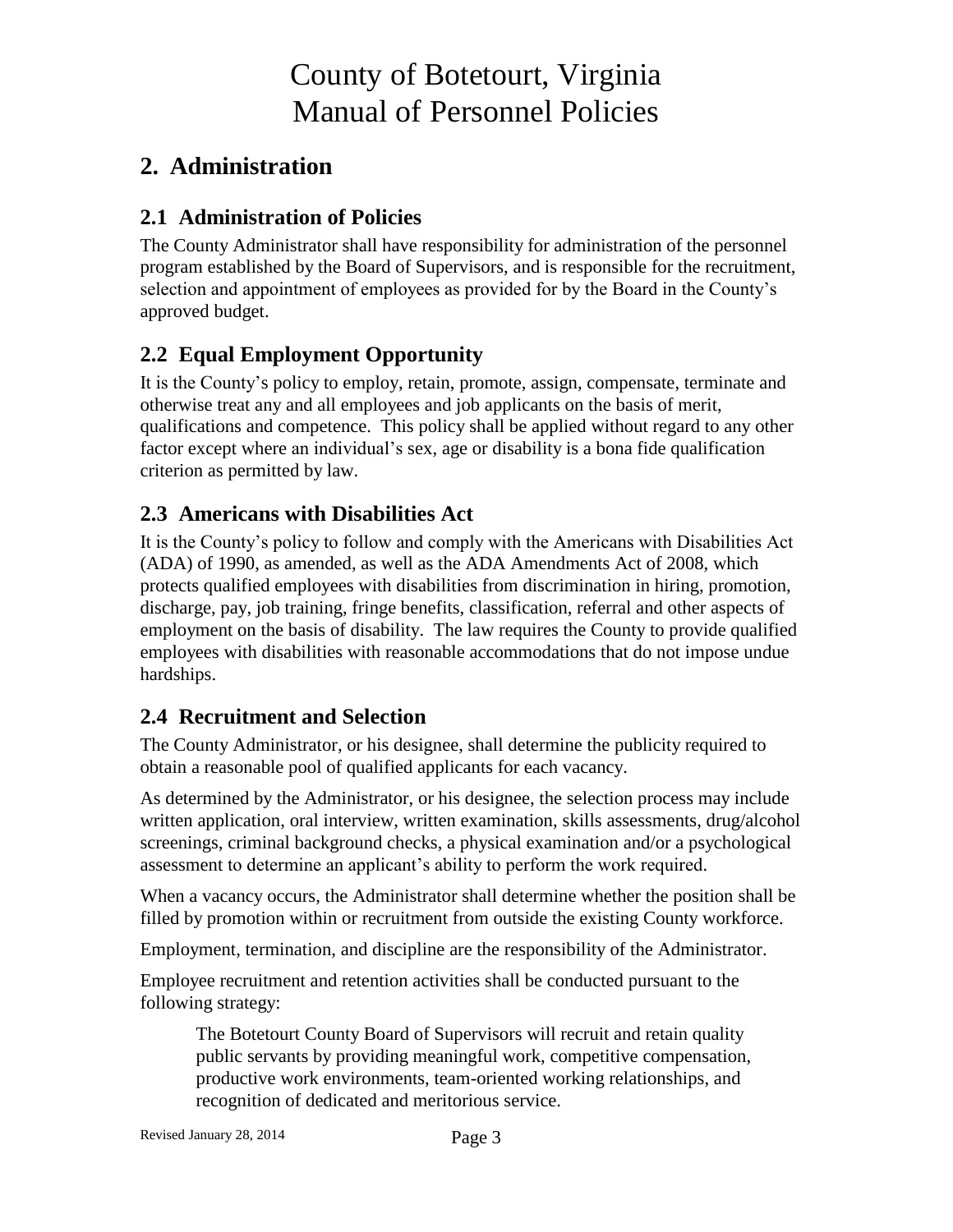## <span id="page-7-0"></span>**2.5 Work Routine**

#### <span id="page-7-1"></span>**2.5.1 Work Schedules**

The regular workweek will consist of eight hours per day, five days per week. Most employees will be assigned to a work schedule of 8:30 a.m. to 5:00 p.m., Monday through Friday. However, the County can assign employees to other days and hours within the workweek that begins at 12:01 a.m. Sunday and ends at 12:00 midnight of the following Saturday.

Other work shifts, days, hours, and periods can be established and modified by the County within the limits prescribed by law, based on operating conditions and requirements of the County. With approval of the County Administrator, department heads may grant employees the opportunity to work flexible work schedules so long as such a schedule does not diminish operational effectiveness, access or service to the public or other customers, or create an overtime liability that would not otherwise occur.

#### <span id="page-7-2"></span>**2.5.2 Punctuality and Attendance**

Regular attendance and punctuality are essential for the efficient operation of each department. When an employee must be tardy or absent from work, it is the employee's responsibility to notify his/her department head as soon as possible. When possible, at least one day's advance notice shall be provided by the employee.

#### <span id="page-7-3"></span>**2.5.3 Meal Periods**

The County provides and encourages employees to take meal periods as approved by the County Administrator or their department head. The standard meal period is thirty (30) minutes. Employees should not spend mealtime at the workstation and will therefore be relieved of duty entirely during the meal period, except under special conditions approved by their supervisors. Under certain circumstances where it is in the best interest of the County, employees may be required to consume a meal while actively engaged at work, whereupon employees shall be compensated, in pay or compensatory leave, for the meal period if working the period triggers overtime/compensatory leave.

### <span id="page-7-4"></span>**2.5.4 Overtime, Callback, and Emergency Work Hours**

As circumstances or specific operational needs of the County dictate, it may become periodically necessary for employees to be available for work beyond their daily or weekly work schedule, or to return to work after departing the County premises, following completion of their normal work schedule. Either an extension of the workday or a returned resumption of work activity prior to the next scheduled workday may be treated as overtime for the purpose of eligible employee pay calculations, depending on the number of actual hours worked during the applicable work period. Employees will be compensated for overtime work hours pursuant to the "Fair Labor Standards Act" section of this manual contained below.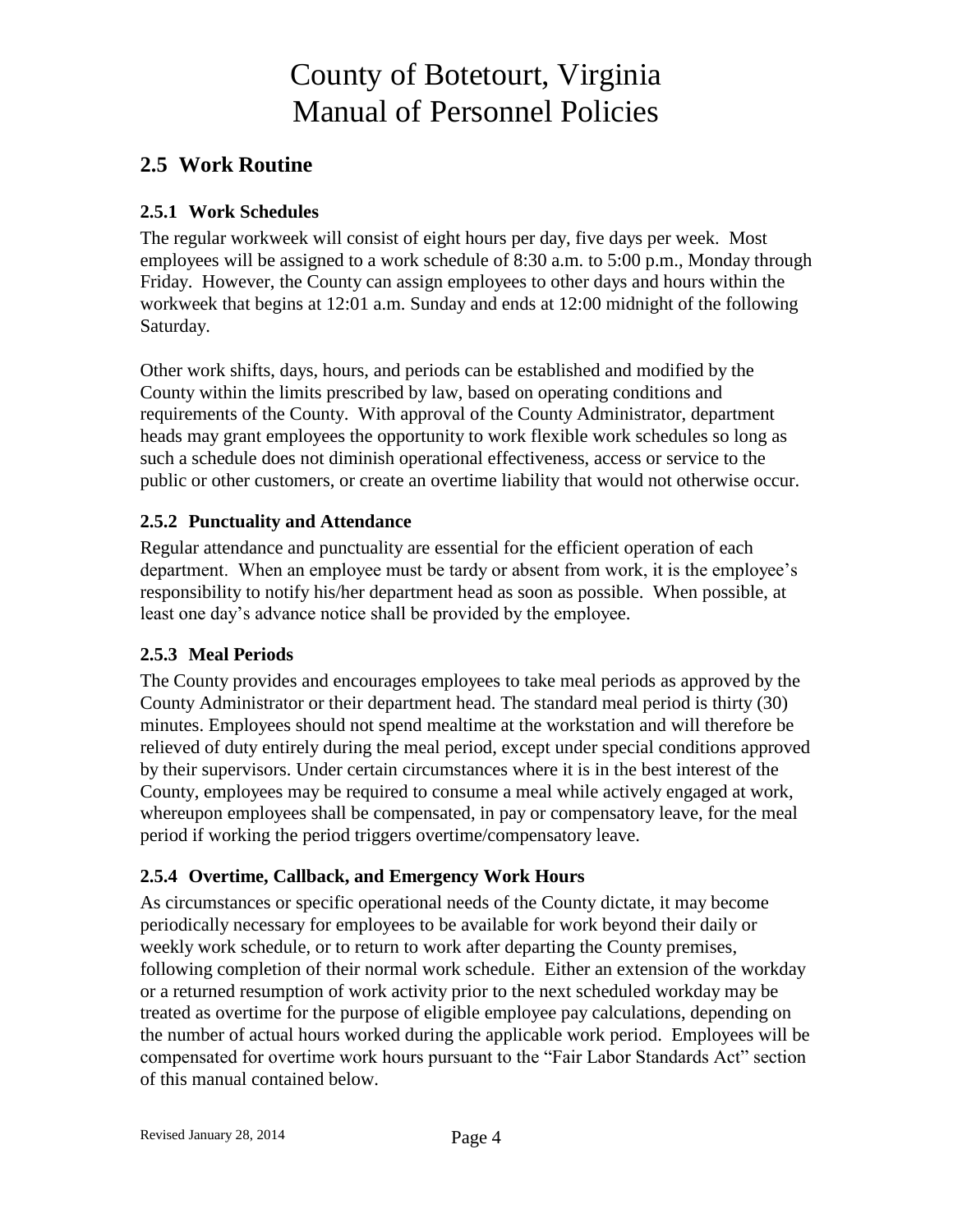Should an emergency occur, the nature of which affects County operations, employees may be required to work unusual or reduced schedules, or they may be laid off indefinitely.

#### <span id="page-8-0"></span>**2.5.5 Standby Policy**

This policy applies to employees, generally in Public Works, Management Information Systems or other facilities support positions, whose responsibilities include standby duties in case of emergencies.

Certain employees may be specifically designated and required to be available and ready to work when needed to handle exceptional situations occurring outside of standard working hours. Unless circumstances require otherwise, employees will be scheduled on a rotating basis.

Employees assigned standby duty are not required to remain at their work stations and are free to engage in their own pursuits, subject only to the understanding that they leave word as specified by their supervisor or department head where they may be reached at all times while on standby duty, and, if necessary, report to work promptly as specified by the supervisor or department head. The employee must be fit and available for duty. Therefore, employees on leave or disability are not available for and shall not be compensated for standby duty. Standby duty periods shall be based on departmental needs and shall be determined by the department head. Employees on standby duty must notify their supervisor or department head as soon as possible of any situation or circumstance that would prevent the employee from immediately responding to a work call.

One (1) hour of compensatory time shall be earned by employees for each calendar day of standby duty served.Compensatory time earned for standby duty is not considered active work time and shall not be included in work time calculations for purposes of determining overtime or overtime compensation**.** Employees required to report for active work duty outside of scheduled work hours shall be compensated in accordance with the County's Overtime, Callback, and Emergency Work Hours policy (Section 2.5.4 of the Manual of Personnel Policies).

Employees on standby duty shall respond to work calls according to department policies and procedures. Failure to respond or to comply with department response standards shall result in forfeiture of standby compensation for the applicable calendar day. Further, failure of an employee to respond or to comply with department policies and procedures may result in disciplinary action up to and including termination.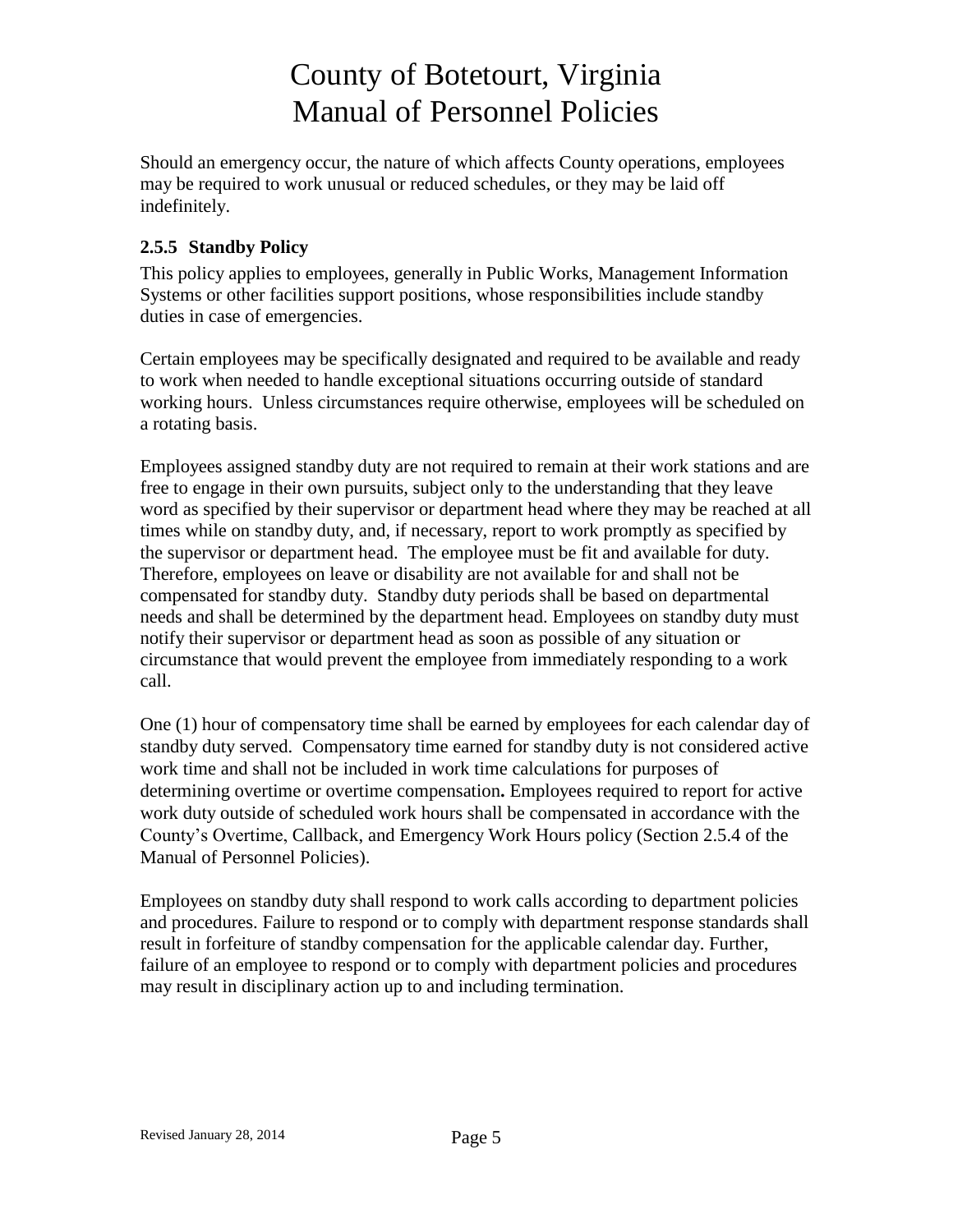### <span id="page-9-0"></span>**2.6 Employee Responsibilities**

### <span id="page-9-1"></span>**2.6.1 Conflict of Interest**

In keeping with the Conflict of Interest Act, County employees are prohibited from using information gained while performing their job to further their own personal interests. There may be some County employees who are required to file a statement of their interests as prescribed by County ordinances or state law.

### <span id="page-9-2"></span>**2.6.2 Confidentiality of Records**

Many County employees will work in capacities where confidential data concerning the plans and affairs of the department or of individuals will be handled. It is of great importance that employees not discuss such plans or records with persons not authorized to have access to them. If there is a question as to whether the information should be released, then the inquirer should be referred to the appropriate department head or the County Administrator.

### **2.6.2.1 Protected Health Information**

The Health Insurance Portability and Accountability Act (HIPAA) establishes a system of privacy protection for health information. In general, HIPAA provides that a "covered entity" may not use or disclose protected health information (PHI) except as expressly permitted. 45 C.F.R. §164.502(a) A covered entity is either a health care plan, a health care clearinghouse or a health care provider who transmits PHI electronically. Id., §160.102

Botetourt County is not a covered entity; however, in order to ensure the privacy of its employees' medical information, the following policies are to be strictly followed.

Protected health information (PHI) cannot be disclosed or used except where expressly permitted.

In order to comply with these dictates, health information is not to be transmitted in any format to a third party unless otherwise authorized by law or the person about whom the information pertains has signed an authorization form and the County Administrator or his designee has authorized it. Authorization forms are available from the Human Resources Office.

*All* health information *must* be protected. This includes but is not limited to the following:

- Enrollment Applications
- Employment Physicals
- Drug Test Results
- Rescue Call Data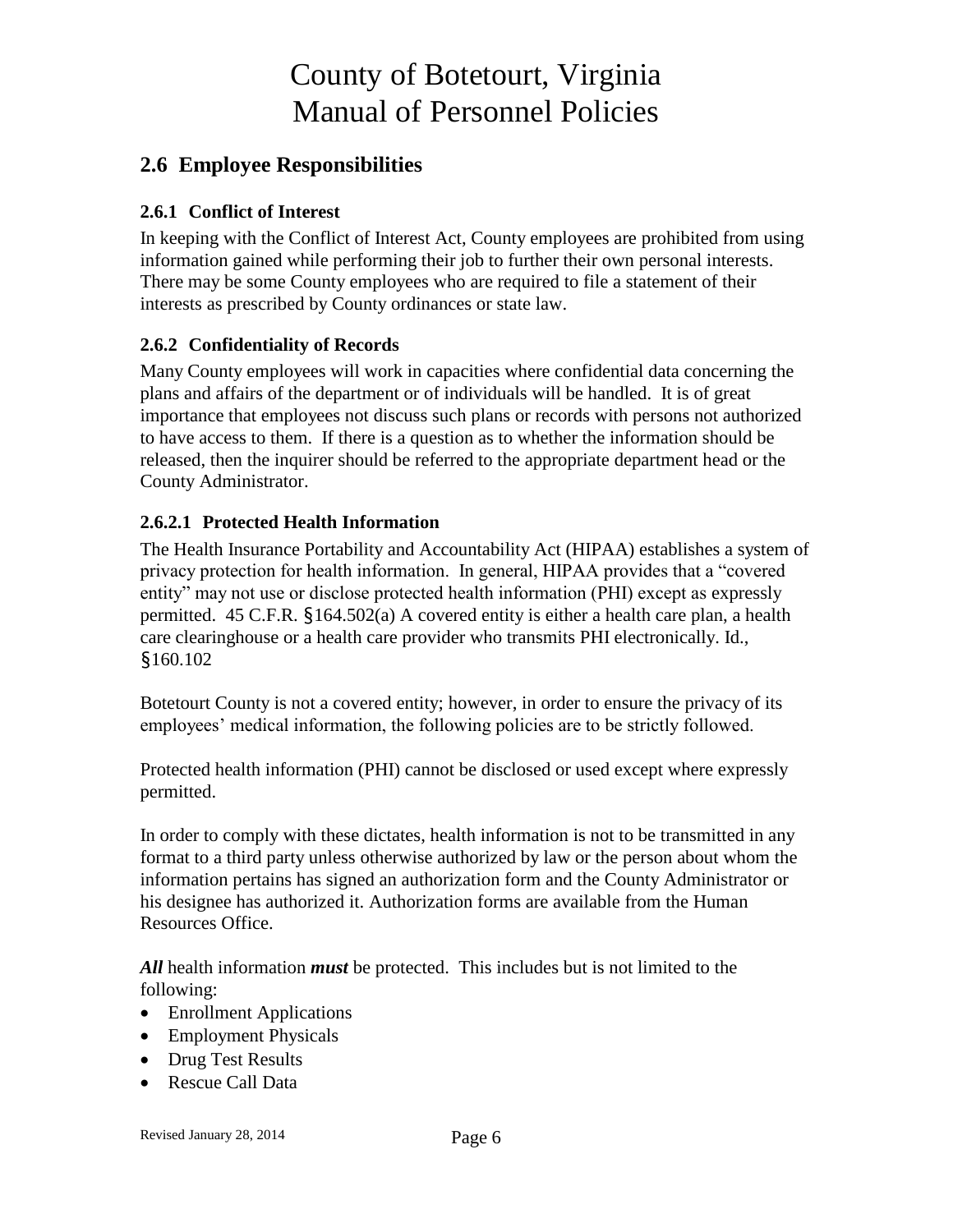### <span id="page-10-0"></span>**2.6.3 Gifts**

County employees are in a position of public trust and cannot accept gifts, gratuities, favors or rewards for any services performed in connection with County employment. In addition, it is unlawful to solicit, offer or accept money or anything of value in exchange for an appointment, promotion, or special privilege with the County. These limitations are not intended to prevent employees from accepting articles of negligible value which are distributed generally. If a question arises concerning a particular situation, an employee should consult the department head or County Administrator.

### <span id="page-10-1"></span>**2.6.4 Outside Employment**

While outside employment is not prohibited, such employment requires notice to the County Administrator and must not interfere with the performance of one's job or conflict with one's responsibility to the County. The County Administrator may, in his or her sole discretion, require that the employee provide written evidence of the outside employer's current workers' compensation insurance coverage for the employee. If it is determined by the County Administrator or department head that outside employment would diminish the efficient performance of duty, disrupt departmental operations, or create a conflict of interest, or if the employee refuses or cannot provide evidence of workers' compensation insurance coverage if required, the outside employment will not be permitted.

### <span id="page-10-2"></span>**2.6.5 Political Activity**

Employees of the County shall serve all County residents equally. The political opinions or affiliations of any resident will in no manner affect the quantity or quality of service received from the County.

An individual's political affiliation, preference, or opinion will in no way influence appointment, retention, or promotion of a County employee. However, employees may not campaign for office for self or others or display campaign posters or solicit campaign funds on County time or on County property, real or personal.

### <span id="page-10-3"></span>**2.6.6 Personal Appearance Standards**

The success of County operations is directly impacted by the image employees project and their conduct. Employees are therefore expected to dress in a manner consistent with the nature of work performed. If there are questions as to what constitutes proper attire, employees should consult with their supervisors. Employees who are inappropriately dressed, in the opinion of their supervisors, may be sent home and required to return to work in acceptable attire, and the period of absence will be treated as unpaid leave.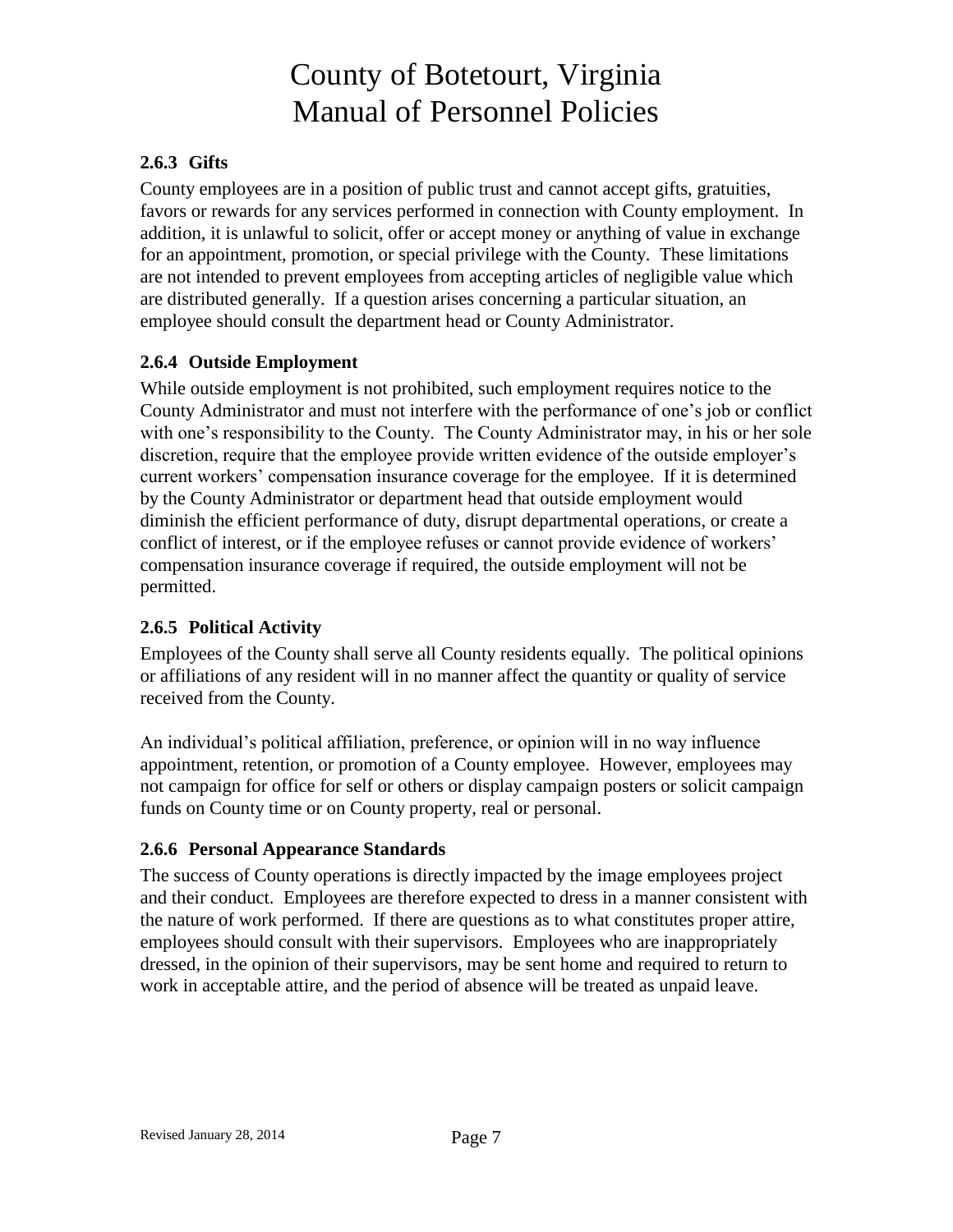### <span id="page-11-0"></span>**2.6.7 Personal Use of County Time and Equipment**

### **2.6.7.1 Telephone/Cell Phone**

The County provides telephones for all employees who need them to conduct County business and provides cell phones as necessary. At the employee's request and upon the approval of the County Administrator or his/her designee, in lieu of providing a cell phone, the County may pay the employee a stipend for the employee to provide a use a personal cell phone for County business. During periods of leave extending beyond one pay period, cell phone stipends will terminate until the employee's return to work.

The use of County telephones for personal calls should not be made or received that will interrupt or interfere with the employee's work or that of co-workers or either prevent or hinder the use of the telephone for County business. Under no circumstances will personal calls be made or received at County expense.

#### **2.6.7.1.1 Cell Phone Usage While Driving**

Employees driving County owned vehicles or personal vehicles while conducting County business should remain alert and not engage in distracting behaviors, such as cell phone usage. Employees shall adhere to all federal, state or local laws regarding cell phone usage while driving. Should the need arise to either make or accept a call while driving, the employee shall make use of voice activated dialing, hands free speaking device or speakerphone. It is preferable that the employee find a safe place to pull over, place the vehicle in park and then proceed to make or answer the call. Text messaging, checking electronic mail, connecting to the internet, playing video games, or viewing a movie while driving is expressly prohibited.

#### **2.6.7.2 Equipment**

Unauthorized removal of County equipment or property from the premises of any County facility or use of County equipment or property for personal reasons is prohibited. Additionally, employees shall utilize County property, tools or equipment in a reasonable manner to assist in the performance of their job duties. Utilization deemed as inappropriate, reckless, abusive, negligent, in violation of standard and customary practices and procedures, or willful misuse of property, tools or equipment may result in disciplinary action.

#### **2.6.7.3 Identification Cards**

County employees are issued photo identification cards for business use. ID cards shall not be used for personal business or for any business activity that is not part of the employee's regular duties or as assigned. Employee IDs remain the property of Botetourt County and are to be returned to the County upon termination. Alteration or duplication of IDs is prohibited. Human Resources should be notified immediately of lost or stolen IDs.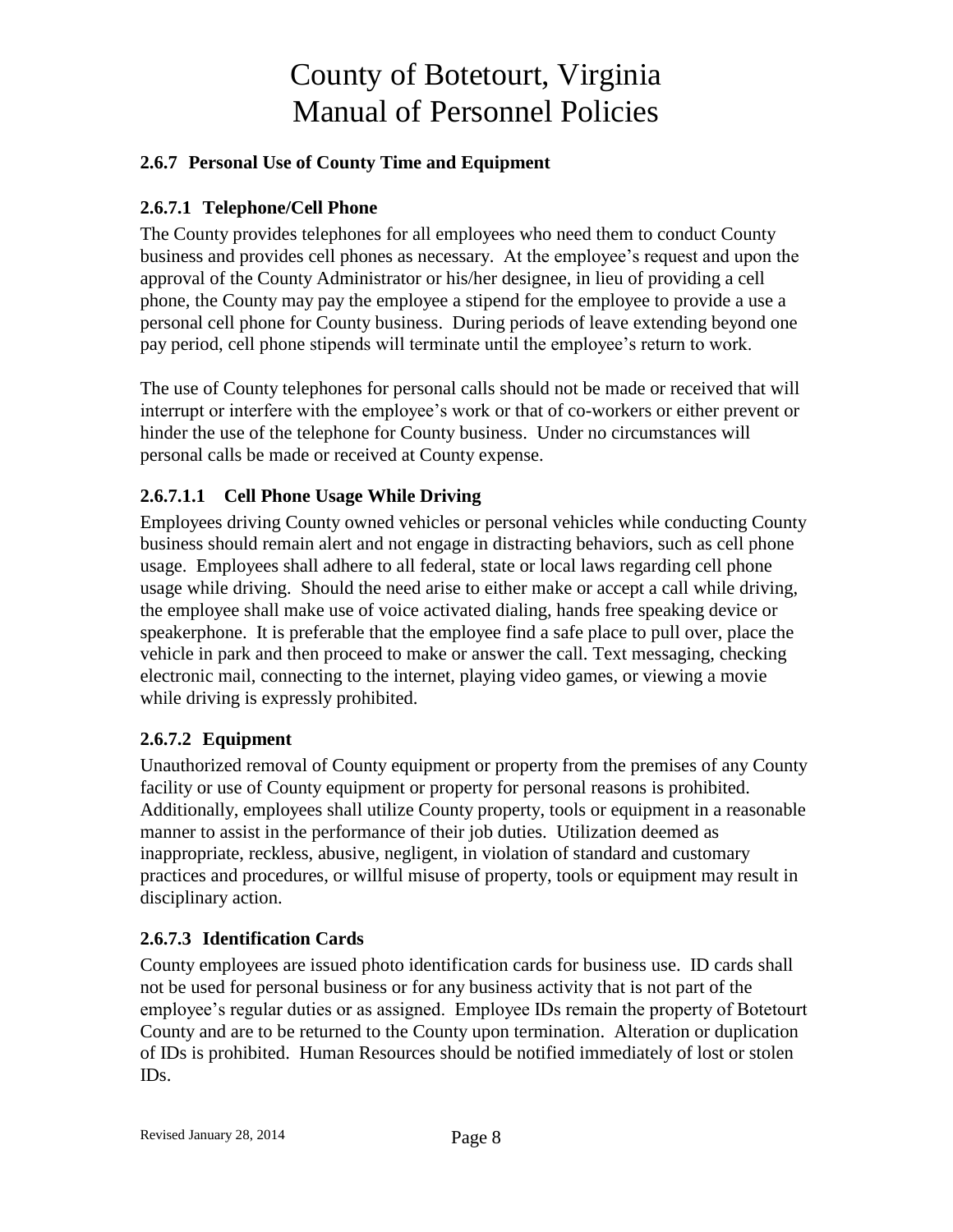### **2.6.7.4 Time Theft**

The County values each employee and the job they do. It is expected that employees will report to work and make every effort to use time wisely in the completion of assigned duties. Employees shall not use County time for personal reasons. This will be considered time theft and will be treated as such by the individual department head and County Administrator. Accordingly, "personal visits" between departments or offices while working prevents other employees from completing their duties and are considered time theft.

### **2.6.7.5 Computer Equipment**

The County provides a computer and software for all employees who need them to conduct official County business. All computer equipment, hardware and software, is the property of the County. Misuse or inappropriate use of this equipment and/or software may result in disciplinary action.

### **2.6.7.6 Electronic Mail and Internet**

The County provides electronic mail and internet access for employees to facilitate business communications. Employees are strictly prohibited from accessing other employees' electronic messages (emails) or electronic documents without permission or express authorization by an administrator pursuant to a legitimate business purpose. It is expected that employees will not use either electronic mail or internet access to view or transmit messages that could be reasonably interpreted as insulting, demeaning, threatening, hostile, or offensive by other persons. Examples include sexually explicit material, propositions, ethnic or racial slurs or other material that is construed as harassment. Conduct in violation of these standards may result in disciplinary action.

### **2.6.7.7 Personal Blogs**

The County respects the rights of employees to exercise freedom of speech through personal blogs; however, blogging should not occur during working hours. Any expressions should be the personal view of the employee with no reference to the County or County business. Blogs should not include harassment of a coworker or other statements that may be reasonably construed as improper under the guidelines of the County Manual of Personnel Policies. Conduct determined to be in violation may result in disciplinary action.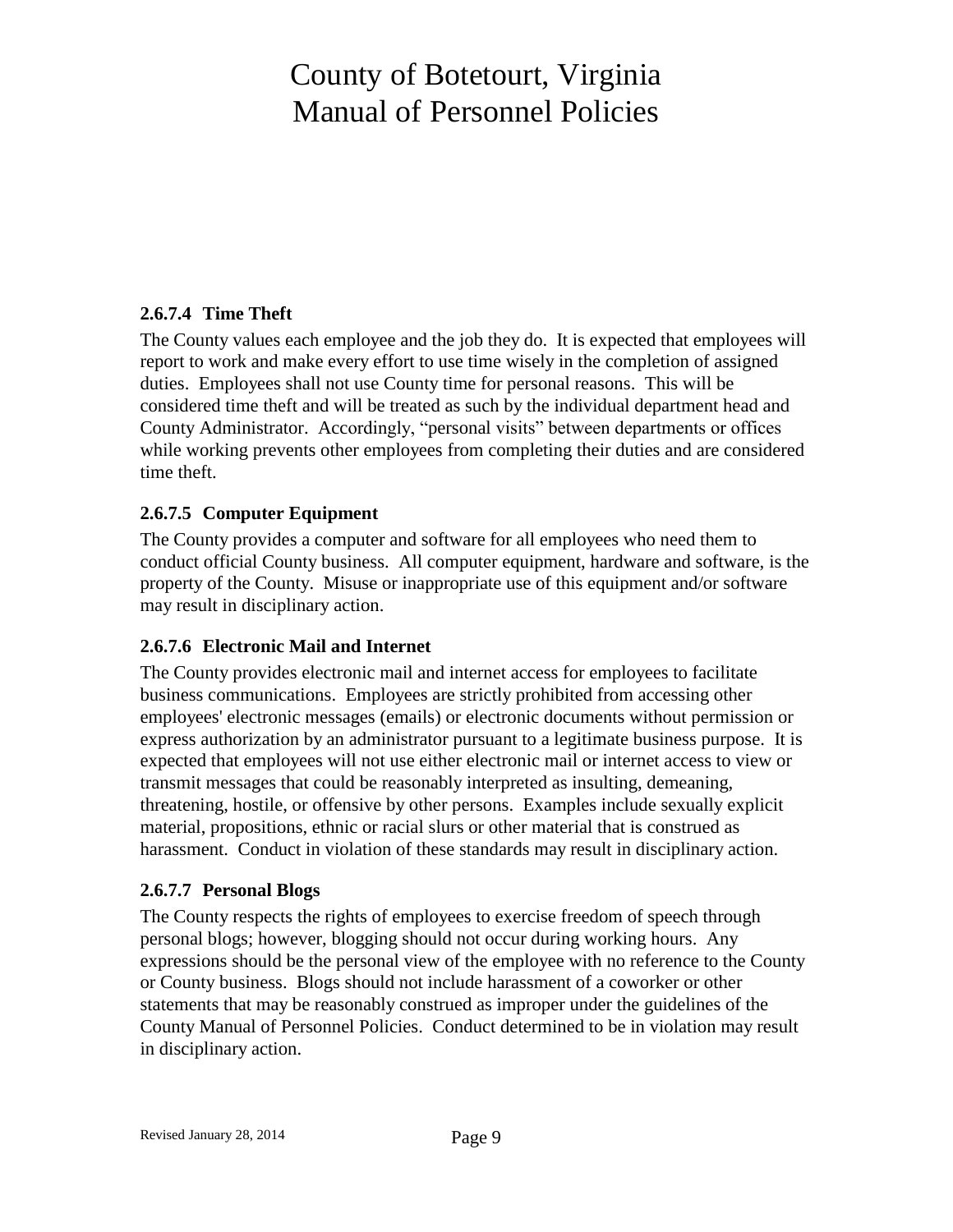#### <span id="page-13-0"></span>**2.6.8 Standards of Conduct**

It is the policy of the County to maintain the most harmonious, pleasant, and positive work environment possible and thereby make work relations an enjoyable experience for all. Employees are therefore expected to conduct themselves in a manner in the workplace which at all times is honest; respectful; courteous; responsive; supportive of co-workers and the public; compliant with established laws, policies, rules, regulations and procedures; and which reflects positively upon the County, its activities and employees. Workplace conduct contrary to these standards may result in disciplinary action. Likewise, conviction of any criminal offense may result in disciplinary action.

#### <span id="page-13-1"></span>**2.6.9 Disciplinary Action**

Depending on the nature and circumstances of employee misconduct, discipline will normally be progressive and bear reasonable relationship to the misconduct. Illustrative types of discipline that may occur include: counseling; verbal reprimand; written reprimand; disciplinary demotion; suspension without pay; and discharge.

#### **2.6.9.1 Notice**

When the discipline contemplated is more than counseling or an oral reprimand, the County shall give the employee written notice of the charges against him/her and notice of the intent to take disciplinary action. The notice should also advise the employee of the employee's right to present his/her side of the matter, in writing or in person. The provisions of this section do not apply to employees in their initial period of employment.

#### **2.6.9.2 Procedure**

- The disciplining supervisor should consult with an Administrator prior to initiating disciplinary action. This does not apply to management actions taken to protect property or personnel or public safety or to prevent the continuation of employee misconduct.
- If the supervisor determines that disciplinary action is appropriate, he/she shall, unless deemed impractical or inappropriate, notify the employee of disciplinary action through a face-to-face meeting.
- The County Administrator or other administrative staff in the employee's chain of command may also participate in or conduct the meeting.

#### **2.6.9.3 Documentation**

 As practicable and appropriate, disciplinary action is to be documented in writing by the disciplining supervisor and/or an administrator. When applicable, the document should also provide clear instruction as to the supervisor's expectations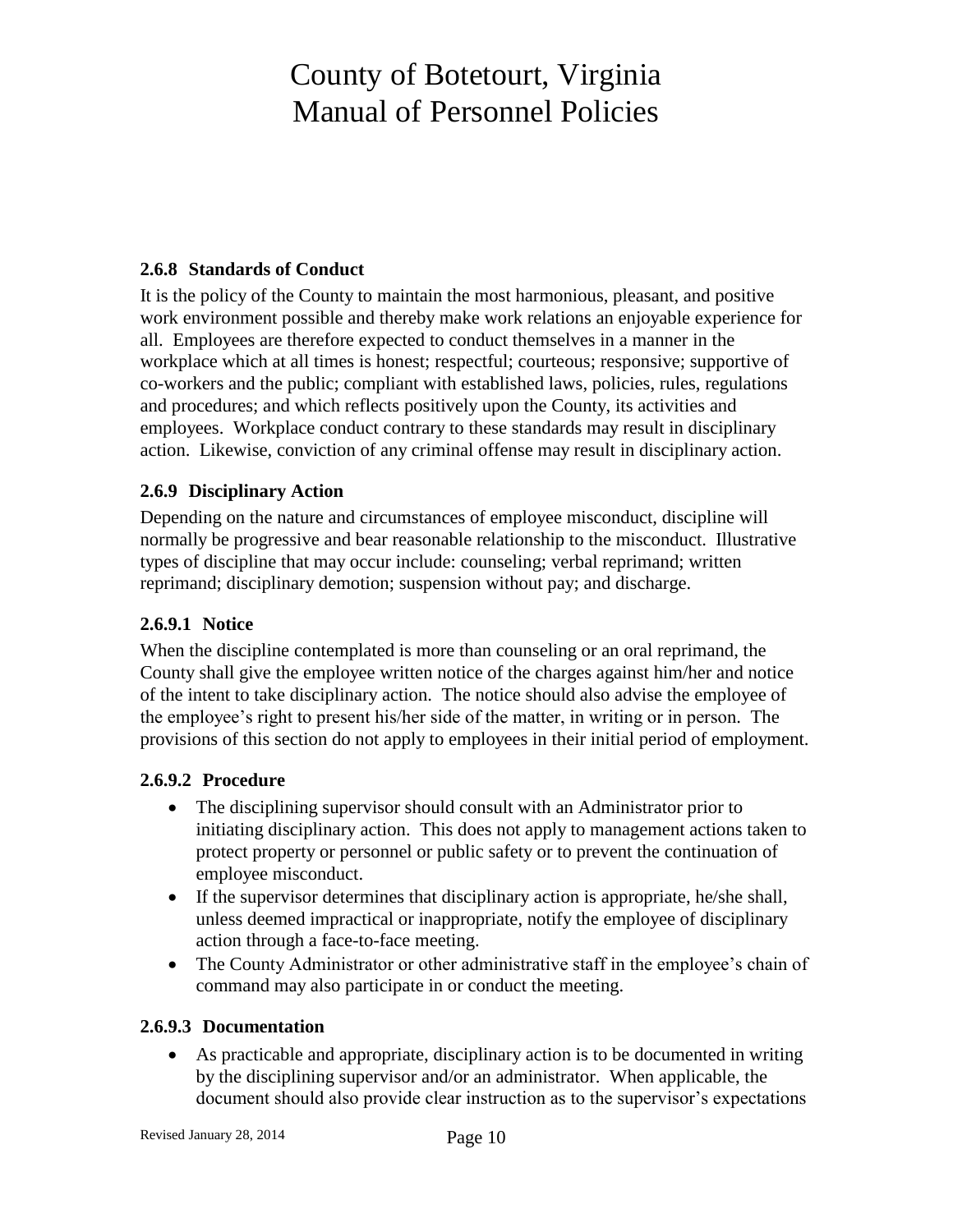of the employee, and any applicable timelines by which the employee is required to demonstrate compliance.

- Insofar as practicable, the disciplinary document is to be submitted to the employee for his/her signature and dating acknowledging his/her notification of its content.
- Original copies of all written disciplinary documentation shall be sent to Human Resources for placement in the employee's personnel file.

## <span id="page-14-0"></span>**2.7 Initial Period of Employment**

#### <span id="page-14-1"></span>**2.7.1 Definition**

The work and conduct of an employee during the first six months of the original appointment or re-appointment is considered a working test period or initial period of employment. During this time, an employee is required to demonstrate his or her fitness to the duties of the position and suitability as an employee of the County. An employee may be dismissed at any time during the initial period of employment and shall have no right of appeal, except where discrimination is claimed. Those employees with charges of discrimination shall have the right of appeal through the grievance procedure. Upon successful completion of the initial period of employment, the employee will become a regular employee.

### <span id="page-14-2"></span>**2.7.2 Evaluation**

Employees in the initial period of employment will be evaluated by their supervisors after three months from the date of employment and written documentation of the evaluation will be placed in the individual's personnel file. This evaluation is intended to give both the employee and the supervisor the opportunity to discuss their working relationship and make improvements. The employee in the initial period of employment will be evaluated again one week prior to the completion of the six-month period. During the evaluation, the supervisor has the option to transfer this employee to regular employment after completion of the initial period, to extend the initial period if approved by the County Administrator, or to terminate this employee if approved by the County Administrator.

#### <span id="page-14-3"></span>**2.7.3 Benefits**

Full-time employees in the initial period of employment may accrue both annual leave and sick leave at the prescribed rates. During the initial period of employment the employee may use sick leave, if necessary, after it has accrued. Likewise, during the initial period of employment the employee may use compensatory leave, if earned, as approved by his/her supervisor. Annual vacation leave may not be used by employees during the initial period of employment. Health and Dental insurance benefits are effective first of the month following completion of a 30-day waiting period from the date of employment. All other benefits such as VRS life insurance, VRS retirement plan and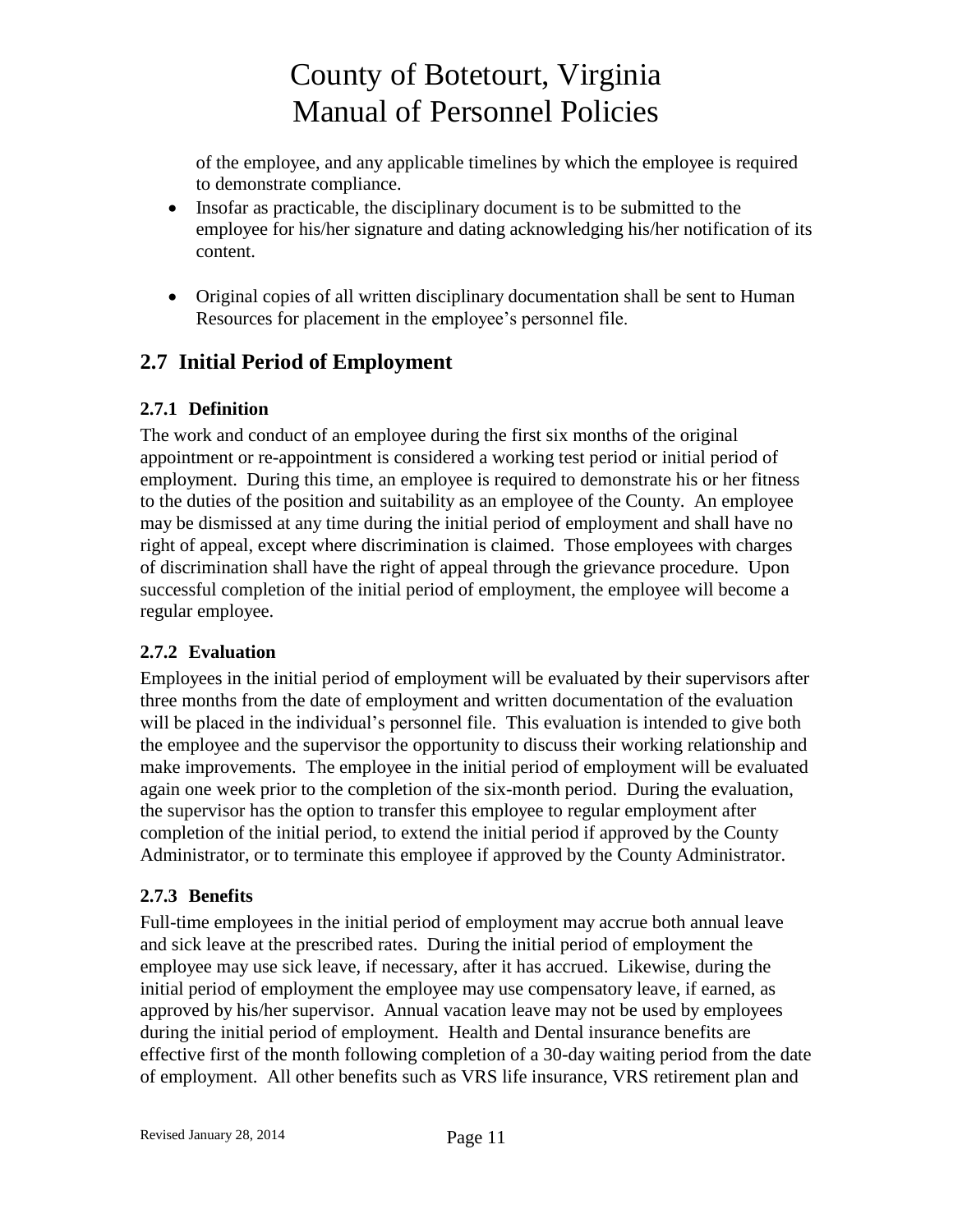the 457(b) Deferred Compensation plan will be effective the first full month of employment.

## <span id="page-15-0"></span>**2.8 Pay**

County employees are paid once each month on the last working day of the month. Salary levels will be determined and adjustments made in accordance with the County's pay and performance appraisal plan.

## <span id="page-15-1"></span>**2.9 Overtime**

Employees subject to the Fair Labor Standards Act must receive payment or compensatory leave for all work performed beyond 40 hours in a week. Such payment must be at a rate of time and one half (whether cash or compensatory leave). Such compensatory leave cannot be accumulated beyond 240 over-time leave hours (160 overtime hours worked  $X$  1  $1/2$  = 240 overtime hours).

Executive, administrative, and professional employees are exempt from the Fair Labor Standards Act.

Detailed provisions for the administration of provisions of the Fair Labor Standards Act as it applies to employees of Botetourt County are included within the "Overtime/Compensatory Time" (Section 5.8).

## <span id="page-15-2"></span>**2.10 Part-Time and Temporary Employees**

Such employees are usually hired for a particular length of time and are paid on a monthly basis. Part-time and temporary employees are not eligible for the benefits received by the regular employee, except that permanent part-time employees (whose employment is for an indefinite period):

- Shall receive full pay for half of each paid holiday period; and
- May participate in the County's 457 deferred compensation program.

It is the responsibility of the department head, with the approval of the County Administrator, to inform the employee, upon hiring, what type of appointment he or she will have.

## <span id="page-15-3"></span>**2.11 Travel Reimbursement**

Those employees required to travel in connection with their work will be reimbursed for their travel expenses. The County Administrator may establish eligible costs and maximum reimbursement rates and amounts for travel expenses.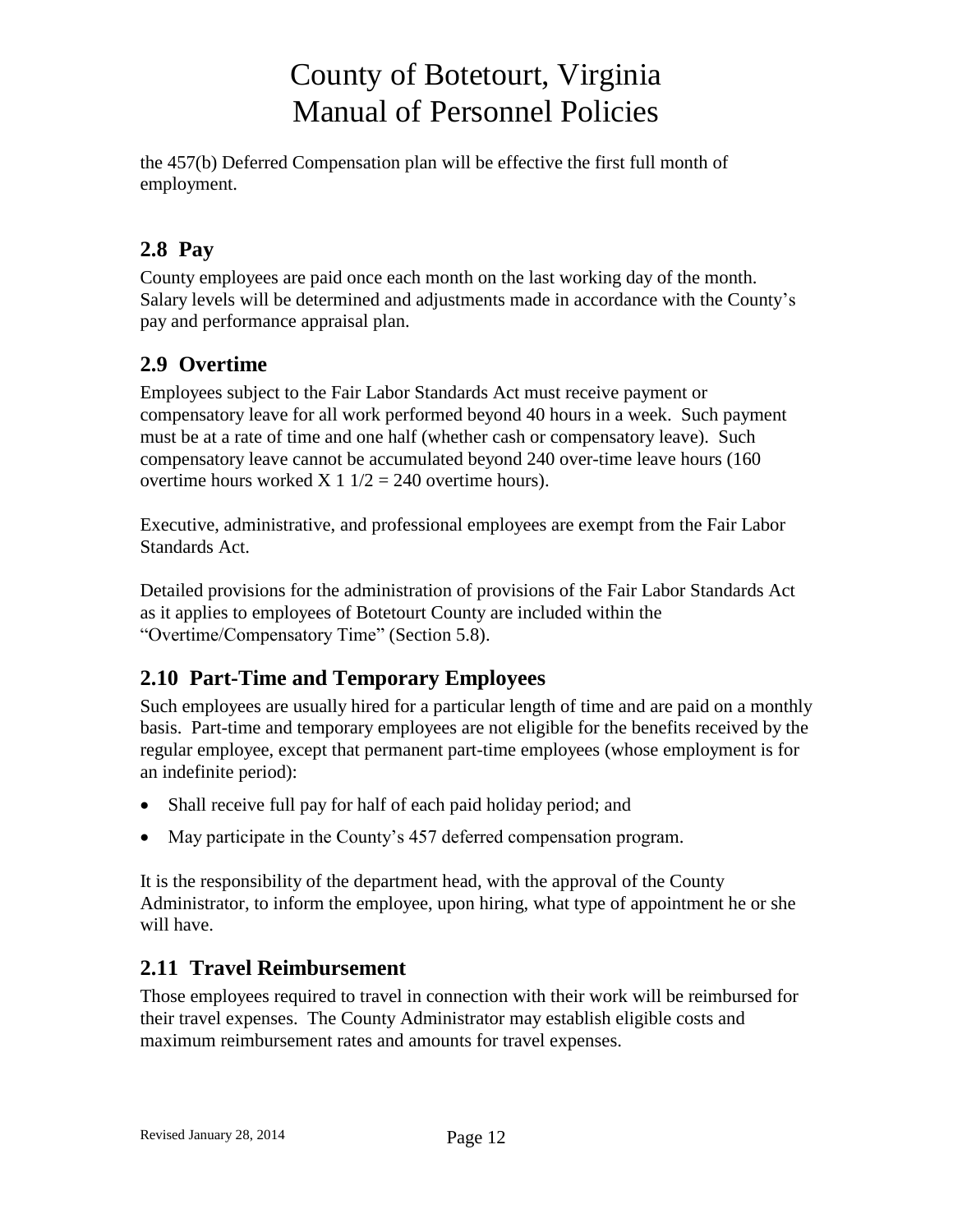#### <span id="page-16-0"></span>**2.11.1 Private Vehicles**

Those employees using their own vehicle for work-related travel must keep a record of beginning and ending odometer readings, or by use of a trip meter. Upon completion of County business travel, the mileage must be submitted to the County Bookkeeper. Reimbursement will be at the then current rate established by the County Board of Supervisors, and will be on a monthly basis unless otherwise authorized by the County Administrator.

#### <span id="page-16-1"></span>**2.11.2 County Vehicles**

County vehicles will be refueled at the County fueling station whenever possible. Holders of fuel credit cards may utilize them as circumstances require. Employees may also pay with personal funds and be reimbursed on a monthly basis upon submission of an approved reimbursement request and receipt to the County Bookkeeper.

The primary driver of a County vehicle is responsible to ensure the proper routine maintenance, care, and repairs of his or her vehicle. The Central Garage should be used for available services and should be contacted for maintenance and care information.

#### <span id="page-16-2"></span>**2.11.3 Vehicle or Equipment Accidents**

In the event of an accident in either a County or private vehicle in County use, the employee should report the accident to a law enforcement officer(s) and collect personal contact, vehicle and insurance information from any other involved drivers.

The employee should not make or sign any statement admitting or denying responsibility. The employee should not make or sign any statement regarding his or her physical condition except to medical personnel. The employee should not talk with any party other than law enforcement personnel and his or her supervisor about the facts of the accident. Under no circumstances should the employee talk with any representative of the media.

The employee must report all accidents, no matter how minor, to his or her supervisor as soon as possible.

In the event of an accident while operating a County owned vehicle or piece of equipment or while operating a privately owned vehicle or piece of equipment in performance of County business the employee shall be required, at County expense, to submit to a drug and alcohol screening where there is a personal injury and/or reasonable ground to suspect improper or illegal drug and/or alcohol use.

#### <span id="page-16-3"></span>**2.11.4 Other Travel Expenses**

Those employees required to travel overnight may request advance funds. These may be obtained by submitting an advance request to the County Administrator. Employees may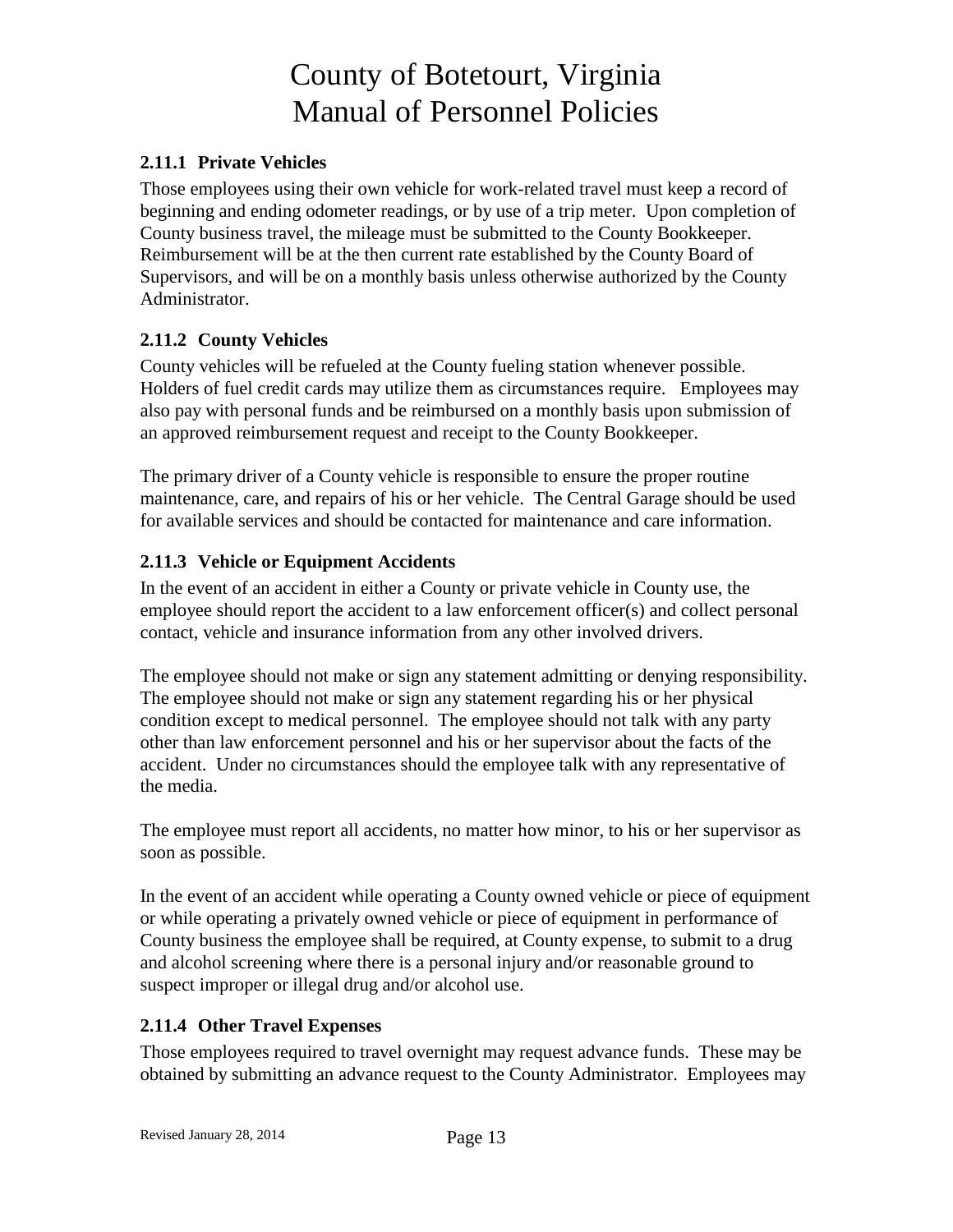choose to be reimbursed for travel expenses. Receipts must be submitted when returning from travel, or requesting reimbursement.

All travel and related expenses are subject to prior authorization by the Deputy County Administrator or the County Administrator. Expenses not authorized prior to travel may be denied for cause, in which case the expenses shall be the sole personal responsibility of the employee.

## <span id="page-17-0"></span>**2.12 Inclement Weather Policy**

### <span id="page-17-1"></span>**2.12.1 General**

Employees are responsible for reporting to work on time regardless of weather conditions with exceptions as provided below. When conditions exist, such as snow, ice or other storms that cause transportation or reporting to work problems, the employee must contact his or her immediate supervisor. If in the supervisor's opinion, the employee is not required, the supervisor may permit the employee to take annual leave or compensatory time as appropriate. If the employee is required to work, all time absent will be without pay. No employee will be granted leave if it requires another employee to work overtime, unless approved by that department head or the County Administrator.

### <span id="page-17-2"></span>**2.12.2 Extreme Weather Conditions**

In extreme weather conditions, some or all County offices may be closed or their opening delayed, as determined by the County Administrator. When this occurs, the local radio stations will announce the delay or closing. Delay and closing information will also be recorded on the County's website and main switchboard message service that can be reached by calling 473-8220. If an employee believes that his/her personal safety would be at risk by reporting to work, he/she may notify his/her supervisor immediately and take annual vacation leave or compensatory time instead of reporting for work that day. If annual vacation leave or compensatory time is not available to the employee, he/she may take leave without pay. Appropriate leave forms must be completed on the next day that the employee reports to work.

### <span id="page-17-3"></span>**2.12.3 Essential Personnel**

Essential personnel are those employees who must report to work during inclement weather, regardless of authorized closings. A roster of essential personnel shall be posted and maintained by the County Administrator in his/her office.

### <span id="page-17-4"></span>**2.12.4 Non-Essential Personnel**

Employees who are not considered essential personnel will not be required to report to work and will not be penalized during authorized closings. Employees other than essential personnel that do report during authorized closings will not be credited with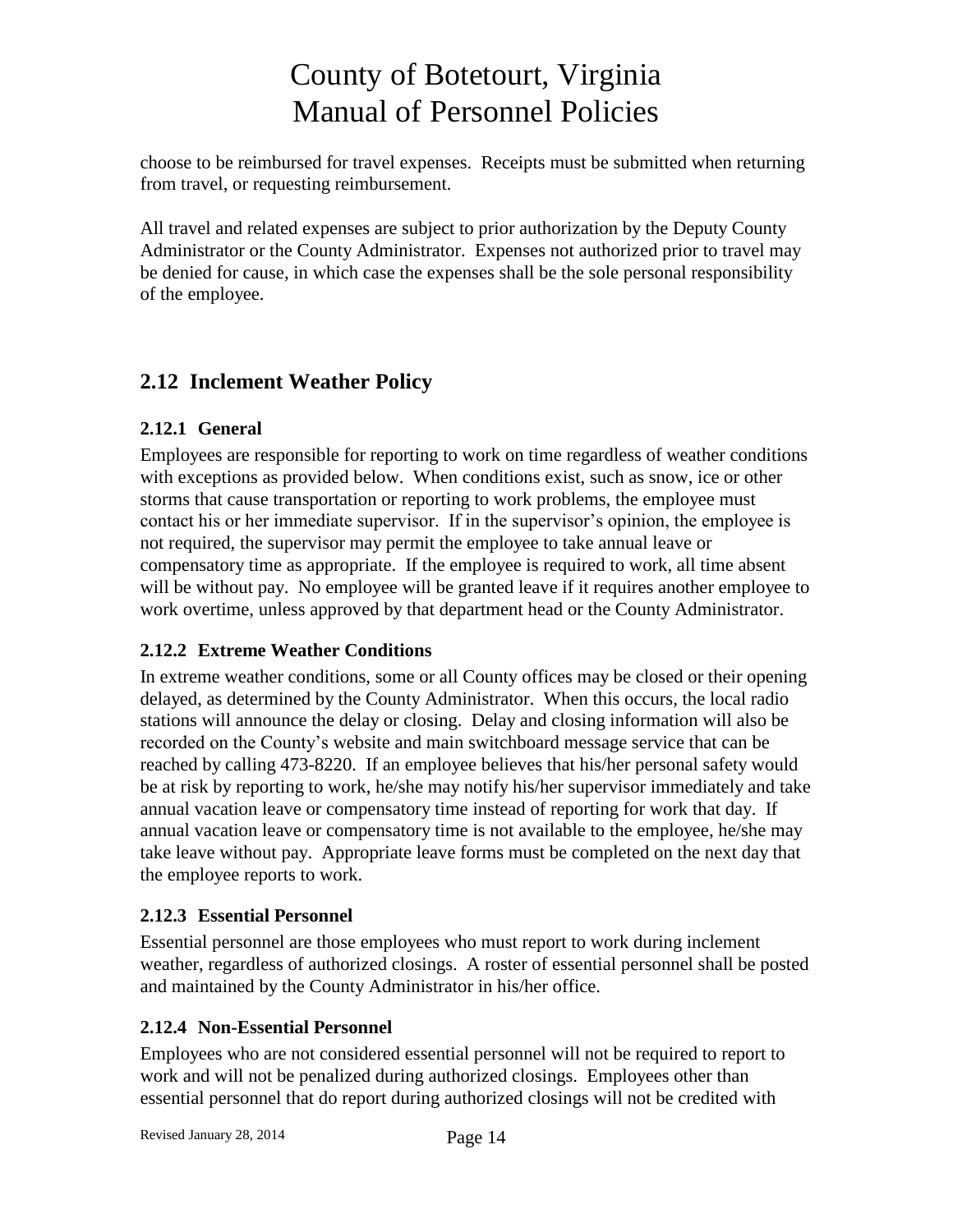compensatory time unless authorized or approved by the department head or the County Administrator.

## <span id="page-18-0"></span>**2.13 Nepotism**

It is the policy of the County not to place immediate family members in a supervisorsubordinate relationship within the same department, regardless of the working relationship. The immediate family shall include: spouse; children (including step, foster and in-laws); siblings (including step); parents (including step); grandparents (including step); grandchildren (including step) of the employee and his/her spouse; and any other person living in the same household as the employee.

## <span id="page-18-1"></span>**2.14 Smoking**

In the interest of public health, safety, welfare and protection of County property, it is the policy of the County that smoking and the use of other tobacco products is allowed in designated areas of employee worksites. No smoking or other tobacco use is permitted inside any worksite building or in County vehicles. This policy is applicable to employees of the County, State and Constitutional offices and the general public alike.

Violations of this policy will result in appropriate disciplinary action by the County Administrator in cooperation with Constitutional officers and State office managers where appropriate.

## <span id="page-18-2"></span>**2.15 Drug and Alcohol Abuse Policy**

### <span id="page-18-3"></span>**2.15.1 Purpose**

The County is committed to the safety and well being of its employees and the public it serves. It is the County's intent to establish and maintain a work force and work environment free from the adverse effects of alcohol and controlled substances, and to comply with the requirements of the Federal Drug-Free Workplace Act.

Employees reporting to work must be able to perform their assigned duties safely and competently; employees must be free from the effects of alcohol or controlled substances, which impair judgment and job performance, and may result in accident or injury to self, other employees, or the general public. This policy is intended to support the County's commitment to provide services to the public with a qualified, capable, and fit-for-duty workforce.

Any employee who has a substance abuse problem may, at any time, elect to obtain assistance for his or her problem by admission to a drug or alcohol abuse treatment program. Employees are strongly urged to seek such assistance before their problem becomes a matter of public knowledge or has affected his or her ability to effectively perform his or her job responsibilities.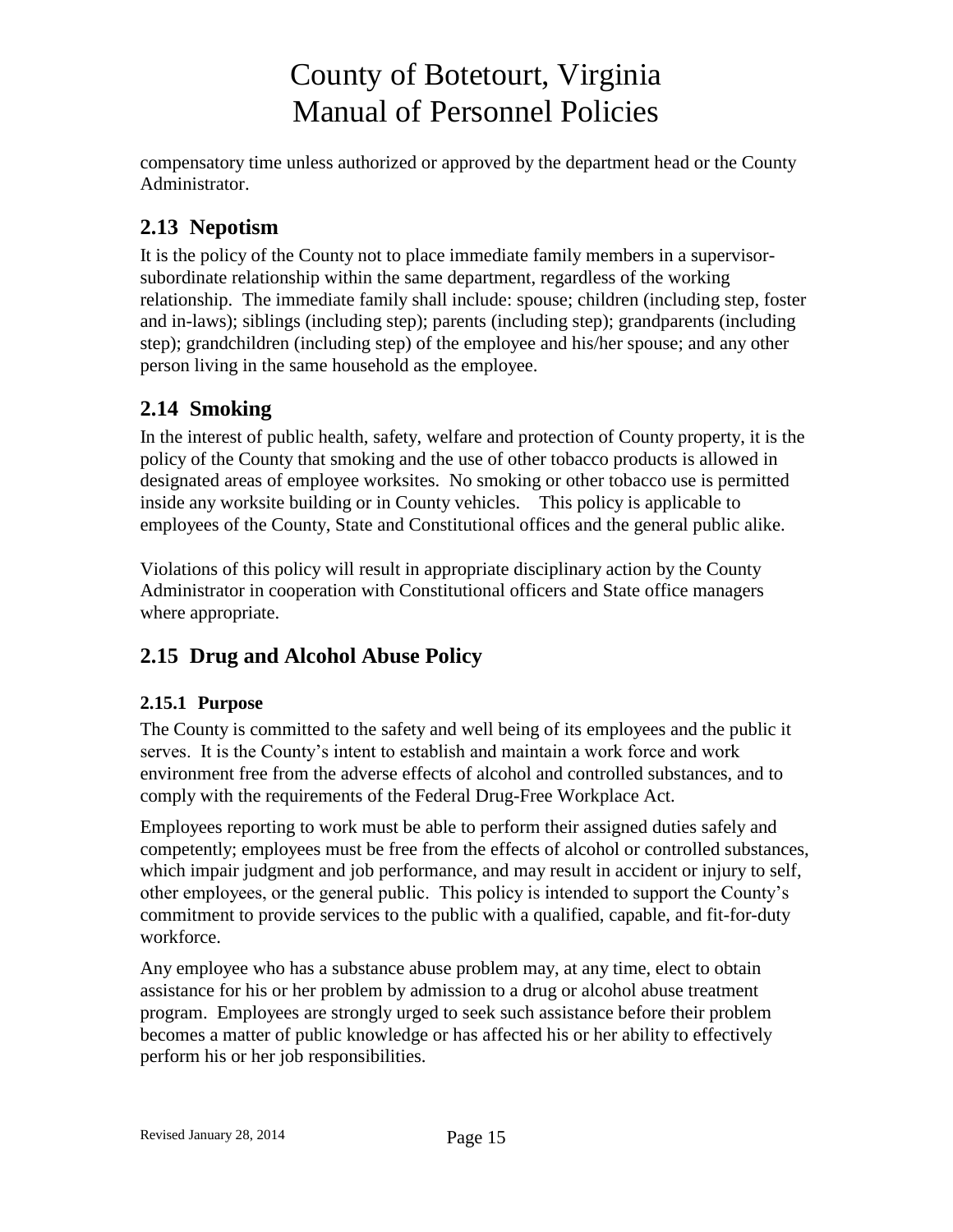#### <span id="page-19-0"></span>**2.15.2 Prohibitions**

The manufacture, distribution, dispensation, possession, purchase, sale, or use of alcohol or a controlled substance in the workplace is prohibited. Employees found in possession of, or under the influence of alcohol, or controlled substances not legally prescribed by their physicians, shall be subject to disciplinary action, up to and including dismissal, in addition to facing possible legal consequences.

The possession, use (unless in administering a controlled substance prescribed by a physician), gift, distribution, or sale of a hypodermic syringe needle or other instrument or implement prohibited by Article 7 of the Drug Control Act, is likewise prohibited, and employees are cautioned that simple possession of such paraphernalia while in the workplace is prohibited and cause for disciplinary action, up to and including dismissal.

#### <span id="page-19-1"></span>**2.15.3 Responsibilities**

#### **2.15.3.1 Employees**

Employees shall notify their supervisors in writing, no later than three calendar days following a conviction, if convicted of violating:

- A criminal drug law, based on conduct occurring in or away from the workplace; or
- An alcoholic beverage control law or law that governs driving while intoxicated based on conduct occurring in the workplace.

Employees shall report any conduct of other employees that appear in violation of this policy to their supervisors.

All County employees shall provide full assistance to legal authorities in investigating and prosecuting charges of illegal drug-related activity by County employees.

#### **2.15.3.2 Management**

Each supervisor and department head has the responsibility to immediately report violations, as well as any reasonable evidence to suspect that an employee is manufacturing, distributing, dispensing, in the possession of or is under the influence of alcohol or a controlled substance to the County Administrator. The supervisor or department head and the County Administrator shall work together to investigate the possible violation, obtain the facts, and determine appropriate action.

The County Administrator shall notify any granting Federal agency within five days after receiving notice from an employee or otherwise receiving actual notice of a criminal law conviction against an employee for conduct occurring within the workplace and in connection with that Federal agency's grant.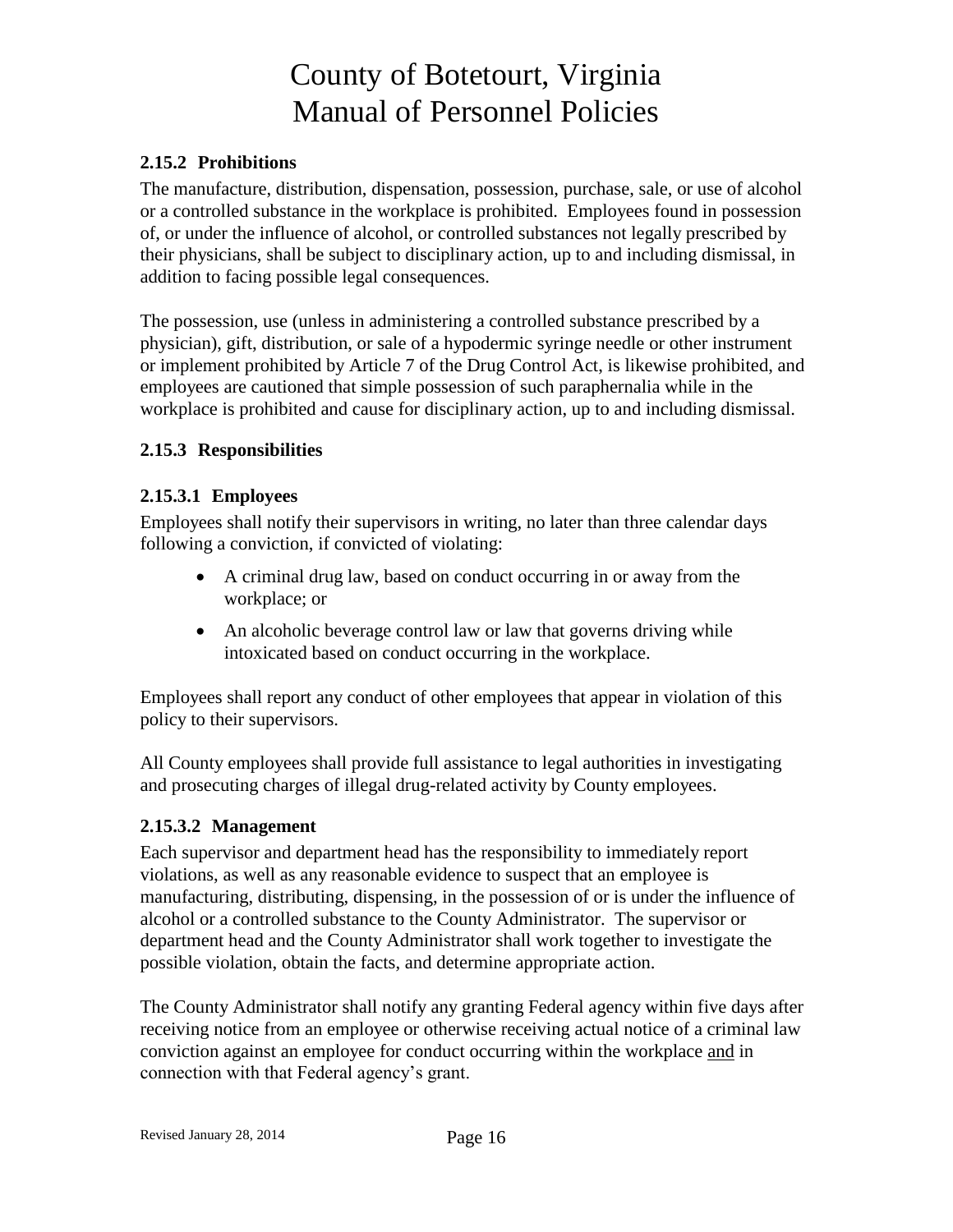Department heads and supervisors shall assist in ensuring that the workplace is free of controlled substances and that their departments meet the requirements of the Drug-Free Workplace Act.

### <span id="page-20-0"></span>**2.15.4 Screening**

In an effort to identify and eliminate controlled substance/alcohol abuse, which affects an employee's ability to safely and competently perform his/her duties, urinalysis and blood tests and breathalyzers may be used where there is a reasonable ground to suspect improper or illegal drug and/or alcohol use.

Candidates selected to fill positions which are classified as high risk positions, public safety positions, or jobs requiring the regular and routine operation of County vehicles or other motorized equipment, will be required to complete a drug/alcohol test prior to employment with the County.

All County employees in positions which are classified as high risk or public safety positions, and all County employees who are subject to the Commercial Drivers License Program (who are required to drive a 26,000 pound or greater vehicles as part of their County duties) will be required to undergo a periodic random drug/alcohol screening process as outlined below.

### **2.15.4.1 Conditions and Procedures**

Screening of employees may take place under any of the following conditions:

- Change in Position. Employees who are being transferred, promoted, or demoted may be required to complete a drug screening prior to appointment.
- Reasonable Cause. Testing may occur when the employee's work performance is impaired and workplace behavior indicates that an employee is under the influence of drugs/alcohol. Such behavior must be witnessed by at least one supervisor.
- Post-Accident. Following any on-duty accident which causes either property damage or personal injury, or where supervisors have reasonable suspicion to believe that the involved employee(s) is under the influence of, has been using, or is in possession of alcohol or controlled substances in violation of this policy.
- Random. Employees who are in positions as outlined in the above section will be required to undergo periodic random screenings. Human Resources or Supervisor(s) will notify those employees randomly selected by the lab. When notified, the employee should report directly to the testing sight within the hour.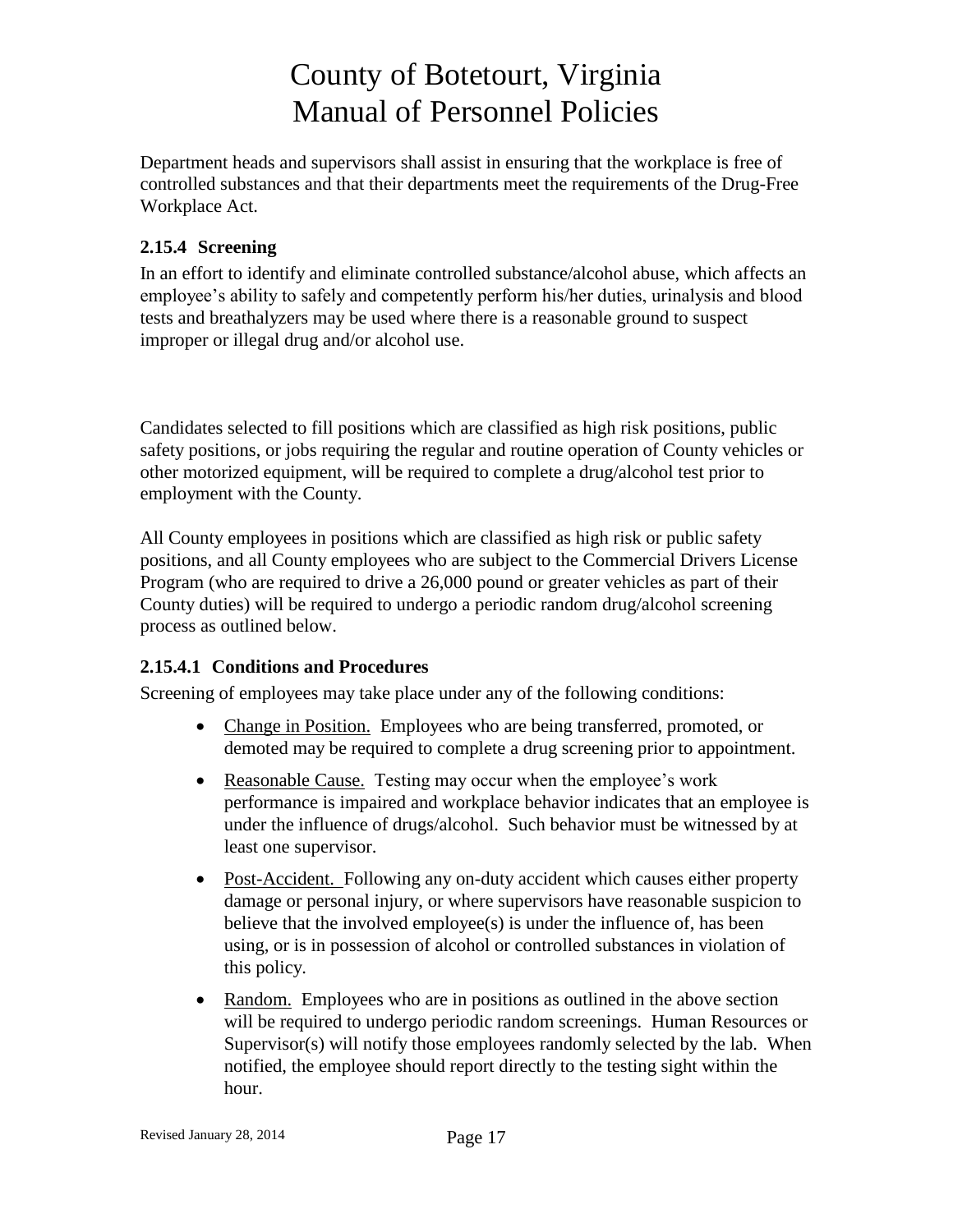Any employee who is relieved of duty due to reasonable suspicion of alcohol or drug abuse shall not be permitted to operate a County vehicle or County equipment. Every attempt shall be made to locate a family member or friend to transport the employee. If this is unsuccessful, a co-worker may drive the employee home or other transportation may be arranged at the County's expense.

Any employee who routinely drives a County vehicle/equipment and who tests positive for alcohol/drug use shall be immediately disqualified from driving and taken off the road.

### <span id="page-21-0"></span>**2.15.5 Discipline**

Employees performing work while impaired by alcohol and/or drugs, and employees refusing to participate in or absenting themselves from a drug or alcohol screening test required by this policy shall be subject to disciplinary action, up to and including dismissal.

## <span id="page-21-1"></span>**2.16 Discrimination, Harassment, Retaliation and Workplace Romance Policy**

### <span id="page-21-2"></span>**2.16.1 Purpose**

It is the policy and intent of the Botetourt County Board of Supervisors to provide a professional, businesslike work environment free from all forms of discrimination and harassment, including race, color, gender/sex (whether or not of a sexual nature), religion, national origin, age or disability. Retaliation for opposition to prohibited discrimination/harassment or participation in the complaint process will not be tolerated. The County will exercise reasonable care to prevent or correct promptly any discriminatory or harassing behavior on the part of any of its employees. It is also the intent of this policy to provide clear guidance and guidelines regarding supervisorsubordinate relationships.

#### <span id="page-21-3"></span>**2.16.2 Discrimination, Harassment and Retaliation Prohibited**

Any and all forms of unlawful discrimination and/or harassment, including sexual harassment, are strictly prohibited. Retaliation against persons who oppose unlawful discrimination and/or harassment or participate in the complaint process is prohibited. Most people recognize discrimination and harassment based upon race, color, religion, national origin, age and disability, but are sometimes confused with regard to harassment based upon gender/sex. Thus, while this policy applies to all forms of discrimination and harassment, examples of harassment based upon gender/sex are provided below.

Sexual harassment is unwelcome conduct based upon gender that is a term or condition of employment. It is discriminatory treatment on the basis of gender that is so objectively offensive as to alter the conditions of employment. An alteration of conditions can be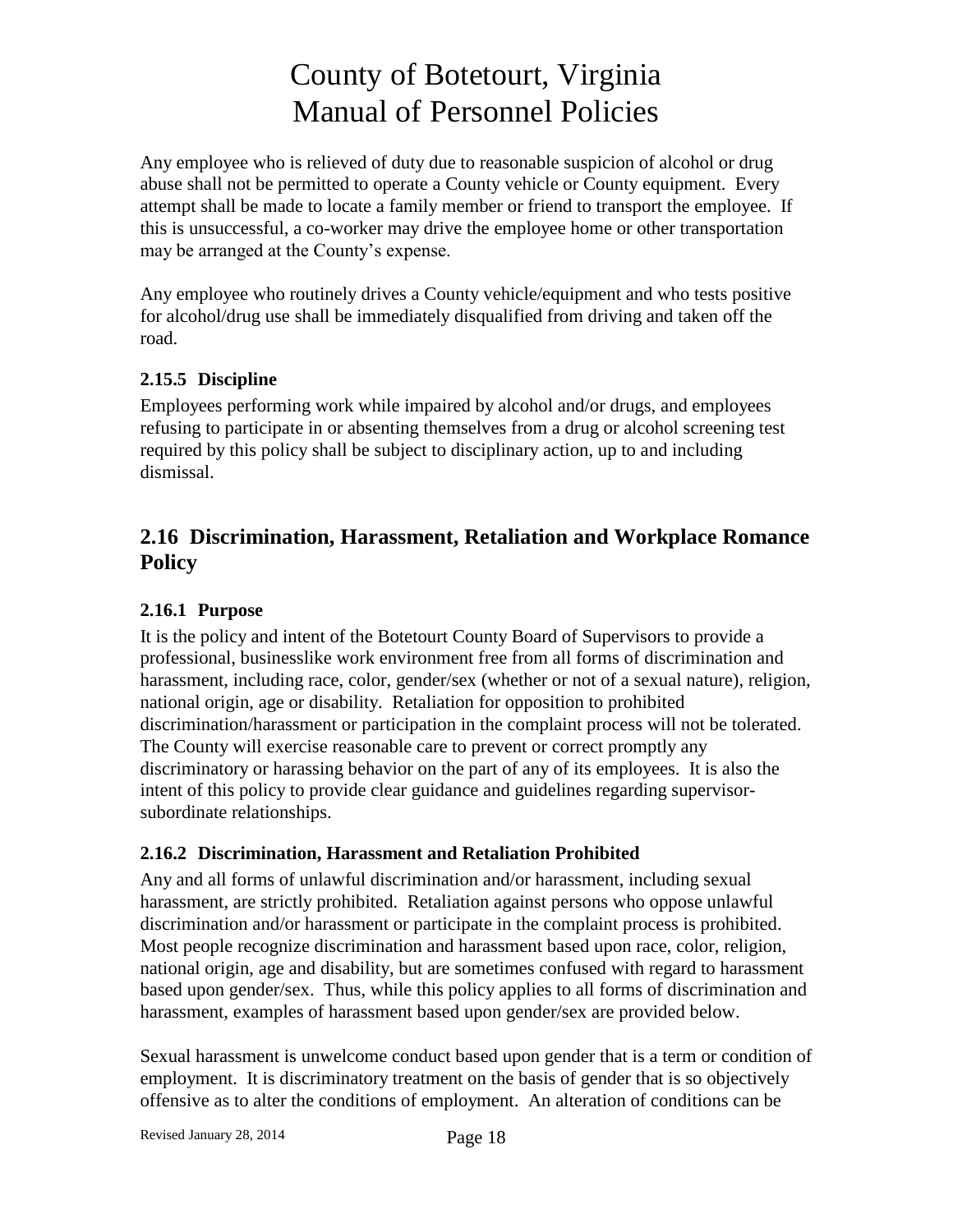either provision of or deprivation of job benefits based upon a response to unwelcome sexual demands or conduct that creates an intimidating, hostile, or offensive work environment even if there is no tangible job action.

The behavior can be written, verbal or physical and may be but need not be sexual in nature. Harassment may occur between co-workers or between supervisors and subordinate employees. It may sometimes occur between a non-employee and an employee. Examples of sexual harassment could include, but are not limited to, the following:

Derogatory statements because of one's gender; Offensive and/or inappropriate touching of another; Offensive and/or inappropriate written materials or photos; Offensive and/or inappropriate audio materials; Sexual comments or gestures; Questioning another about sex; and Jokes of a sexual nature.

#### <span id="page-22-0"></span>**2.16.3 Complaints and Resolution**

#### **2.16.3.1 Complaint Procedures**

Any employee who experiences discrimination, harassment, or retaliation should clearly state to the offending party that such behavior is offensive to them. The employee should also immediately notify his or her immediate supervisor. If the offending party is the employee's supervisor, the employee should immediately notify his or her supervisor's superior. Reports may also be made directly to the County Administrator. If the conduct involves the County Administrator, the report may be presented to Human Resources. If an employee makes a complaint to the supervisor and the supervisor takes no action, the employee should report directly to the County Administrator.

No employee shall be retaliated or discriminated against or in any other manner suffer professionally as a result of his or her filing any bona-fide complaint under this policy.

#### **2.16.3.2 Investigation**

Supervisors shall immediately report any complaint of discrimination, harassment, whether sexual or otherwise, or retaliation to the County Administrator. All complaints of discrimination, harassment or retaliation will initiate a prompt and impartial investigation that will remain confidential to the extent possible given the circumstances. The investigation will be documented, including, but not limited to, statements of all parties involved, including the complainant, the accused and witnesses, if any.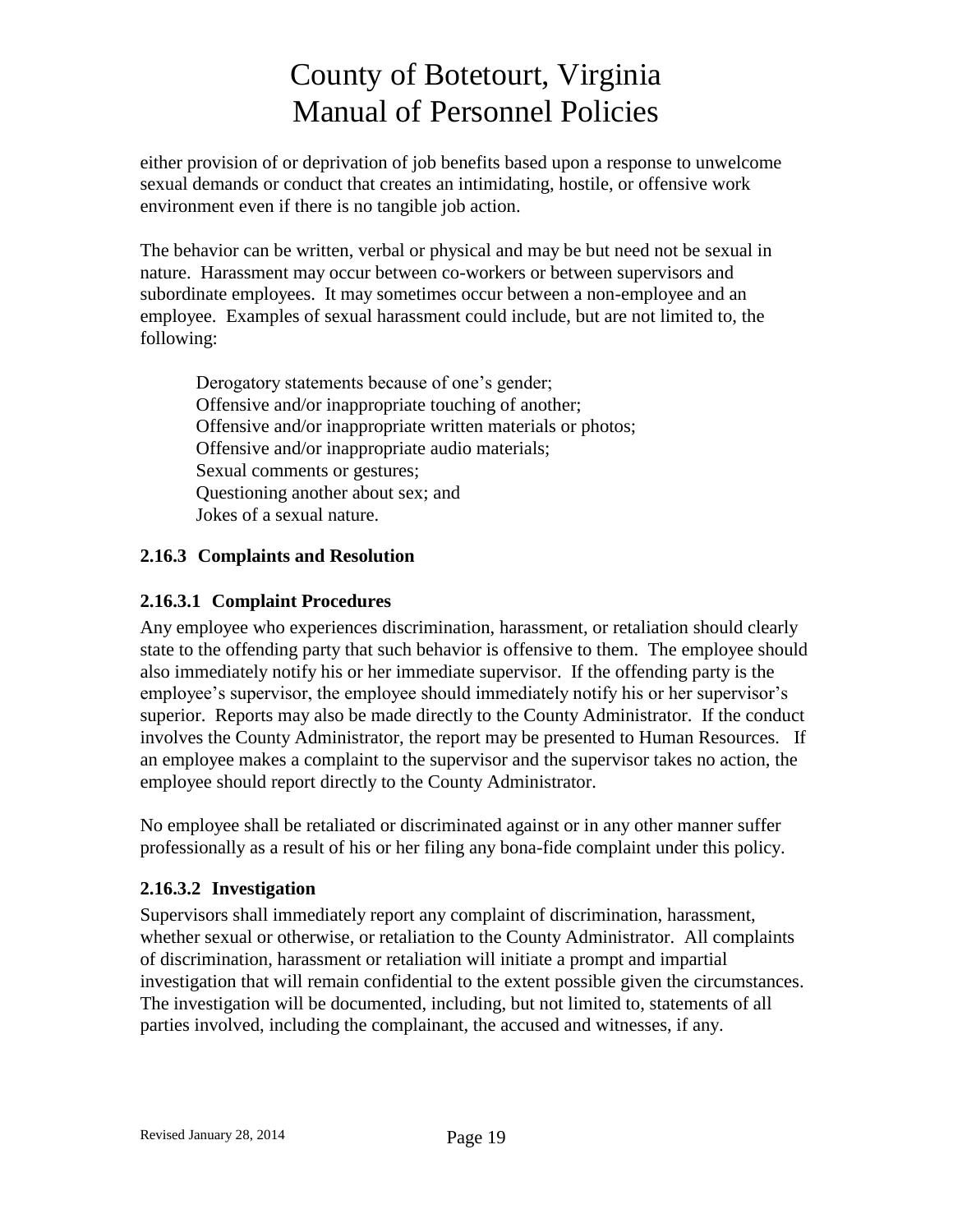#### **2.16.3.3 Disciplinary Action**

The County will take prompt and appropriate corrective action when it is determined that discrimination, harassment or retaliation has occurred. Violation of this policy may be grounds for disciplinary action, up to and including termination.

### <span id="page-23-0"></span>**2.16.4 Supervisor-Subordinate Relationships**

In the interest of preventing sexual harassment, favoritism, and indiscreet conduct in the workplace, the following policies govern all supervisor-subordinate relationships among Botetourt County employees:

#### **2.16.4.1 Notification of Romantic Relationships**

If an employee becomes involved in a romantic relationship with his or her supervisor or a subordinate, the employee shall promptly disclose the relationship to the County Administrator. The County Administrator shall investigate the relationship to ensure that it is voluntary and consensual.

If favoritism, indiscreet conduct or harassment is suspected, it will be investigated in accordance with the County's discrimination, harassment and retaliation policy.

#### **2.16.4.2 Discontinuation of Reporting Association**

In no event shall a supervisor-subordinate working relationship be maintained where a romantic relationship exists between a supervisor and subordinate. The County Administrator shall, in consultation with the parties, determine the best method of discontinuing the reporting association between the parties. If transfer of one of the parties is involved, the County Administrator shall use his or her best effort to ensure it shall be done with the transferred party's consent and shall not result in reduction in opportunity for the transferred party.

### <span id="page-23-1"></span>**2.17 Grievance Procedure**

### <span id="page-23-2"></span>**2.17.1 Policy**

The most effective accomplishment of the work of the County requires prompt consideration and equitable adjustment of employee grievances. It is the desire of the County to adjust grievances informally, and both supervisors and employees are expected to make every effort to resolve problems as they arise. However, it is recognized that there will be grievances that will be resolved only after formal appeal and panel review.

#### <span id="page-23-3"></span>**2.17.2 Definition of Grievance**

A grievance shall be a complaint or dispute by an employee relating to his employment, including but not necessarily limited to: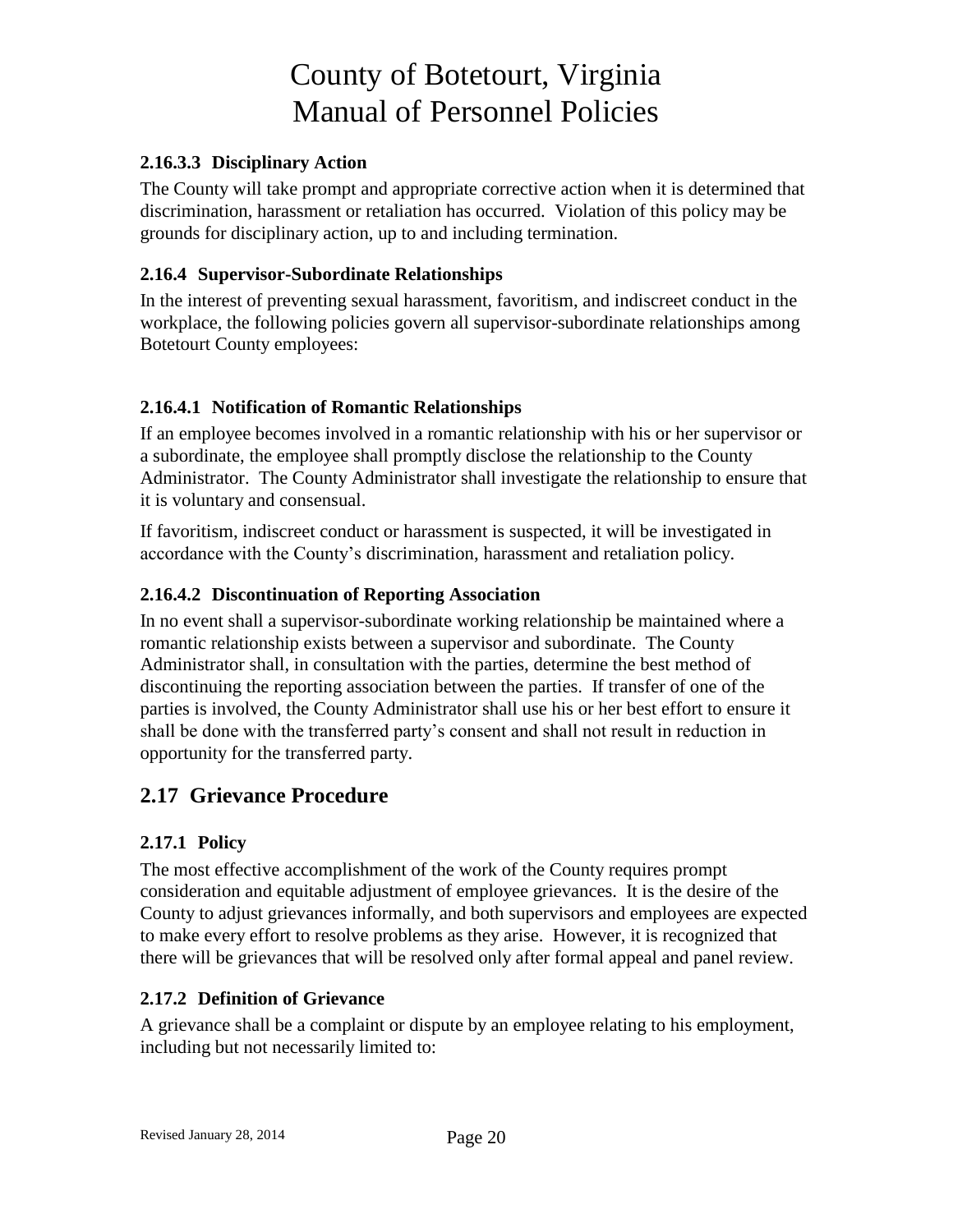- a) disciplinary actions, including dismissals, disciplinary demotions, and suspensions, provided that dismissals shall be grievable whenever resulting from formal discipline or unsatisfactory job performance;
- b) the application of personnel policies, procedures, rules and regulations, ordinances, and statutes;
- c) discrimination on the basis of race, color, creed, religion, political affiliation, age, disability, national origin or sex; and
- d) acts of retaliation as the result of the use or participation in the grievance procedure or because the employee has complied with any law of the United States or of the Commonwealth of Virginia, has reported any violation of such law to a governmental authority, has sought any change in law before the Congress of the United States or the General Assembly of Virginia, has reported an incidence of fraud, abuse, or gross mismanagement, or has reported a violation of the Personnel Policy to his/her supervisor or other County authority.

### <span id="page-24-0"></span>**2.17.3 Management Responsibilities; Non-Grievable Complaints**

The County retains the exclusive right to manage the affairs and operations of government. Accordingly, the following complaints are non-grievable:

- a) establishment and revision of wages or salaries, position classification or general benefits;
- b) work activity accepted by the employee as a condition of employment or work activity which may reasonably be expected to be a part of the job content;
- c) the contents of ordinances, statutes or established personnel policies, procedures, rules and regulations;
- d) failure to promote except where the employee can show that established promotional policies or procedures were not followed or applied fairly;
- e) the methods, means and personnel by which work activities are to be carried on;
- f) except where such action affects an employee who has been reinstated within the previous six months as the result of the final determination of a grievance, termination, layoff, demotion or suspension from duties because of lack of work, reduction in work force, or job abolition;
- g) the hiring, promotion, transfer, assignment and retention of employees within the County government; and
- h) the relief of employees from duties of the County government in emergencies.

In any grievance brought under the exception to provision (f) above, the action shall be upheld upon a showing by management that: (i) there was a valid business reason for the action, and (ii) the employee was notified of the reason in writing prior to the effective date of the action.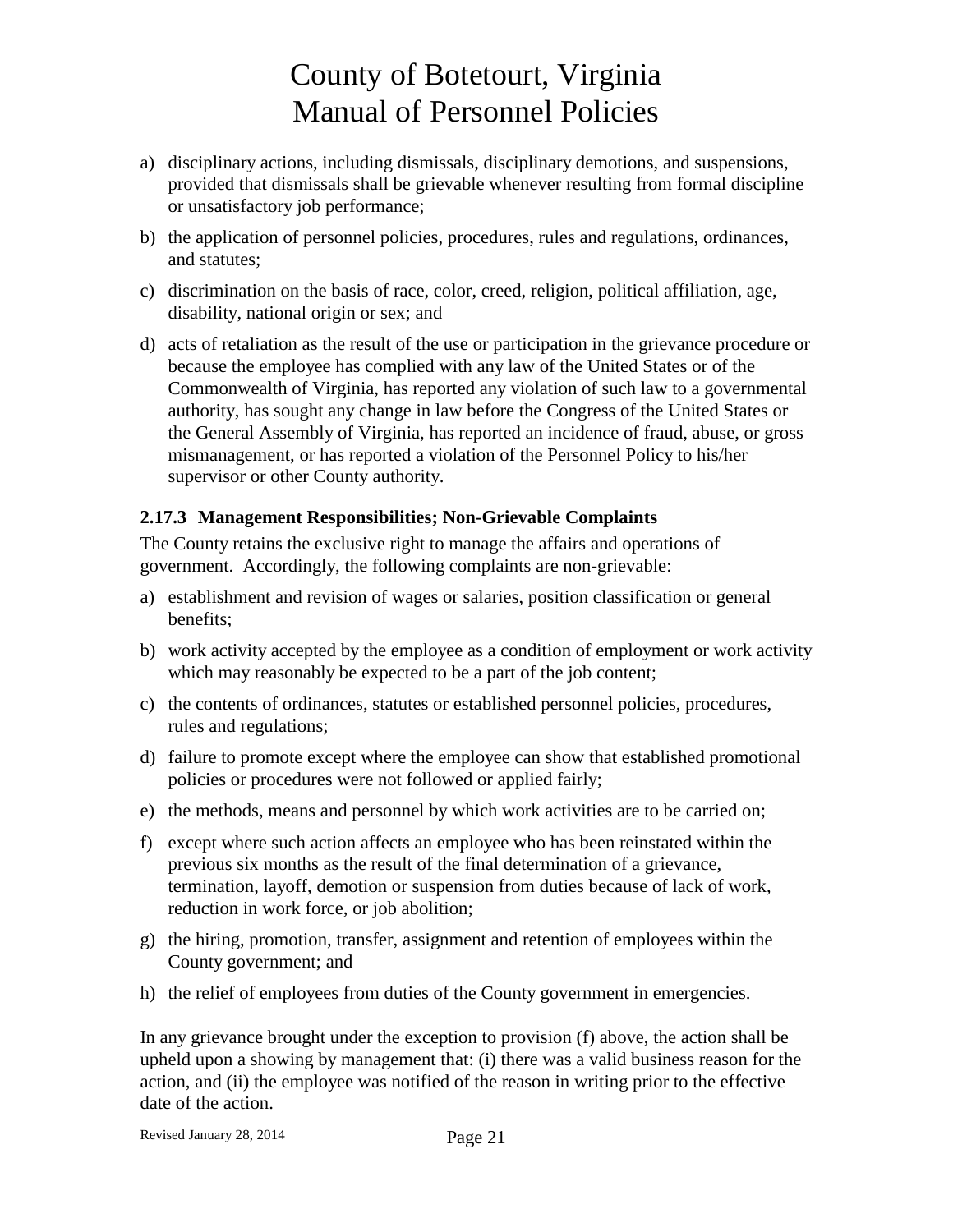#### <span id="page-25-0"></span>**2.17.4 Coverage of Personnel**

All County government permanent full-time and permanent part-time employees who have successfully completed their initial period of employment are eligible to file grievances with the following exceptions:

- a) Appointees of elected groups or individuals;
- b) Officials and employees who by law serve at the will or pleasure of an appointing authority;
- c) Deputies and executive assistants to the County Administrator;
- d) Department heads, agency heads and chief executive officers of government operations;
- e) Elected officials;
- f) Temporary, limited term and seasonal employees; and
- g) Any other employee electing to proceed pursuant to any other existing procedure in the resolution of his or her grievance.

Subject to the provisions of the above paragraph, the County Administrator or his or her designee shall determine the officer and employees excluded from the Grievance Procedure and shall be responsible for maintaining a current list of positions excluded from the Grievance Procedure.

Constitutional Officers' employees shall not have access to the County's Grievance Procedure unless their inclusion in the Grievance Procedure is agreed to in writing by both the Constitutional Officer and the County.

#### <span id="page-25-1"></span>**2.17.5 Procedures**

The following steps shall be followed by all eligible employees in pursuing a grievance:

Step 1. Within twenty calendar days following the event giving rise to the grievance, the employee shall present his grievance orally to his immediate supervisor (even if the immediate supervisor is a department head), The immediate supervisor shall hold a meeting with such employee for informal discussion of the employee's complaint within five (5) work days of the report of grievance, and within five (5) work days from the meeting, the immediate supervisor shall communicate, either orally or in writing, to the employee the immediate supervisor's response to the employee's complaint. If the supervisor fails to respond within five (5) work days or if the employee is not satisfied with the supervisor's response, the employee may proceed to Step 2. The only persons who may be present at the Step 1 meeting are the grievant, the supervisor, and appropriate witnesses. Witnesses shall be present only while actually providing testimony.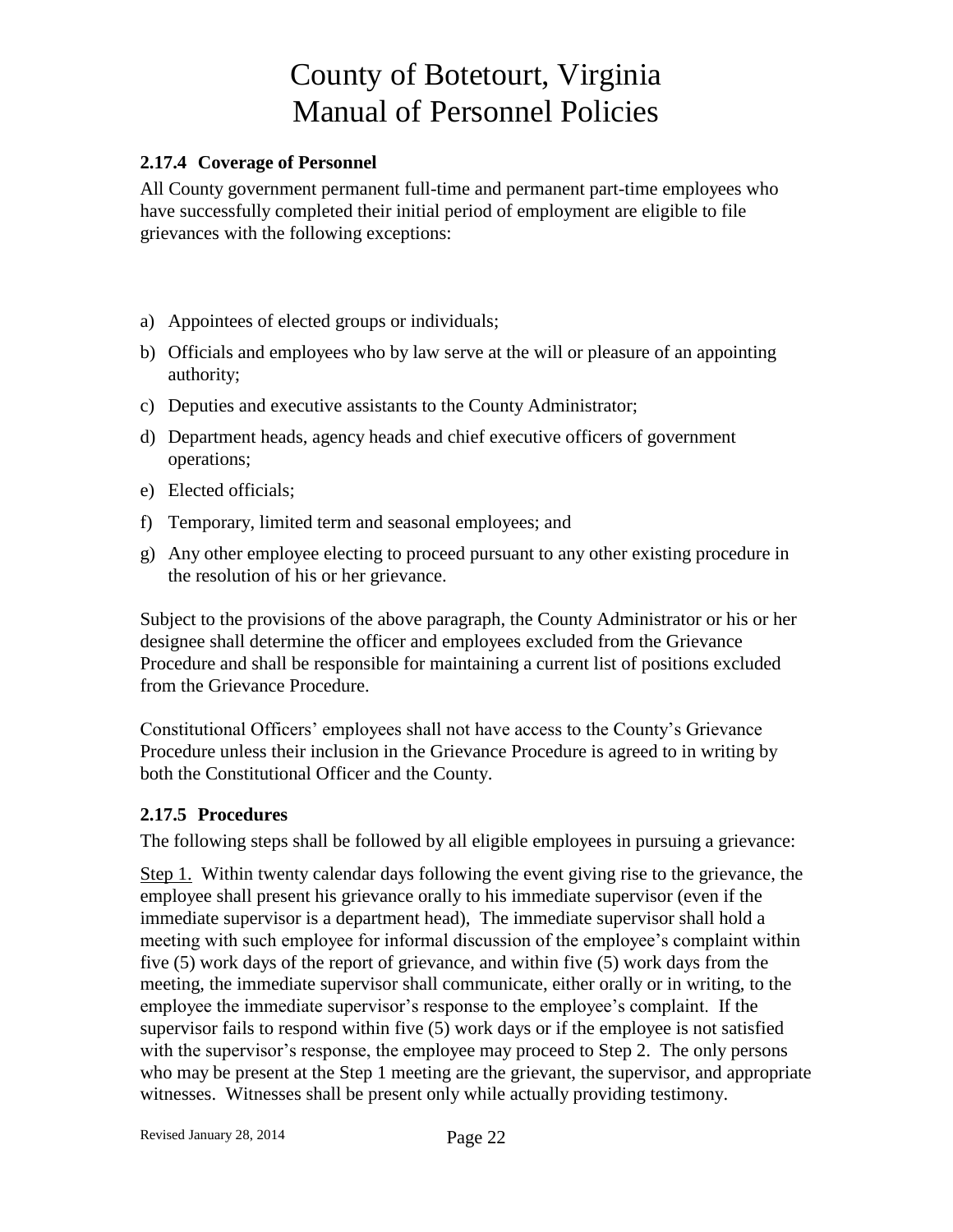Failure to request the informal meeting with the immediate supervisor within the time specified in this section shall be a bar to this Procedure.

Step 2. If the employee is not satisfied with and does not accept the Step 1 response, or if the immediate supervisor fails to respond within the required time frame, and the employee wishes to proceed to Step 2 of this Procedure, the employee shall submit his grievance in writing on the form provided for the purpose by the Department of Human Resources and shall file the form with the employee's department head, with a copy to the Department of Human Resources, within five (5) work days following his immediate supervisor's response or the deadline for such response, whichever occurs first. The grievance shall fully set forth the date on which he or she advised the immediate supervisor of the grievance, the nature of the grievance and the specific relief sought by the employee. The grievant shall specify facts sufficient to show that the complaint is grievable, that the grievant is covered by the procedure, and that the grievance is timely. The department head shall meet with the employee within five (5) work days following receipt of the written grievance. Within five (5) work days from the meeting, the department head shall inform the employee in writing of his decision. The only persons who may be present at the Step 2 meeting are the grievant, the supervisor, and appropriate witnesses. Witnesses shall be present only while actually providing testimony. A copy of the decision of the department head shall be forwarded to the Department of Human Resources by the department head.

Step 3. If the employee is not satisfied with and does not accept the Step 2 response, or if the department head fails to respond within the required time frame, and the employee wishes to proceed to Step 3 of this Procedure, the employee shall file the written form requesting a meeting with the County Administrator, with a copy to the Department of Human Resources, within five (5) work days following receipt of the decision of the department head or the deadline for such response, whichever occurs first. The County Administrator shall meet with the employee within five (5) work days after receipt of the request. Persons present at this meeting are the employee, the County Administrator, appropriate witnesses, and, at the employee's option, a representative of his or her choice. If the employee is represented by legal counsel, the County likewise has the option of being represented by counsel. The County Administrator shall give the grievant a response within five (5) work days following the meeting. A copy of the decision of the County Administrator shall be forwarded to the Department of Human Resources.

Step 4. If the employee is not satisfied with and does not accept the Step 3 response, or if the County Administrator fails to respond within the required time frame, and the employee wishes to proceed to a panel hearing, the employee shall file the written form requesting a panel hearing with the County Administrator, with a copy to the Department of Human Resources, within five (5) work days following receipt of the decision of the County Administrator or the deadline for such response, whichever occurs first. A copy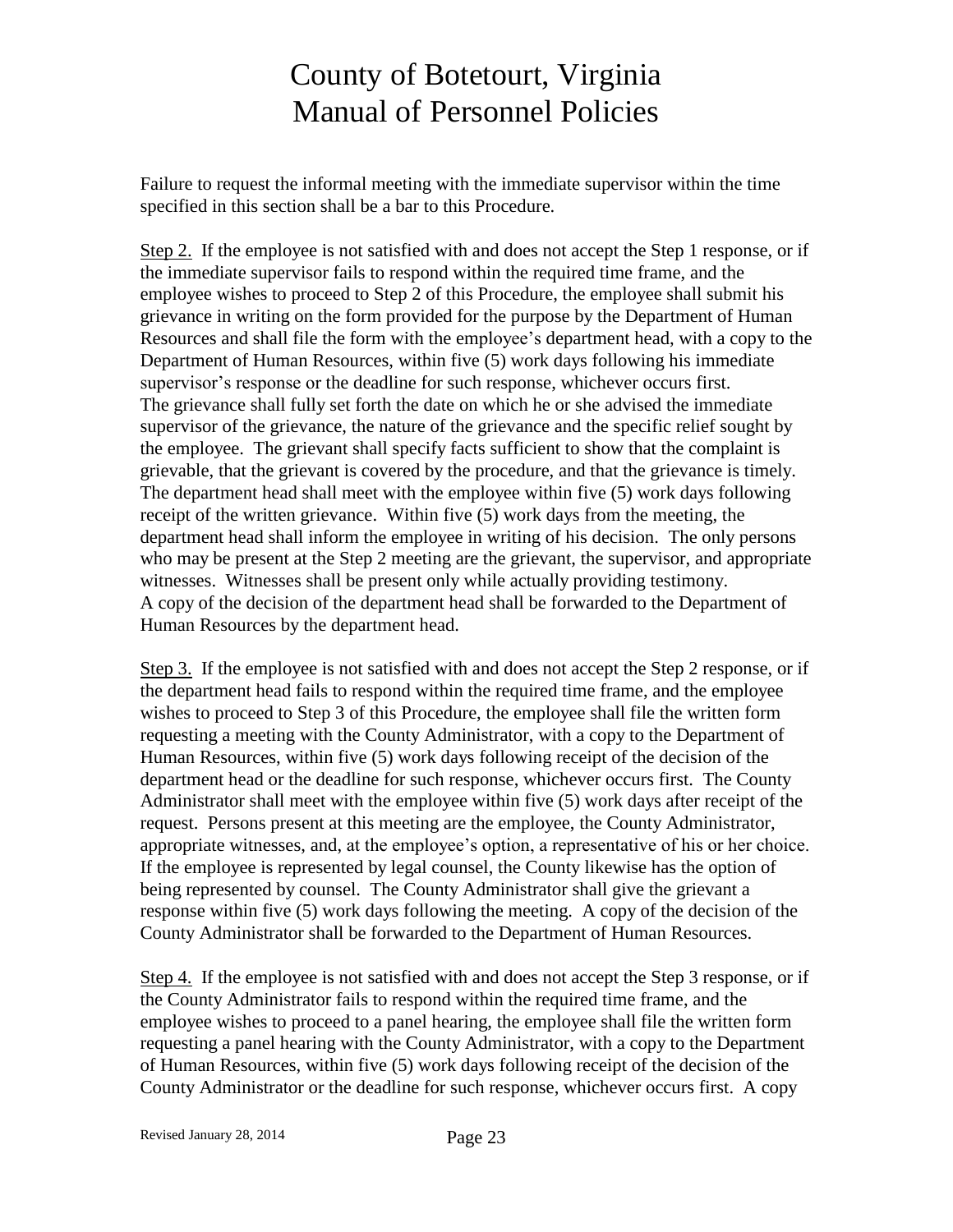of the written decision of the department head and the County Administrator shall be attached to the request.

The panel shall consist of one member selected by the aggrieved employee, one member selected by the department head, and one member selected by agreement of the other two members, which third member shall be chair of the panel.

If the first two panel members cannot agree on a third member, the chief judge of the circuit court of Botetourt County shall appoint the third panel member. Such panel shall not be composed of any persons having direct involvement with the grievance being heard by the panel or with the complaint or dispute giving rise to the grievance.

Managers who are in direct line of supervision of a grievant, persons residing in the same household as the grievant, and the following relatives of a participant in the grievance process or a participant's spouse are prohibited from serving as panel members: spouse, parent, step-parent, child, step-child, descendants of a child, sibling, step-sibling, niece, nephew, and first cousin. No attorney having direct involvement with the subject matter of the grievance, nor a partner, associate, employee, or co-employee of such an attorney shall serve as a panel member.

### <span id="page-27-0"></span>**2.17.6 Qualifications for a Panel Hearing; Grievability**

Decisions regarding grievability and access to the procedure shall be made by the County Administrator, or his designee. Only after the County Administrator, or his designee, has determined that a complaint is grievable may a grievance be advanced through Step 3 of this Procedure. When the question of grievability arises at an earlier step, or whenever the question of access to this procedure arises, management or the grievant may request a ruling on grievabilitiy or a ruling on access, as the case may be, by the County Administrator. The County Administrator or his designee shall render a decision within ten (10) calendar days of receipt of the request. Neither the County Attorney nor the Commonwealth's Attorney shall be authorized to decide the issue of grievability. A copy of the ruling shall be sent to the grievant, the department head and the Department of Human Resources. Such decisions may be appealed to the County circuit court for a hearing on the issue of whether the matter is grievable, whether or not the grievant is covered by the Procedure, and whether or not the grievance is timely. Proceedings for review of the decision shall be instituted by the grievant by filing a notice of appeal with the County Administrator within ten (10) calendar days from the date of receipt of the decision and giving a copy thereof to all other parties. Within ten (10) calendar days thereafter, the County Administrator, or his designee, shall transmit to the clerk of the court to which the appeal is taken: a copy of the decision of the County Administrator, a copy of the notice of appeal, and the exhibits. A list of the evidence furnished to the court shall also be furnished to the grievant. The failure of the County Administrator or his designee to transmit the record shall not prejudice the rights of the grievant. The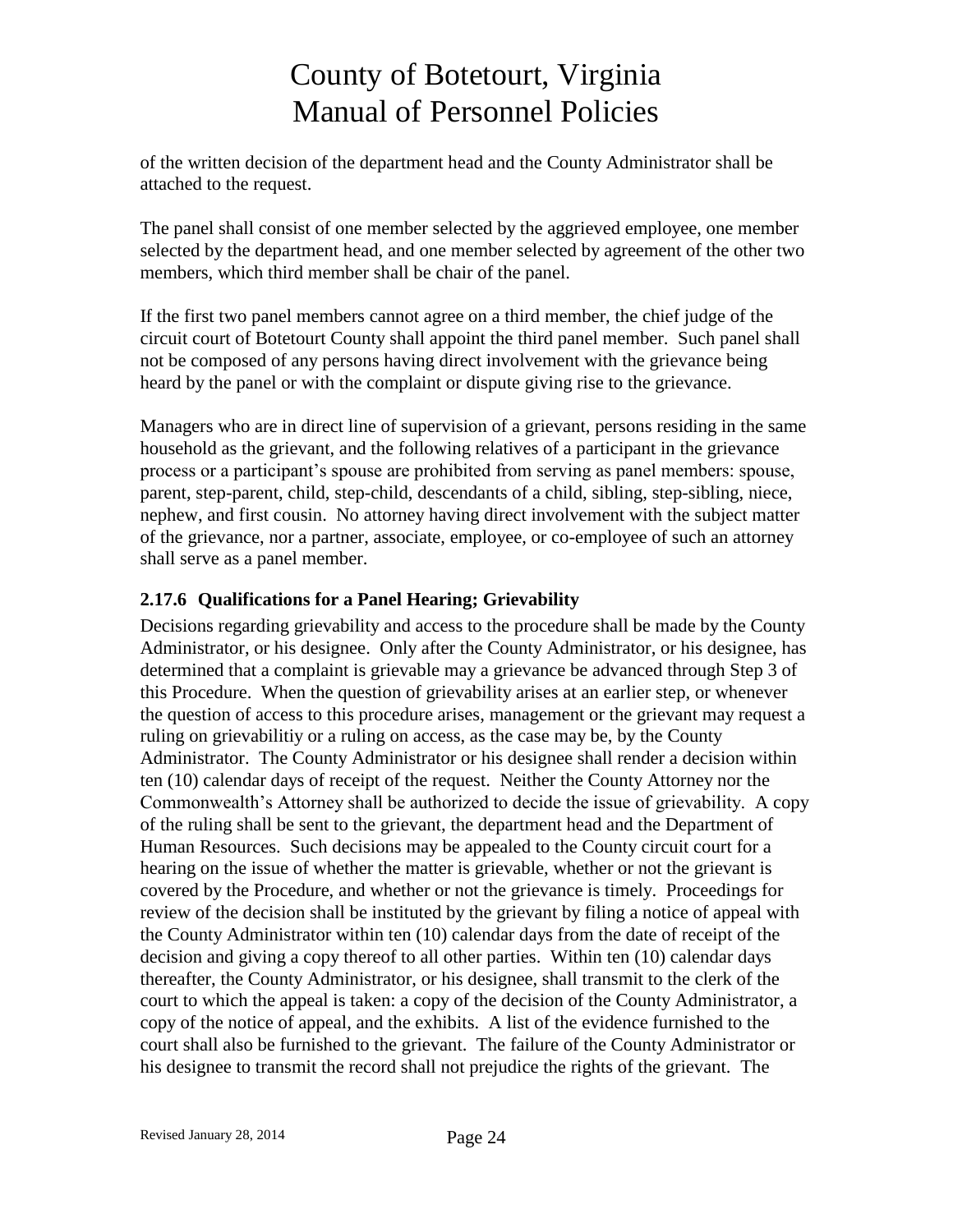court, on motion of the grievant, may issue a writ of certiorari requiring the County Administrator to transmit the record on or before a certain date.

Within thirty (30) calendar days of receipt of such records by the clerk, the court, sitting without a jury, shall hear the appeal on the record transmitted by the County Administrator or his designee and such additional evidence as may be necessary to resolve any controversy as to the correctness of the record. The court, in its discretion, may receive such other evidence as the ends of justice require. The decision of the court shall be rendered no later than the fifteenth day from the date of conclusion of the hearing. The decision of the court is final and may not be appealed.

### <span id="page-28-0"></span>**2.17.7 Rules for Panel Hearings**

- Panel hearings are intended to be informal, administrative proceedings, not judicial proceedings with the formalities of court proceedings.
- Panels do not have authority to:
	- formulate policies or procedures or to alter existing policies or procedures;
	- circumscribe or modify the rights of the County as outlined in this Procedure;
	- exonerate an employee from all discipline when the guilt of the employee is admitted or is shown by the greater weight of the evidence; or
	- grant relief greater than that which the grievant has requested in the grievance forms.
- Panels do have the discretion to determine the propriety of attendance at the hearing of persons not having a direct interest in the hearing, and, at the request of either party, the hearing shall be private in accordance with the Virginia Freedom of Information Act.
- Prior to the hearing, copies of the grievance record shall be provided to the panel by the County. At the same time, a list of the documents furnished to the panel shall be provided to the grievant and the administration. At least ten (10) calendar days prior to the scheduled panel hearing, the grievant and his or her attorney and the administration and its attorney shall, upon request, be allowed access to and copies of all relevant files each intends to be use in the panel hearing
- Documents, exhibits, and lists of witnesses shall be exchanged between the grievant and administration at least ten (10) calendar days in advance of the panel hearing, unless otherwise agreed by the parties or their counsel.
- Panels have the authority to determine the admissibility of evidence without regard to the burden of proof, or the order of presentation of evidence, so long as a full and equal opportunity is afforded to all parties for the presentation of their evidence. All evidence, when admitted, shall be marked and made part of the record.
- Both the grievant and the respondent may call upon appropriate witnesses and be represented by legal counsel or other representatives at the panel hearing. Such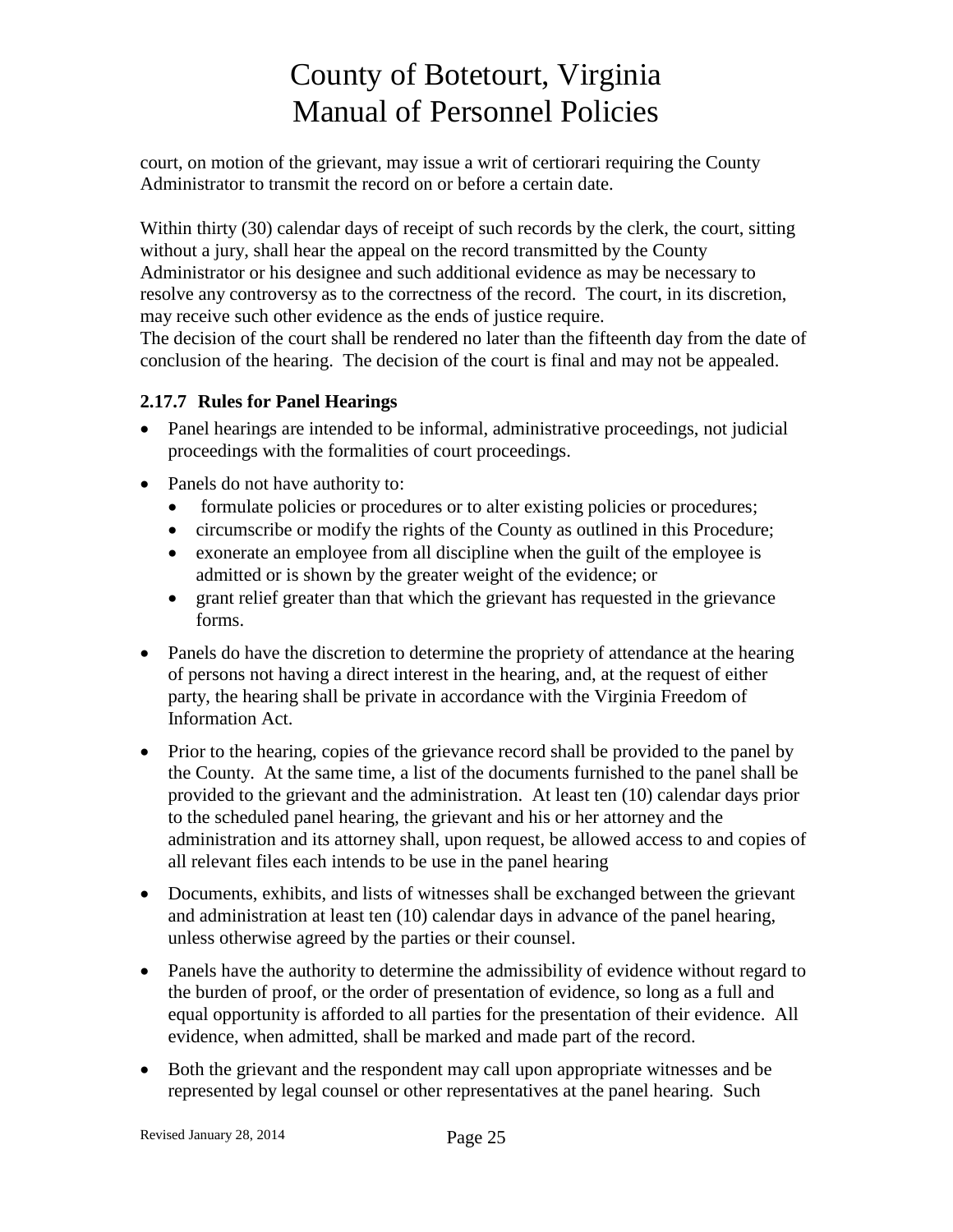representatives may examine, cross-examine, question and present evidence on behalf of the grievant or respondent before the panel.

- All evidence shall be presented in the presence of the panel and the parties, except by mutual consent of the parties. The grievant shall present his or her evidence first, followed by the presentation of evidence by the administration.
- Following presentation of the evidence, the panel may declare the hearing closed and may deliberate in closed session in appropriate cases.
- Panel decisions shall be provided in writing by the panel chair to all parties not later than fourteen (14) calendar days following the conclusion of the panel hearing.
- The panel may vary the details of the hearing procedure to facilitate fair and expeditious hearings, with the understanding that the hearings are not intended to be conducted like proceedings in courts, and that rules of evidence do not necessarily apply.
- The hearing may be reopened by the panel on its own motion or upon application of a party for good cause shown at any time prior to the issuance of the panel decision.
- The majority decision of the panel, voting in open session and acting within the scope of its authority, shall be final and shall be consistent with provisions of law and existing written policies.
- The question of whether the relief granted by a panel is consistent with written policy shall be determined by the County Administrator, or his designee, unless such person has a direct personal involvement with the event or events giving rise to the grievance, in which case the decision shall be made by the attorney for the Commonwealth of the County. This decision shall be final and not subject to appeal.

### <span id="page-29-0"></span>**2.17.8 Implementation of Panel Decisions**

Either party may petition the County circuit court for an order requiring implementation of the panel decision.

### <span id="page-29-1"></span>**2.17.9 Compliance**

Any time limit in the Procedure, except the time to initially bring a grievance to the attention of the immediate supervisor, may be waived by mutual agreement at the step in question.

After the initial filing of a written grievance, failure of either party to comply with all substantial procedural requirements of the grievance procedure, including the panel hearing, without just cause, shall result in a decision in favor of the other party on any grievable issue, provided the party not in compliance fails to correct the noncompliance within five (5) work days of receipt of written notification by the other party of the compliance violation. Such written notification by the grievant shall be made to the County Administrator, or his designee.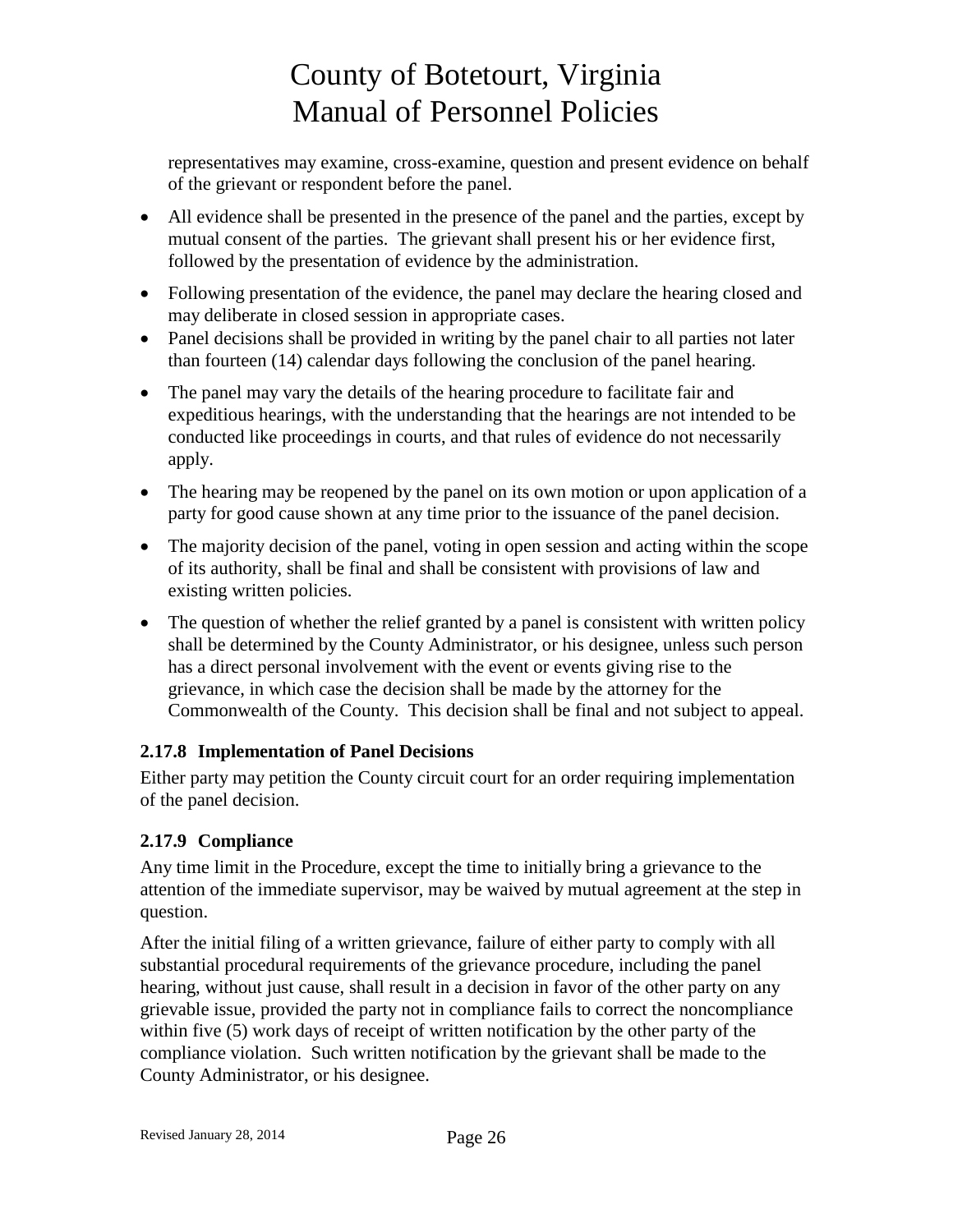The County Administrator, or his designee, at his option, may require a clear written explanation of the basis for just cause extensions or exceptions. The County Administrator, or his designee, shall determine compliance issues. Such compliance determinations shall be subject to judicial review by filing a petition with the circuit court within thirty (30) calendar days of the compliance determination.

#### <span id="page-30-0"></span>**2.17.10 Costs**

The grievant must bear any costs involved in employing representation or in preparing or presenting his or her case.

#### **2.17.11 Recording; Transcript of Panel Hearing**

The use of recording devices or a court reporter is not permitted at any Step of this Procedure until the panel hearing. Upon request, the County shall cause a transcript to be made of any panel hearing, and a transcript shall be provided to either party upon request. The party requesting the transcript shall do so in writing and shall pay the expense of preparing such transcript.

## <span id="page-30-1"></span>**3. Classification of Positions**

### <span id="page-30-2"></span>**3.1 Pay and Classification Plan**

A classification plan has been established and is maintained and filed within the office of the County Administrator. The County Administrator shall make all assignments of positions to classes and of classes to grades, and this authority may not be delegated. Positions that are sufficiently alike in duties and responsibilities will be accorded the same pay scales. The County Administrator shall allocate each position covered by the classification plan to its appropriate pay schedule.

### <span id="page-30-3"></span>**3.2 Maintenance of Plan**

Department heads shall be responsible for bringing to the attention of the County Administrator any material change in the nature of duties, responsibilities, working conditions or other factors affecting the classification of any position. Following receipt of such information he or she shall evaluate the position and determine if the classification should be changed.

The County Administrator shall be responsible for the allocation of new positions, which are under the control of the Board of Supervisors, to an existing class or will cause new classes to be established as needed, subject to review and approval of the Board of Supervisors.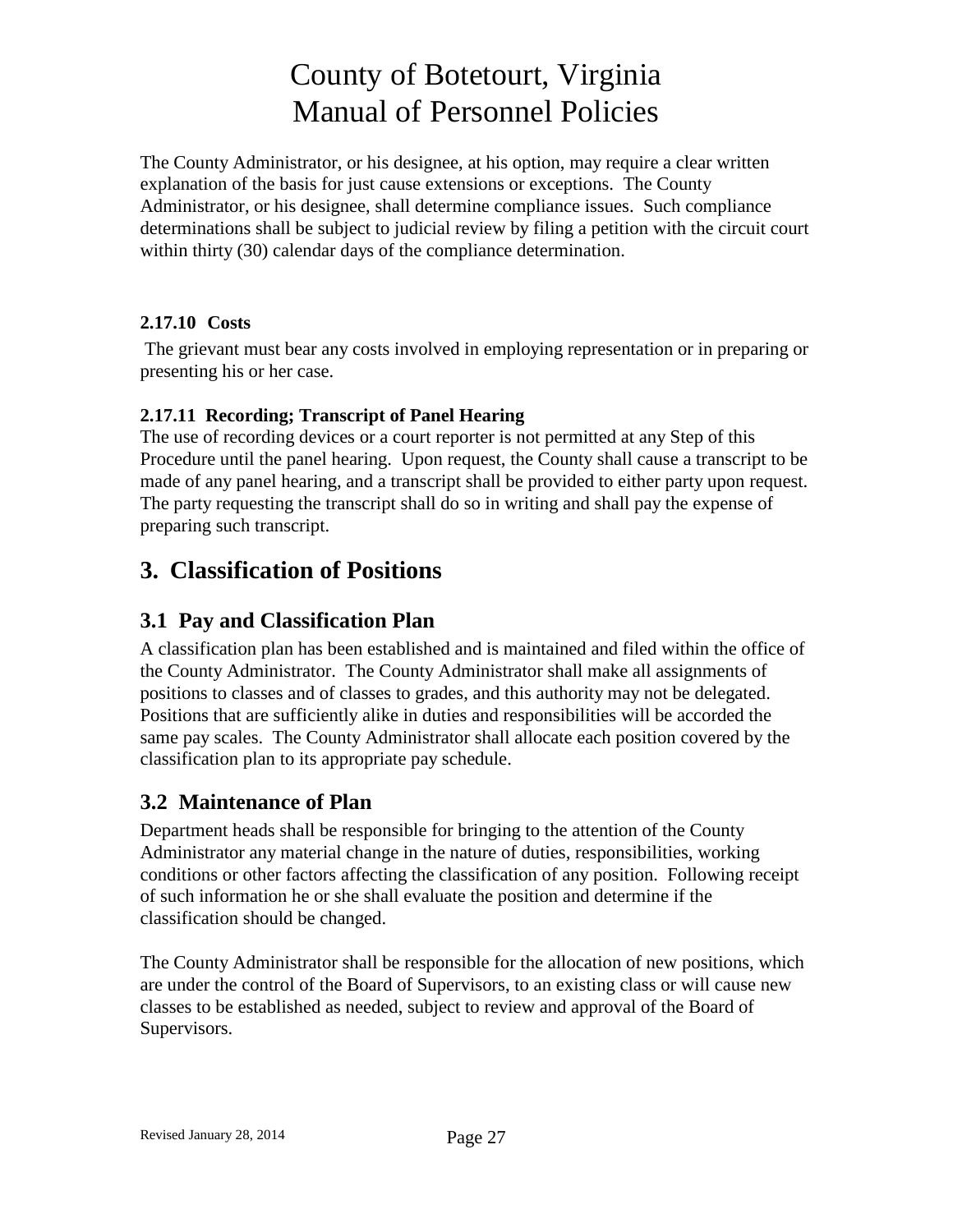## <span id="page-31-0"></span>**4. Pay and Performance Plan**

## <span id="page-31-1"></span>**4.1 Objective**

The County pay and performance plan is intended to provide for the efficient and equitable administration of employee compensation while encouraging top performance, promoting employee morale, and increasing communication between employees and supervisors.

### <span id="page-31-2"></span>**4.2 Administration**

The County pay and performance plan is the official pay plan for all employees under the general jurisdiction of the County Administrator and Board of Supervisors, and is formally adopted annually by the Board. The plan is maintained and filed within the office of the County Administrator.

#### <span id="page-31-3"></span>**4.2.1 Pay Plan**

The pay plan is intended to serve the dual purpose of providing for employee compensation and to provide a forum of formal goal setting and supervisor-employee performance evaluation.

The overall management of the plan rests with the County Administrator, but it is the responsibility of each employee, both supervisor and employee, to participate in the plan to ensure its implementation and proper administration.

The plan provides for a formal pay range for each position classification. Each permanent full-time employee shall be assigned, by the County Administrator, a position classification and a compensation level within the position classification range. The position classification shall reflect the duties and responsibilities of the job. The level within the range shall reflect a combination of the length of service, relative experience, and level of performance of the individual filling the position.

The movement of employees within range of the position classification shall be based on longevity, experience, and performance with pay levels to be determined by the County Administrator within the constraints of Board appropriated funds.

The Board will annually review the ranges and determine whether to adjust the entire range for inflation. The County Administrator will recommend appropriate inflation adjustments based on formal indices.

Once an employee reaches the top of the range in his or her position classification, then that employee is only eligible for cost-of-living adjustments approved by the Board. In a case of outstanding performance, additional compensation above top level may be provided if specifically approved by the Board.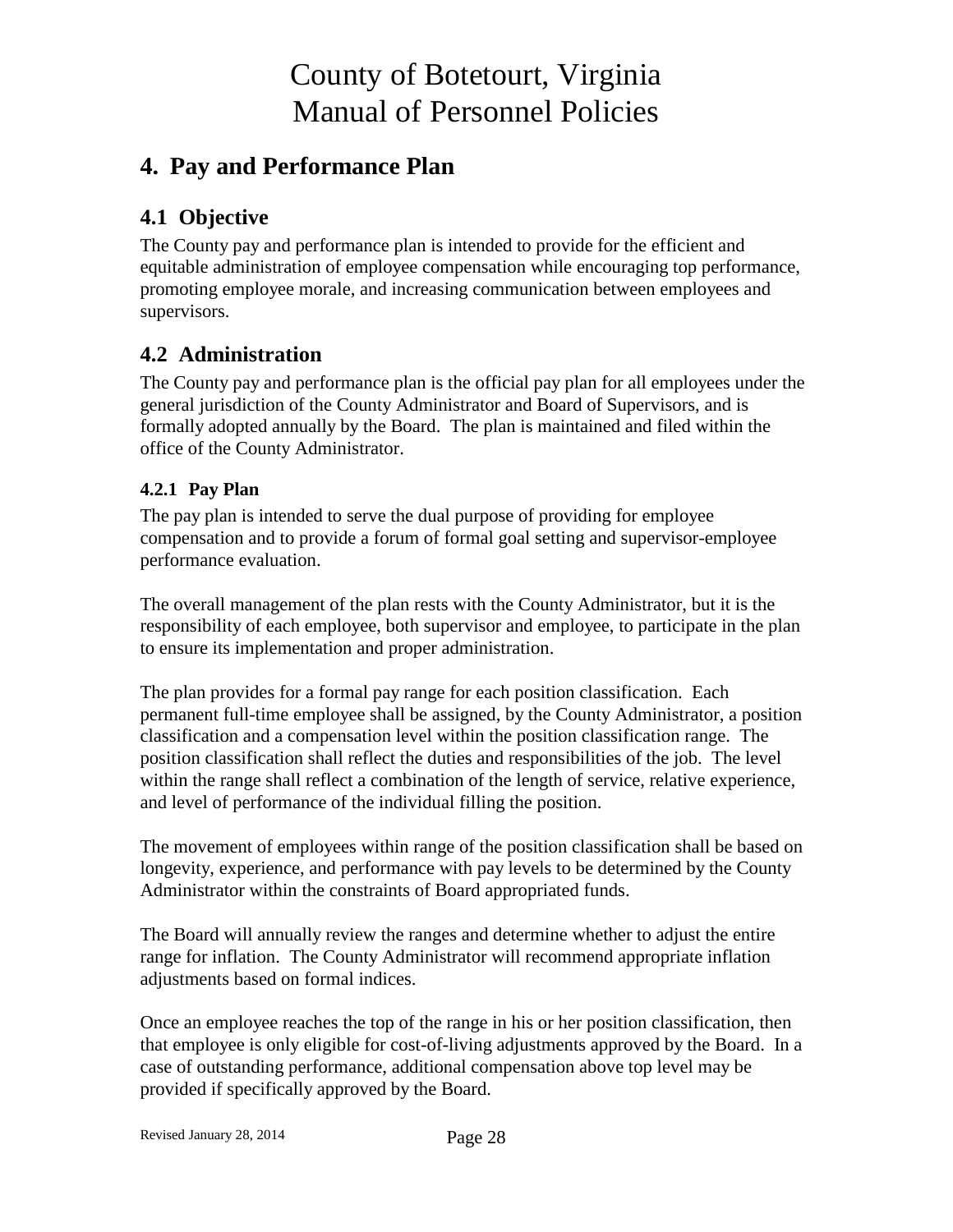The County Administrator will from time to time review the position classifications of various jobs to ensure that the job duties and responsibilities are in line with the range of compensation for the position.

Normally, pay level adjustments will be made with the implementation of a new fiscal year, however, under unusual circumstances of performance, or in the case of a new employee hired on a probationary basis, adjustments may be made during the year if Board appropriations are existing or specifically approved.

### <span id="page-32-0"></span>**4.2.2 Performance Appraisals**

Each employee and his or her supervisor shall have at least one formal goals and objectives or performance expectation planning session and one formal performance evaluation session during the year. The intent of this plan is not to limit such sessions to one each, but to mandate at least one, and allow as many as may be appropriate for the individuals and the job responsibilities involved.

The result of the performance expectations planning session should at a minimum include a mutual listing of key objectives or expected level of performance for the upcoming year.

The result of the performance evaluation session shall at a minimum produce a written correspondence to the County Administrator indicating that the evaluation took place and what the general level of performance was for the evaluation period. The correspondence shall be signed by the supervisor and the employee and shall be on a standard form provided by the County. If the employee disagrees with any portion of the performance appraisal report, he or she may so note it when signing the appraisal report. The appraisal correspondence, or report, will become a part of the employee's personnel records and will be considered in pay plan implementation.

# <span id="page-32-1"></span>**5. Employee Benefits**

## <span id="page-32-2"></span>**5.1 Holidays**

Any day declared as a legal holiday by the Board of Supervisors, the Governor of the Commonwealth of Virginia, or the President of the United States shall be observed as an official holiday and offices shall be closed. Traditional holidays include:

| New Years Day               | January 1                                    |
|-----------------------------|----------------------------------------------|
| Lee-Jackson Day             | Friday preceding the $3rd$ Monday in January |
| Martin Luther King, Jr. Day | 3 <sup>rd</sup> Monday in January            |
| Washington-Lincoln Day      | 3 <sup>rd</sup> Monday in February           |
| <b>Memorial Day</b>         | Last Monday in May                           |
| Independence Day            | July 4                                       |
| Revised January 28, 2014    | Page 29                                      |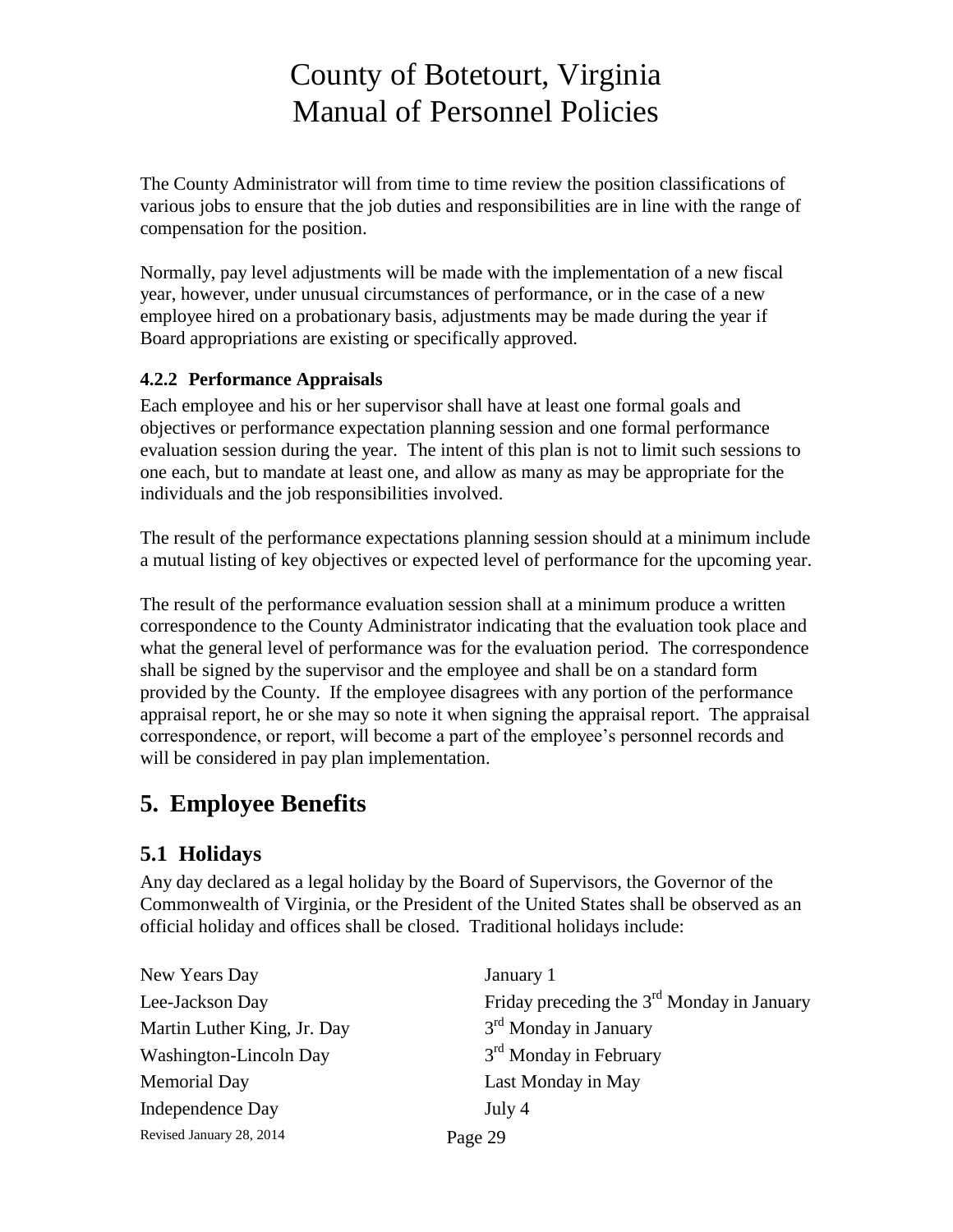| Labor Day              | 1 <sup>st</sup> Monday in September  |
|------------------------|--------------------------------------|
| Columbus Day           | $2nd$ Monday in October              |
| Veterans' Day          | November 11                          |
| Thanksgiving Day       | 4 <sup>th</sup> Thursday in November |
| Day after Thanksgiving | $4th$ Friday in November             |
| Christmas Day          | December 25                          |
|                        |                                      |

If a holiday falls on a Saturday, the preceding Friday shall be observed as a holiday. If a holiday falls on a Sunday, the following Monday shall be observed as a holiday.

County employees who, due to work schedule, are unable to observe any of the above holidays, may be granted compensatory leave at the discretion of the County Administrator.

If a holiday falls during an employee's period of Sick Leave, Leave Without Pay, Military Leave, Short-Term Disability or Long-Term Disability, the employee is not entitled to and shall not receive compensatory leave in observance of the holiday.

Full-time employees shall receive full pay for holidays. Permanent part-time employees shall receive full pay for half of each holiday period (i.e., for an 8-hour holiday, receive 4 hours paid time; for a 4-hour holiday, receive 2 hours paid time).

### <span id="page-33-0"></span>**5.2 Annual Vacation Leave**

#### <span id="page-33-1"></span>**5.2.1 Accrual**

The amount of annual vacation leave a regular full-time employee earns each month or year depends upon the number of years of service with the County, as shown in the following table:

| <b>Years of Service</b> | Hours per Month | Hours per Year |
|-------------------------|-----------------|----------------|
| $0$ to 5                |                 | 96             |
| 5 to 10                 | 10              | 120            |
| 10 to 15                | 12              | 144            |
| $15+$                   | 14              | 168            |

During the first month of employment, however, annual vacation leave is earned in hourly increments in proportion to the length of the month worked. Monthly time accrues on the last working day of the month and is available for use at the beginning of the next month.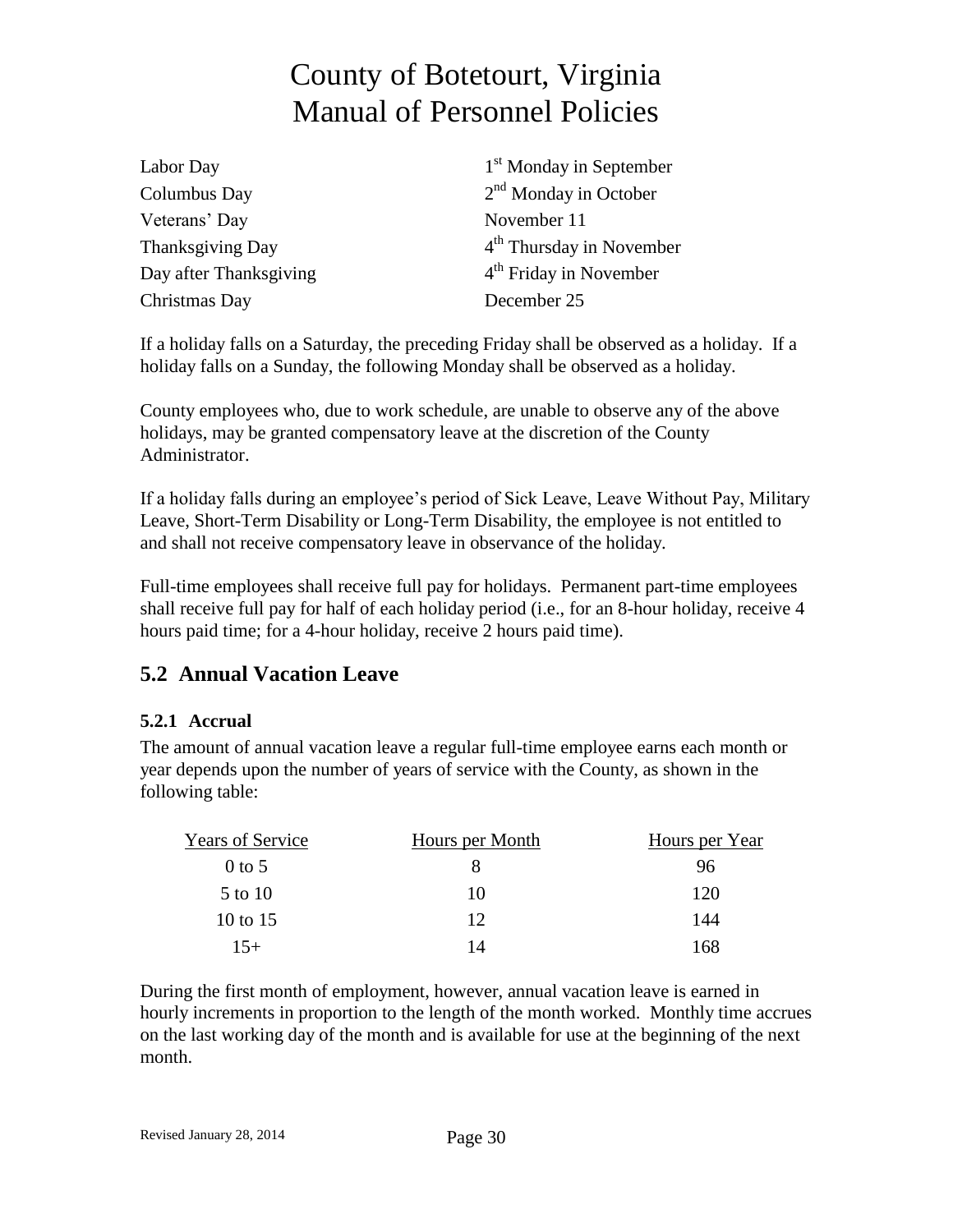Up to forty-five (45) days (360 hours) of unused annual vacation leave may be carried over to the following year. Accumulation of leave will be adjusted at the end of each calendar year. Leave accumulated in excess of forty-five (45) days (360 hours), if not taken by December 31, will be lost. No exceptions to this carry-over policy will be permitted.

Annual vacation leave shall be accumulated but cannot be taken during the six-month; initial period of employment. Unexpected time off required during the initial period of employment shall be taken without pay or as compensatory time if such is available. During any absence without pay or during any short- or long-term disability, annual vacation leave will not accrue.

Temporary, part-time, and substitute employees shall not receive annual vacation leave benefits.

#### <span id="page-34-0"></span>**5.2.2 Administration**

All requests for annual vacation leave shall be scheduled based on the needs of the County and shall be submitted for approval to the department head on a form approved by the County Administrator.

Annual vacation leave shall not be used in increments of less than fifteen (15) minutes.

When a holiday falls within an employee's annual vacation leave period, the holiday shall not be counted as an annual vacation leave day.

Annual vacation leave may be used to supplement sick leave if necessary.

All annual leave must be requested and approved not less than three (3) working days in advance by the immediate supervisor. In addition, not more than one year's earned annual vacation leave may be taken consecutively without approval from the immediate supervisor and consent from the County Administrator.

An employee separating from County service will be paid for up to forty-five (45) days of accumulated annual vacation leave at the employee's rate of pay on the day of separation. For purposes of this section, "day of separation" means the final day that the employee is considered to be employed by the County. Payment will normally be made in lump sum on the first payday following the day of separation, but will not be made until all County equipment has been returned, the employee has completed an exit interview, and the County Administrator is satisfied that there are no outstanding debts owed the County by the employee. At the request of the employee, payment for accumulated annual vacation leave may be distributed over a series of not more than three consecutive pay periods. In no case shall the aggregate total of payments exceed the amount due on the day of separation.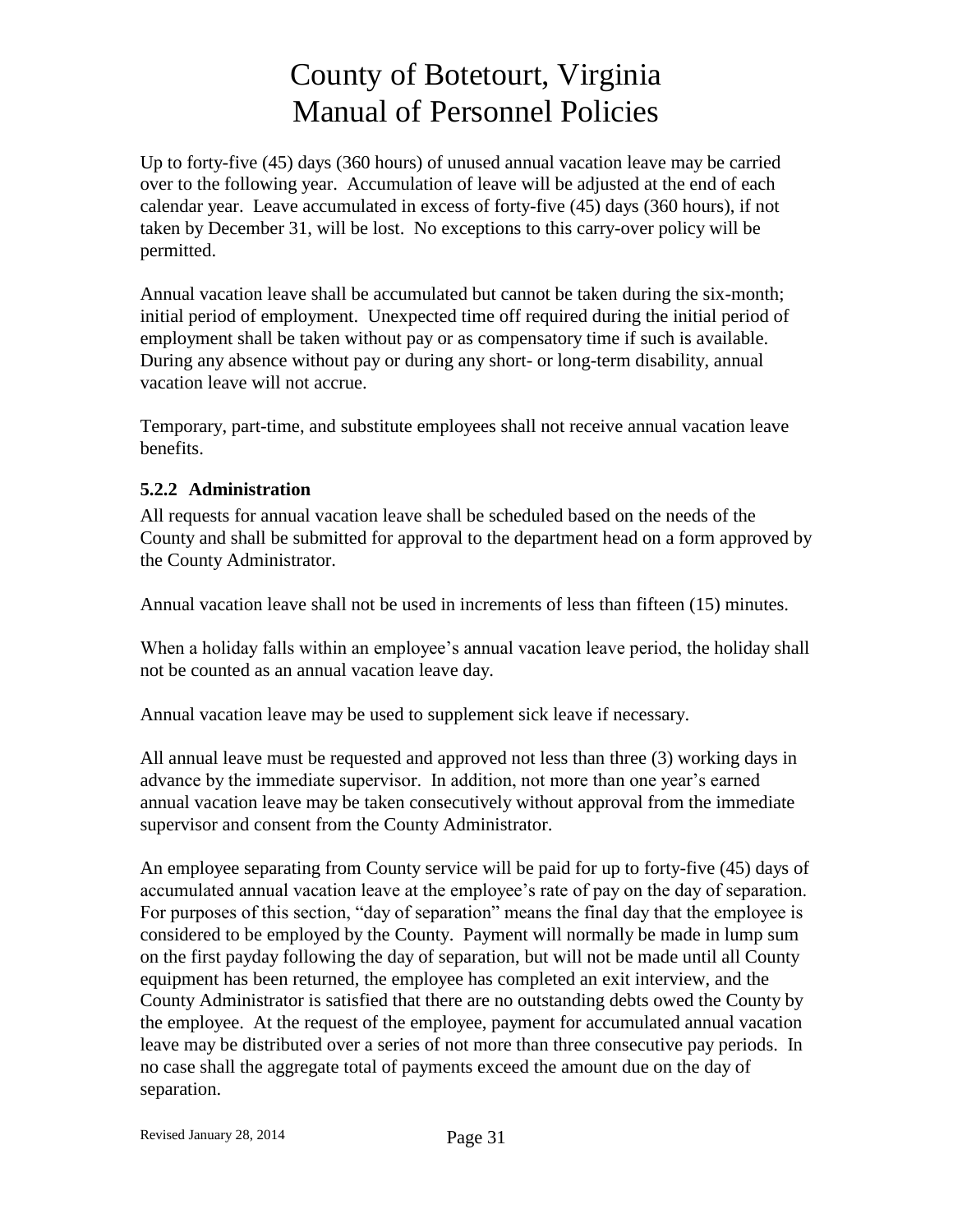All permanent employees should give two weeks notice of resignation. Any annual vacation leave taken during this period must be approved by the immediate supervisor and must not interfere with the ongoing work effort of the department.

Used or planned leave must be reported on the appropriate form and sent to Human Resources as soon as possible but no later than the last working day of the month in which the time was taken. Leave forms not received by the cutoff may not be reported on the current month's personnel record and may be reflected on the report for the following month.

## <span id="page-35-0"></span>**5.3 Sick Leave**

### <span id="page-35-1"></span>**5.3.1 Purpose**

Sick leave is intended to provide employees paid time off for treatment of personal illness or injury not covered by the Workers' Compensation Act, for the birth and postnatal care of the employee's child(ren), for the reception and immediate care of adopted children, and for personal medical and dental appointments that cannot be scheduled during nonwork hours. Leave may also be used for time off for the care of the employee's immediate family during periods of illness or injury.

Immediate family for purposes of this section shall include only spouse, children (including step and foster), grandchildren, siblings, parents, grandparents, father- and mother-in-law, and brother- and sister-in-law and legal wards of the employee. Assisting immediate family members following the birth of a child when there is *not* illness or injury (examples: caring for older siblings of the newborn and/or assisting a son or daughter in providing newborn care) does not qualify for use of sick leave. In this situation an employee would be able to request to use available earned comp time or annual leave.

Sick leave is provided to the employee as an aid in time of need and should only be used when necessary. Sick leave shall not be used to supplement annual vacation leave.

#### <span id="page-35-2"></span>**5.3.2 Accrual**

Sick leave is provided to all permanent full-time employees at the rate of 10 hours per month of County service, except that, during the first month of service, sick leave is accrued on an hourly basis proportional to the portion of the month worked. Monthly time accrues on the last working day of the month and is available for use at the beginning of the next month.

Sick leave does not accrue during periods of leave without pay or disability. Temporary, part-time, and substitute employees do not receive sick leave benefits.

Sick leave may be accumulated without limit.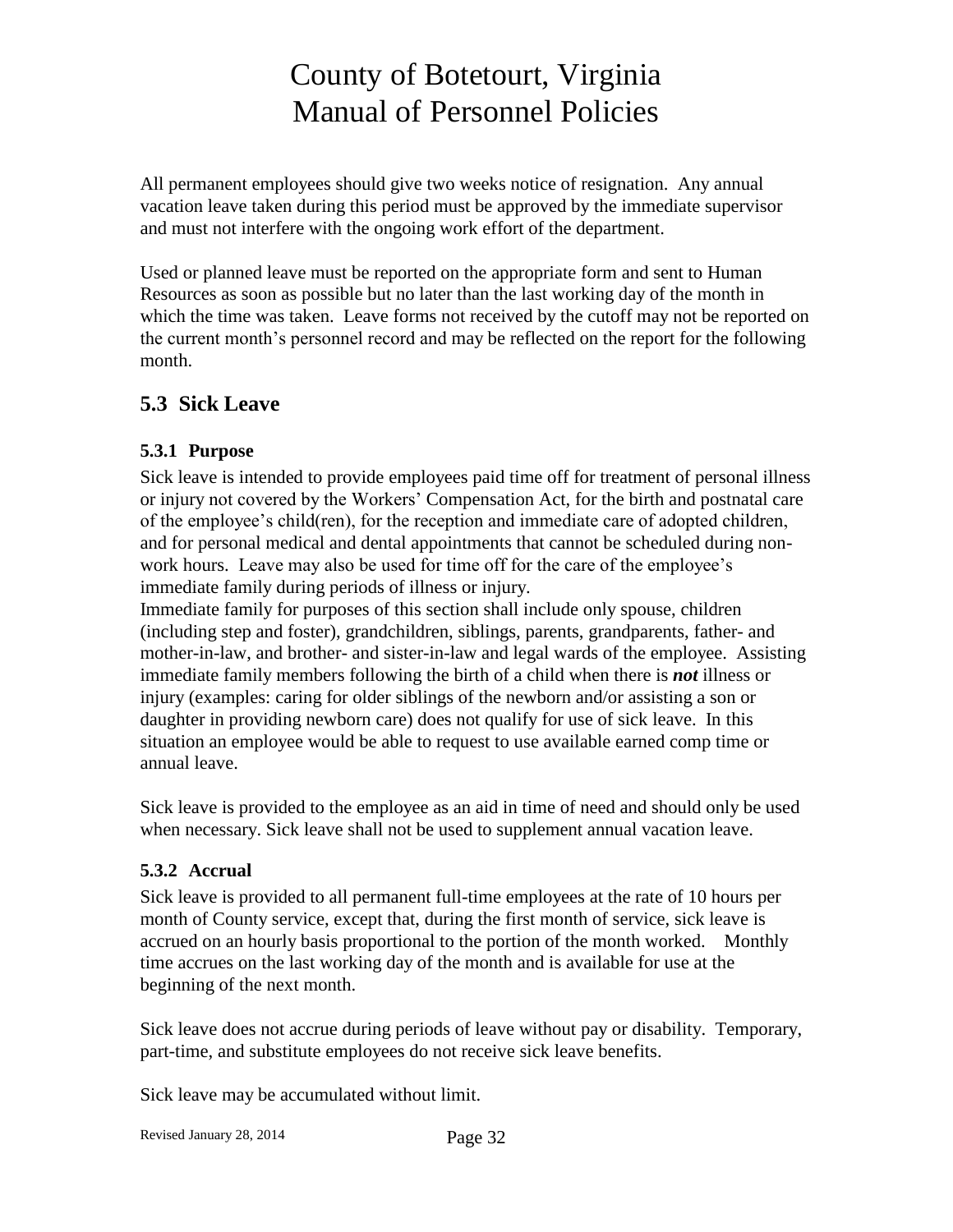#### <span id="page-36-0"></span>**5.3.3 Administration**

Sick leave shall not be used in increments of less than fifteen (15) minutes.

The County Administrator or his/her designee may require a doctor's or dentist's certificate to verify the reason for any period of sick leave.

Sick leave for purposes of caring for an in-law as provided above may be used only after the employee has first used at least three (3) days of accumulated vacation or compensatory leave for the specific illness or injury. If the employee does not have vacation or compensatory leave available, the County Administrator or Deputy County Administrator may approve Leave Without Pay or, in his or her sole judgment as justified, an advance vacation leave credit.

When an employee leaves County service through resignation or VRS retirement, he or she will be paid for accumulated sick leave as of the day of separation as follows:

- Upon resignation, the employee will be paid \$10 per unused sick day up to a maximum payment of \$1,600.
- Upon retirement, the employee will be paid \$20 per unused sick day up to a maximum payment of \$3,200.

In no case, however, shall an employee receive payment for unused sick leave until, to the satisfaction of the County Administrator, all County property and equipment has been returned to the County, the employee has completed an exit interview, and the County Administrator is satisfied that there are no outstanding debts owed the County by the employee. Payment will normally be made in lump sum on the first payday following the day of separation. At the request of the employee, payment for accumulated sick leave may be distributed over a series of not more than three consecutive pay periods. In no case shall the aggregate total of payments exceed the amount due on the day of separation.

Used or planned leave must be reported on the appropriate form and sent to Human Resources as soon as possible but no later than the last working day of the month in which the time was taken. Leave forms not received by the cutoff may not be reported on the current month's personnel record and may be reflected on the report for the following month.

#### <span id="page-36-1"></span>**5.3.4 Compliance**

It is in the employee's interest to use sick leave judiciously and only when needed to prevent financial hardship which can result from loss of pay during an extended absence. Any employee found to abuse his or her sick leave benefit by taking sick leave for purposes other than those for which it is authorized, or for making false statements about an illness or injury, shall be denied sick leave pay and may be subject to disciplinary action.

Revised January 28, 2014 Page 33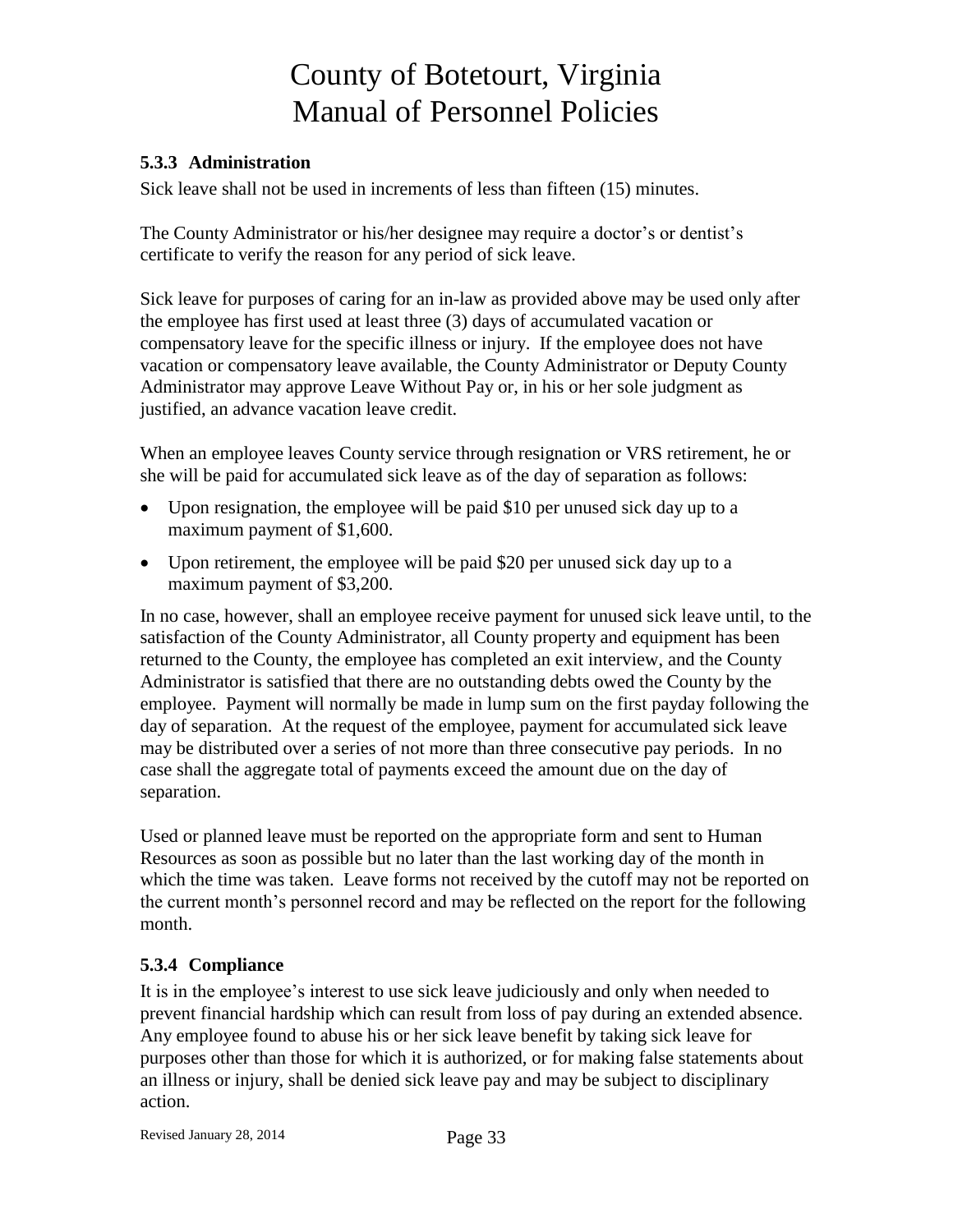#### <span id="page-37-0"></span>**5.3.5 Sick Leave Bank**

All employees eligible for sick leave benefits but not eligible for short-term disability benefits through the Virginia Retirement System are eligible to participate in the County's Sick Leave Bank. The Bank has been established for the purpose of allowing employees to donate earned sick leave for their benefit or the benefit of other employees who may suffer extended absences from work due to illness or accident, and who do not have sufficient accumulated leave to avoid time off without pay. Participation in the Bank is completely voluntary.

#### **5.3.5.1 Enrollment**

Employees may enroll in the Sick Leave Bank by donating at least one day (eight hours) of accumulated sick leave to the Bank, and by submitting an application to the Human Resources Office as follows:

- within the first thirty (30) days of employment provided that the employee has earned and not used the eight hours required to establish membership; or
- not later than December 15 for membership effective January 1 of the following year.

No enrollment, except for new employees, will be effective sooner than January 1 of the following year.

Employees must be able to provide satisfactory evidence of good health at the time of enrollment, and shall not be eligible to utilize leave from the bank within the first six months of membership.

Membership in the Bank shall be continuous unless the employee informs the Human Resources Office in writing prior to December 15 of his or her decision to terminate membership effective January 1 of the following year.

### **5.3.5.2 Use**

- The Sick Leave Bank may be utilized only by participating members and only for illnesses or injuries experienced by a participating member. Excluded uses of the Sick Leave Bank include but are not limited to maternity and paternity leave, elective surgery or treatment, and leave not authorized in writing by a physician. The County Administrator, or his designee, shall decide all issues of eligibility and shall approve all withdrawals from the Sick Leave Bank.
- To utilize the Bank, employees must provide written certification from their treating physician justifying the absence and indicating the anticipated length of absence to Human Resources as soon as the need is known.
- An employee must first exhaust all accrued sick leave, annual vacation leave, and compensatory leave prior to accessing the Sick Leave Bank. The Sick Leave Bank is intended to assist employees once all available paid leaves are exhausted and prior to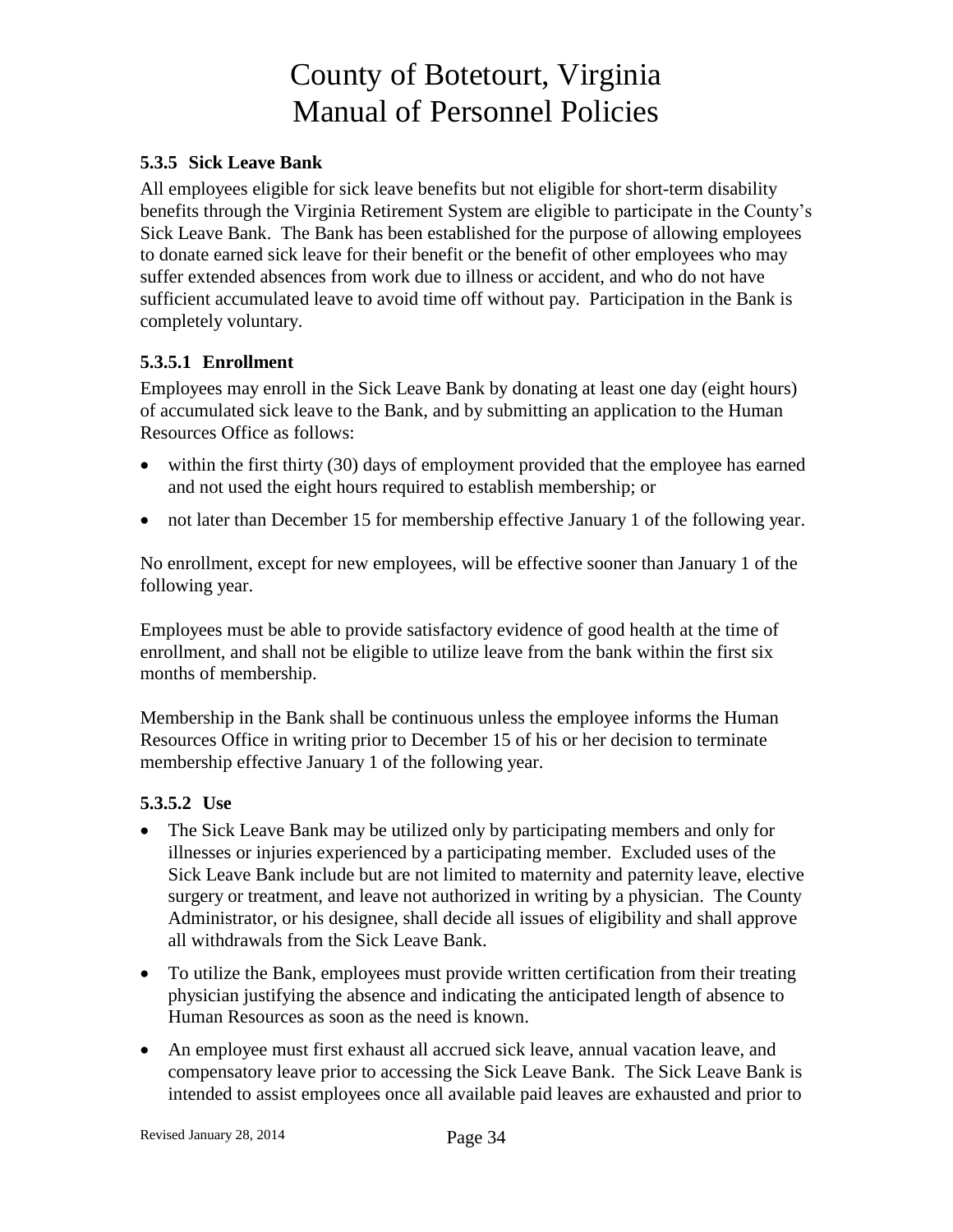the employee's eligibility for any type of disability benefits. The Bank may not be used to supplement or substitute for available disability or workers' compensation benefits.

- Employees utilizing time from the Bank will continue to accrue sick leave and annual leave monthly at the same rate as if they were actively at work. However, time accrued while utilizing the Bank must be applied each month toward time off in order for the employee to remain eligible for the Bank.
- No employee may utilize more than forty-five (45) days of paid leave per year from the Bank.
- Leave utilized from the Bank does not have to be replaced by the employee except as provided for continued membership.

#### **5.3.5.3 Administration**

Each member shall automatically be assessed one day (eight hours) of sick leave effective January 1 of each year as that member's minimum annual contribution to the Bank.

At no time shall the Sick Leave Bank balance fall below forty-five (45) days. At the point that the balance is forty-five (45) days, each member shall be assessed an additional day of sick leave. Members shall be notified of any such assessment, and the assessment shall be made unless the member chooses to immediately terminate membership. Should continuing membership be insufficient to maintain the required minimum balance, the Bank will be closed for the remainder of the calendar year and any remaining leave balance in the Bank will be returned to its donors, insofar as they are still, at such time, employed by the County.

Members that have no accumulated sick leave at the time of any assessment shall be assessed against the next sick leave day accrued.

Members and non-members may donate sick leave to the Bank in excess of the membership requirement at any time. However, non-members may not join the bank and become eligible for bank benefits except as provided under the enrollment procedures specified above.

Upon termination of employment or of membership, no employee shall be allowed to withdraw sick leave previously donated to the Bank.

Should the Sick Leave Bank be abolished by action of the Board of Supervisors for any reason, any balance of sick leave then held in the Bank will be returned to its donors, insofar as they are still, at such time, employed by the County.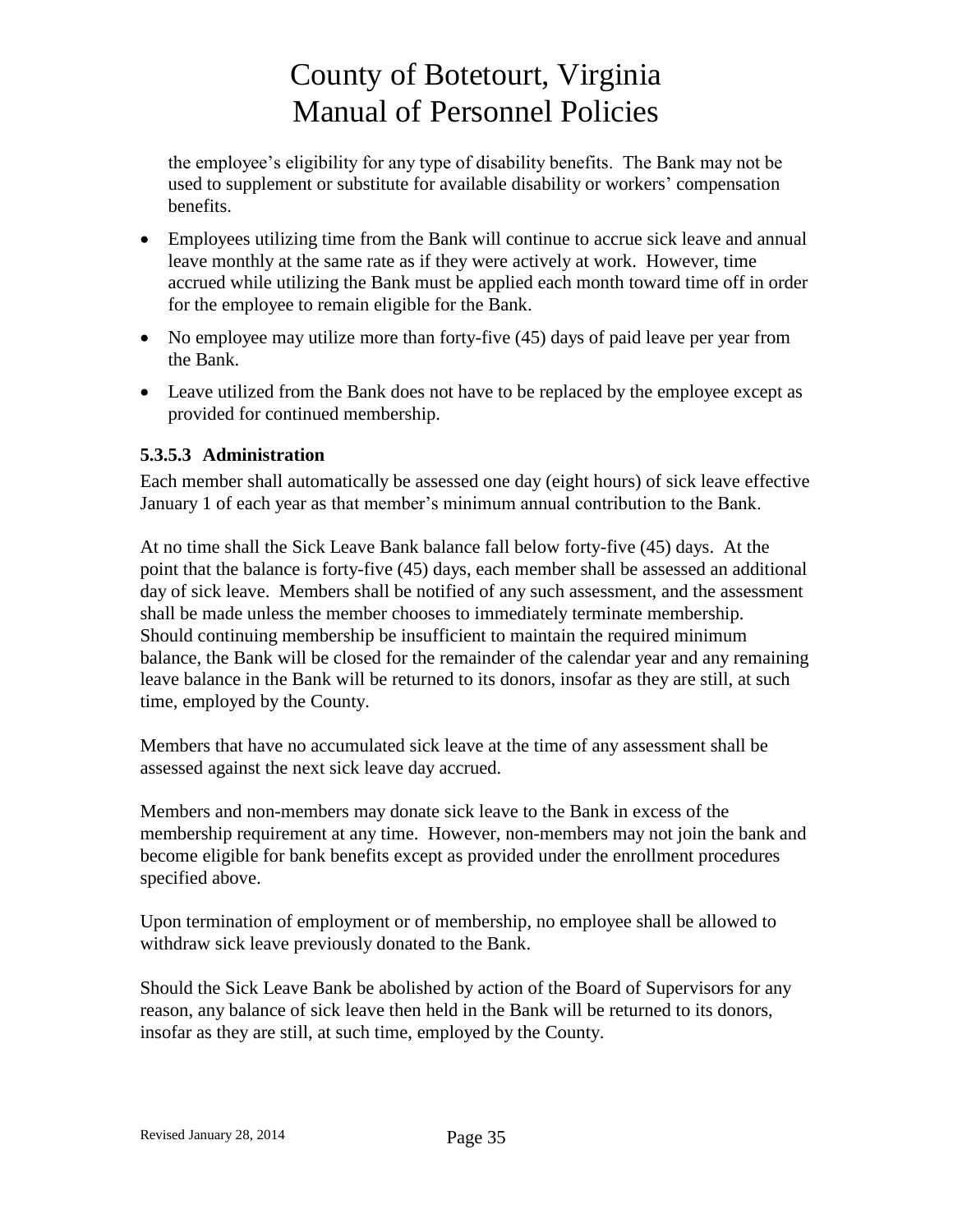## <span id="page-39-0"></span>**5.4 Bereavement Leave**

Any absence from work of up to three (3) days during a calendar year, due to death in an employee's immediate family, shall be provided as paid bereavement leave to all permanent full-time employees except during periods of sick leave, military leave, leave without pay, short-term disability and long-term disability.

For purposes of this section, "immediate family" shall include the employee's: spouse; children (including step, foster, and in-laws); parents (including step and in-laws); siblings (including step and in-laws); grandparents (including step and in-laws); grandchildren (including step); and any other person living in the same household as the employee.

Employees wishing to take time off from work for purposes of bereavement in excess of bereavement leave provided may take annual vacation leave or compensatory leave, if available, as approved by their supervisors.

## <span id="page-39-1"></span>**5.5 Civil Leave**

Leave with full pay shall be granted an employee for any absence necessary for serving on a jury, or attending court as a witness under subpoena. Compensation to employees for civil duties, as by jury or witness, shall be turned over to the County when the employee receives his normal pay for the time he/she was on civil leave. An employee may choose to charge civil days to annual vacation leave, in which case he/she may keep any payment. Civil Leave is not available to employees during periods of annual vacation leave, sick leave, leave without pay, short-term disability or long-term disability.

Used or planned leave must be reported on the appropriate form to Human Resources as soon as possible but no later than the last working day of the month in which the time was taken. Leave forms not received by the cutoff may not be reported on the current month's personnel record and may be reflected on the report for the following month.

## <span id="page-39-2"></span>**5.6 Military Leave**

Employees shall be granted a leave of absence without loss of annual vacation or sick leave for annual active duty training as a member of the National Guard or any reserve component of the armed forces of the United States for a period not exceeding fifteen (15) calendar days. Employees on military leave do not accrue annual vacation or sick leave while on military leave. The employee will not receive any pay for holidays that fall during that time. While on military leave, the employee may continue their health and dental insurance coverage if leave continues beyond one pay period by payment of the employee and County shares of the premium.

An employee who is absent for emergency duty with the National Guard under orders of the Governor as provided by law shall be entitled to leave of absence without pay for the period of ordered absence.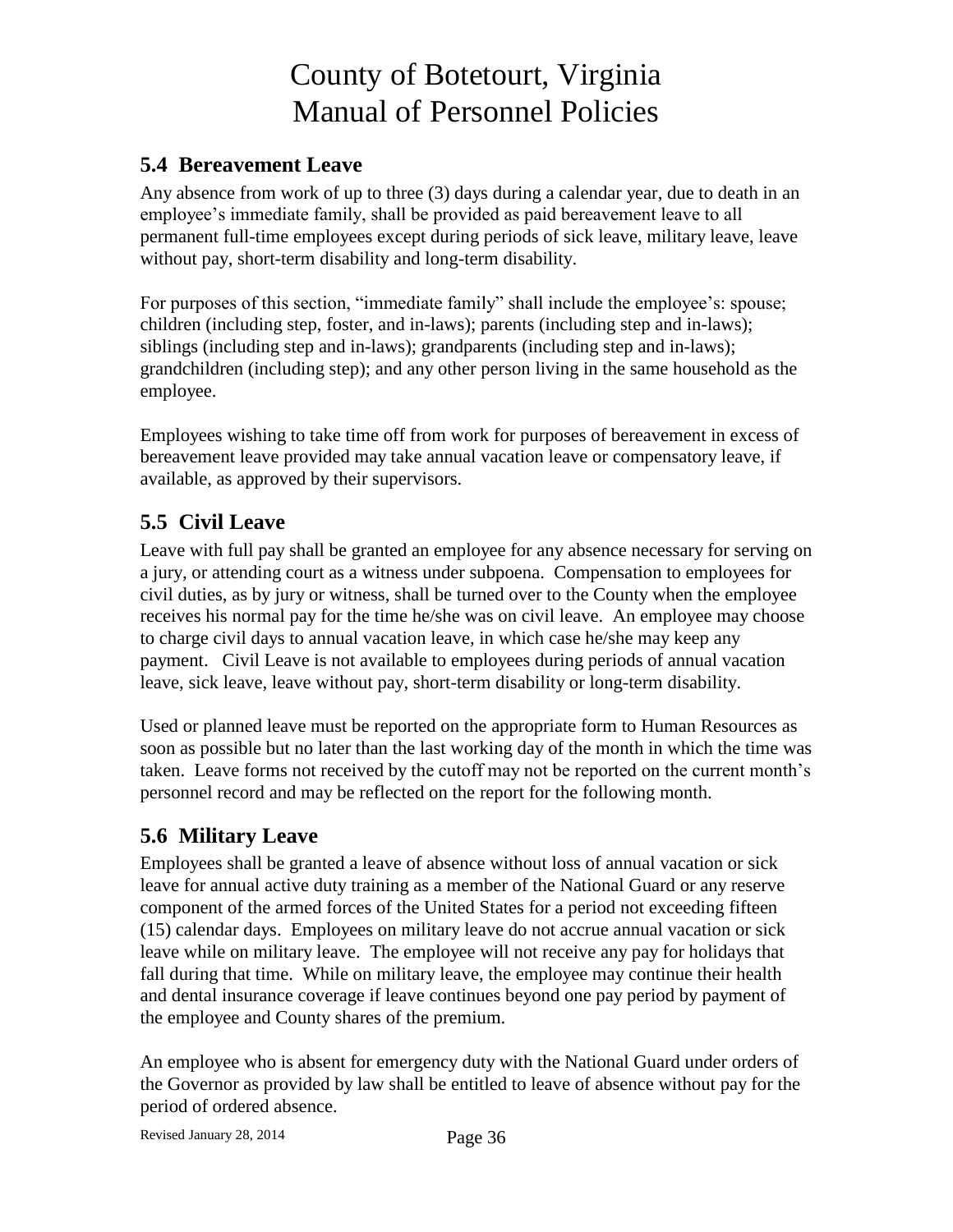A permanent employee who enters on active duty or who received orders in any of the armed forces of the United Stated shall be entitled to military leave without pay and to reinstatement to the same job, or in some cases, a comparable position upon return from active duty as prescribed by public law.

Used or planned leave must be reported on the appropriate form to Human Resources as soon as possible but no later than the last working day of the month in which the time was taken. Leave forms not received by the cutoff may not be reported on the current month's personnel record and may be reflected on the report for the following month.

## <span id="page-40-0"></span>**5.7 Family and Medical Leave Act**

Basic Leave Entitlement:

Under the federal Family and Medical Leave Act, covered employers are required to provide and eligible employees may to take up to twelve (12) work weeks of unpaid job protected leave during any 12-month period for any one of the following reasons:

- for incapacity due to pregnancy, prenatal medical care or child birth
- to care for the employee's child after birth, or placement for adoption or foster care; the exception being if both employees work for the same employer they are entitled to a combined 12 work weeks of leave
- to care for the employee's spouse, son, daughter, or parent with a serious health condition
- for a serious health condition that makes the employee unable to perform the employee's job

A serious health condition is defined as:

- an illness, injury, impairment, or physical or mental condition that involves either an overnight stay in a medical care facility, or
- continuing treatment by a health care provider for a condition that either prevents the employee from performing the functions of the employee's job, or prevents the qualified family member from participating in school or other daily activities.

Subject to certain conditions, the continuing treatment requirement may be met by a period of incapacity of more than 3 consecutive calendar days combined with at least two visits to a health care provider or one visit and a regimen of continuing treatment, or incapacity due to pregnancy, or incapacity due to a chronic condition. Other conditions may meet the definition of continuing treatment.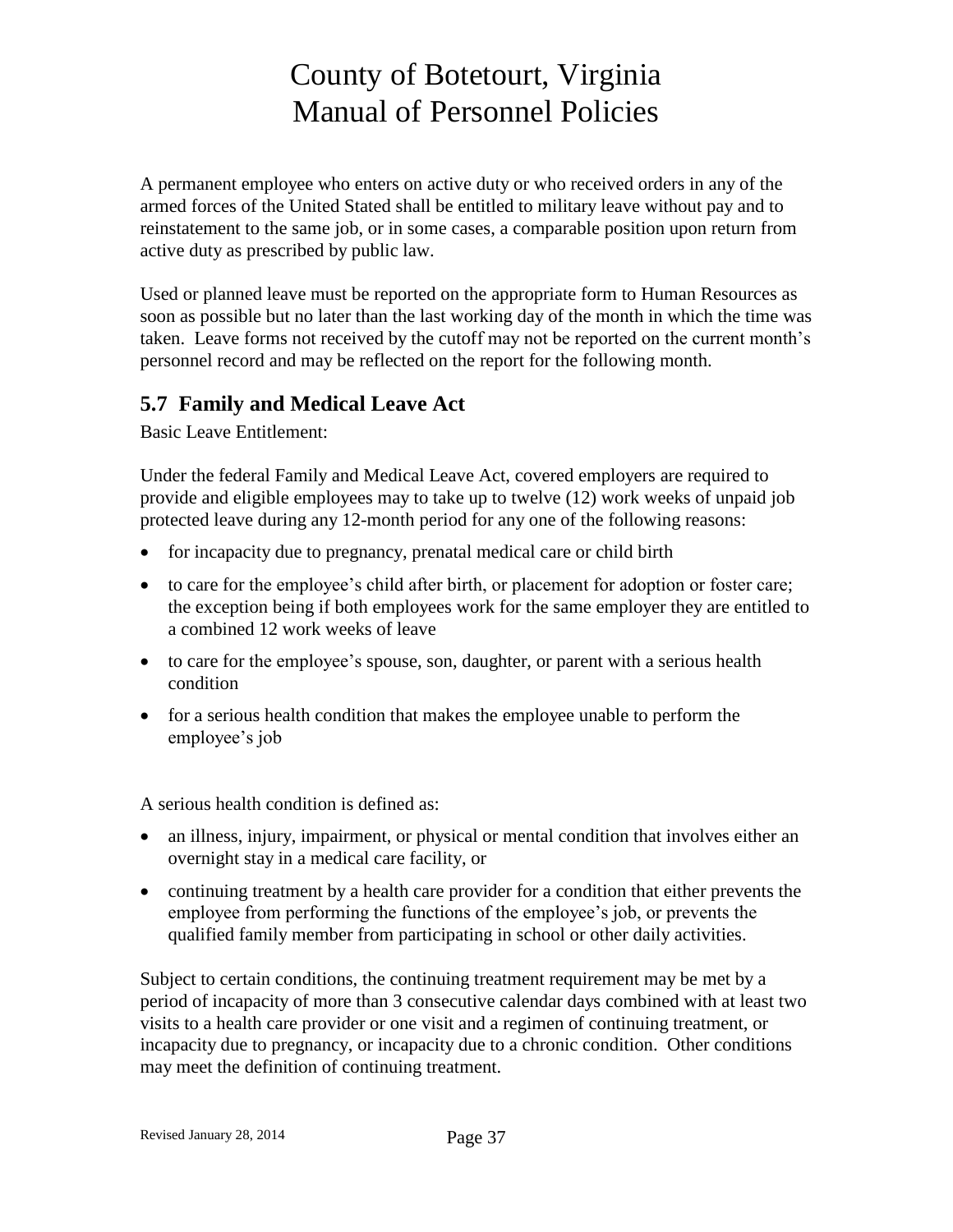Military Family Leave Entitlements:

Eligible employees with a spouse, son, daughter, or parent on active duty or call to active duty status in the National Guard or Reserves in support of a contingency operation may use their 12 week leave entitlement to address certain qualifying exigencies that includes:

- attending certain military events, attending certain counseling sessions and attending post-deployment reintegration briefings
- arranging for alternative childcare
- addressing certain financial and legal arrangements

FMLA also includes a special leave entitlement that permits eligible employees to take up to 26 weeks of leave to care for a covered service member during a single 12 month period. A covered service member is a current member of the Armed Forces, including a member of the National Guard or Reserves, who has a serious injury or illness incurred in the line of duty on active duty that may render the service member medically unfit to perform his or her duties for which the service member is undergoing medical treatment, recuperation, or therapy, or is in outpatient status, or is on the temporary disability retired list.

#### Eligibility and Administration of Family and Medical Leave:

To be eligible for leave, employees must have been employed by the county for at least twelve months and must have provided at least 1,250 hours of service in the preceding twelve month period.

Only unpaid leave is required to be provided under the law. However, employees shall be required to substitute accrued paid leave for any part of the required twelve weeks.

FMLA leave shall run concurrently with periods of sick leave without pay and periods of short-term disability.

The County uses a twelve month rolling back calendar to determine eligibility for Family and Medical Leave. This means the twelve month period is measured backward from the date an employee uses any FMLA leave.

Employees request FMLA leave by giving their supervisor at least 30 days notice in advance of a foreseeable leave and as soon as possible for an unforeseen leave. Certification of a health care provider is required for approval of FMLA leave.

This leave entitlement does not need to be used in one block; leave can be taken intermittently or on a reduced leave schedule when medically necessary. Employees must make reasonable efforts to schedule leave for planned medical treatment so as not to unduly disrupt the employer's operations.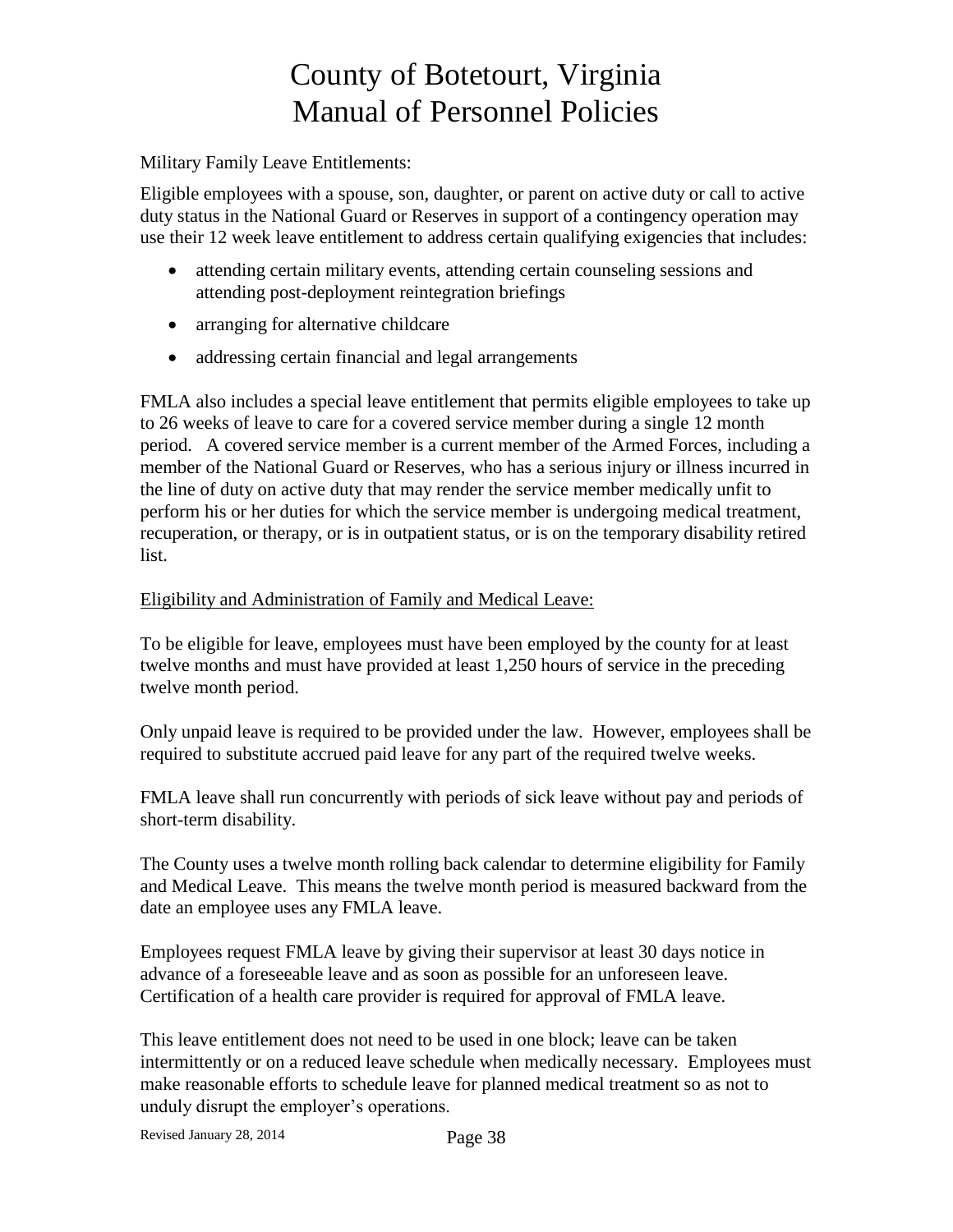During FMLA leave, employers must maintain the employee's health coverage under the group health plan on the same terms as if the employee had continued to work.

FMLA makes it unlawful for an employer to interfere with, restrain, or deny the exercise any right provided under FMLA; discharge or discriminate against any person for opposing any practice made unlawful by FMLA or for involvement in any proceeding under or relating to FMLA.

An employee may file a complaint with the U. S. Department of Labor or may bring a private lawsuit against an employer.

FMLA does not affect any Federal or State law prohibiting discrimination, or supersede any State or local law or collective bargaining agreement which provides greater family or medical leave rights.

For additional information on the Family and Medical Leave Act, employees should contact their supervisors or the Human Resources Office.

## <span id="page-42-0"></span>**5.8 Overtime/Compensatory Time**

The County, as an entity of local government, adheres to all applicable provisions of the U. S. Fair Labor Standards Act. The following are statements that the Board of Supervisors has adopted to coincide with the provisions of the Act and to provide its employees explanations of their rights under the Act.

### <span id="page-42-1"></span>**5.8.1 Accumulation and Use**

The County Administrator and Deputy County Administrator are eligible for overtime compensation in the form of discretionary leave. This discretionary time is not necessarily on an hour for hour basis and may be taken after working overtime hours. These employees are not eligible for and do not receive compensatory leave.

Department Heads and Professionals (position classifications to include those of engineers, purchasing agents, planners, building inspectors, etc.) may accumulate up to 240 hours of compensatory time. This compensatory time will be on an hour for hour basis. It is expected that compensatory time will be taken off within a reasonable time after it is accumulated. This may be taken at the manager's discretion and according to the work load of the department. However, such time cannot be accumulated beyond 240 hours. Hours beyond 240, as of December 31 of each year, will be forfeited by the employee.

For employees in positions other than those described above who work beyond forty (40) hours in a seven day work week, compensatory leave is accumulated at the rate of time and one half. Overtime performed by an employee in which the total hours worked in a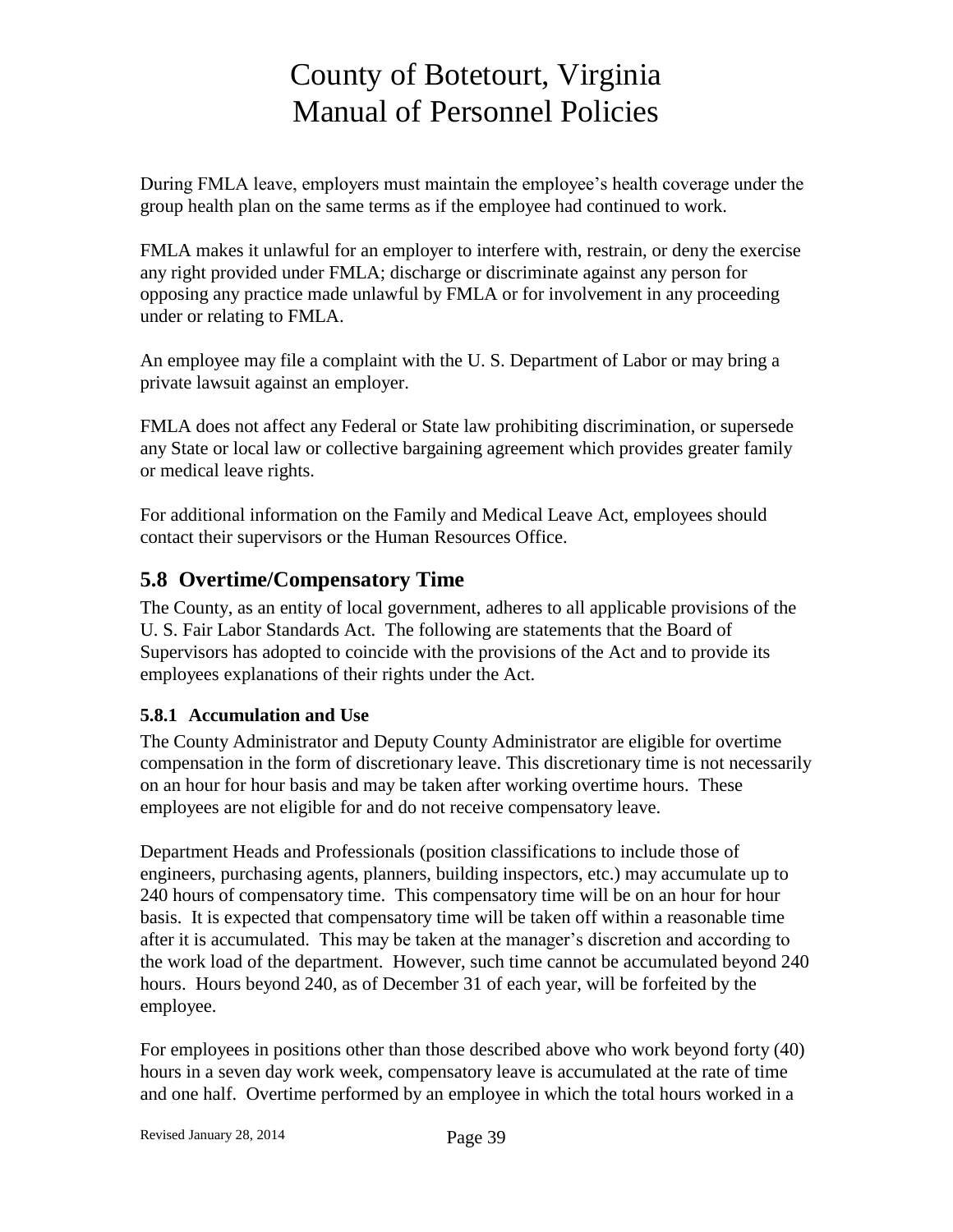week do not exceed forty (40) will be accumulated at straight time rate. Example: If an employee works a holiday that falls during a regular work week and total hours worked including the holiday, is 40, the eight hours worked on the holiday are accumulated at eight hours compensatory leave. If an employee works a sixth day in a normal five day work week, resulting in a total of 48 hours worked, the eight hours worked on the sixth day are accumulated as 12 hours of compensatory leave. The same provision applies to work weeks in which leave is taken. If an employee is on sick leave on Tuesday and works on Saturday and, therefore, the total hours worked in the week do not exceed 40, the extra time worked on Saturday is accumulated at straight time, i.e., eight hours of compensatory time.

The standard meal period (30 minutes) will apply when calculating compensatory time off for part of a work day and for calculating accrued compensatory time worked during a day. Working through a meal period will be the equivalent of the standard meal period of 30 minutes.

Work-related travel outside of normal work hours is not eligible for overtime/compensatory time unless approved in advance by the County Administrator or Deputy County Administrator.

Employees earning compensatory leave may carry over from year to year up to 240 hours of compensatory leave. All hours accumulated beyond that limit will be taken as compensatory leave, which can be taken as the individual department's work load allows. The County reserves the right, at any time, to pay an employee for hours worked above the regular work week rather than allow accrued compensatory time on the appropriate straight time or time-and-one-half basis.

Compensatory time is reimbursable upon separation from County service. Under no circumstances will overtime be paid except as specified above.

Compensatory time which was accumulated by employees prior to the adoption of this personnel policy shall be honored by the County. Employees who have accumulated such compensatory time will be compensated upon separation from the County on an hour-perhour basis consistent with unused annual leave.

All accumulation of compensatory time must be approved by an administrator, the employee's department head, or the employee's supervisor in advance of such accumulation and is subject to review by the County Administrator.

Compensatory time earned must be reported on the appropriate form and sent to Human Resources as soon as possible but no later than the last working day of the month in which the time was worked. Compensatory Time Earned forms not received by the cutoff may not be reported on the current month's personnel record and may be reflected on the report for the following month.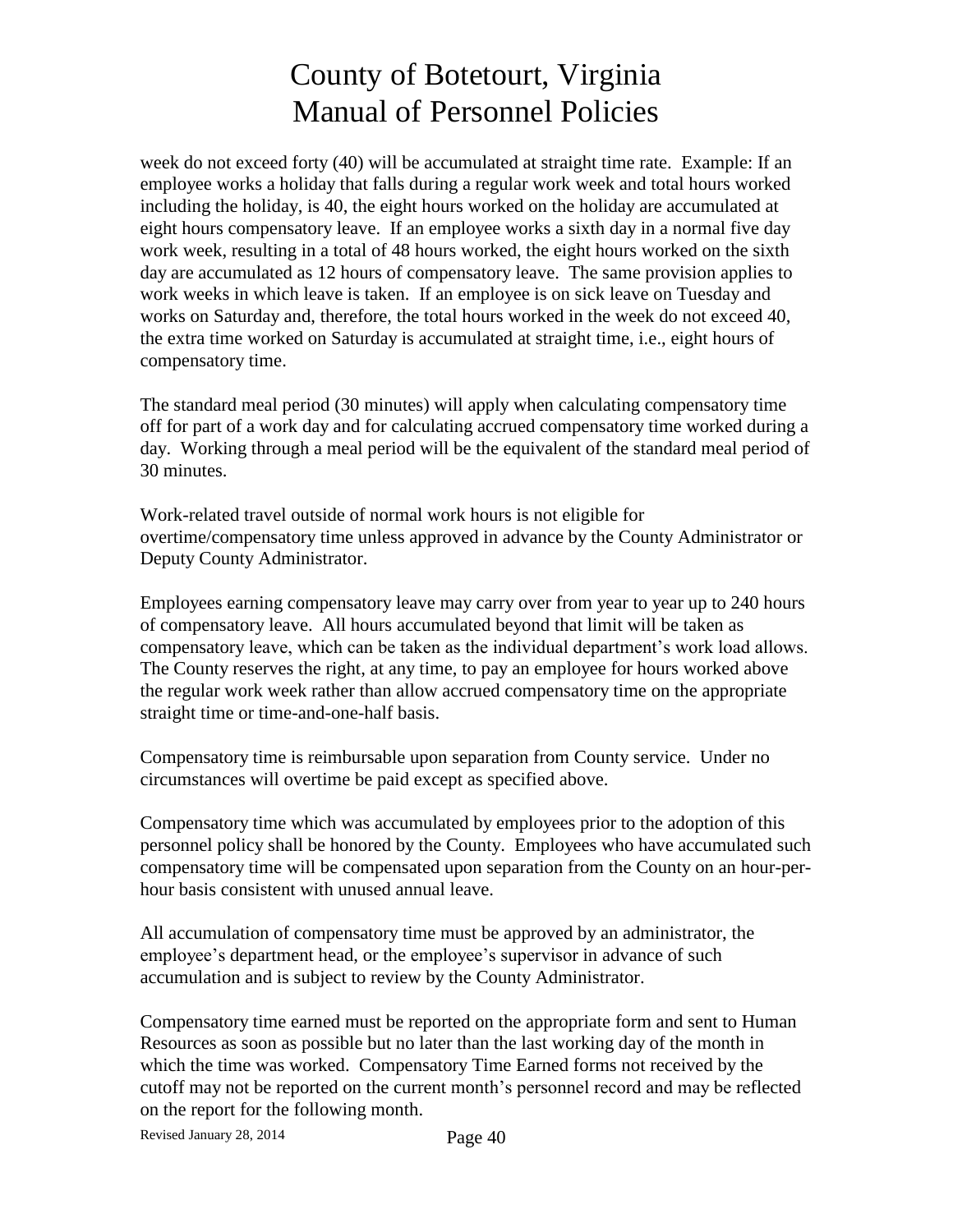#### <span id="page-44-0"></span>**5.8.2 Wage Basis, Pay Period, Time Sheets**

Botetourt County pays wages based on the job classification and relative experience of each employee. Employees will be paid on a monthly basis and shall be paid on the last working day of each pay period. Time worked for the month must be reported on a time sheet and sent to the Bookkeeper in Financial Services nine (9) days prior to the last working day of the month to allow sufficient processing time to be included in the current pay period.

#### <span id="page-44-1"></span>**5.8.3 Administration and Record Keeping**

The County Administrator or his or her designee is responsible for administration and maintenance of records pertaining to personnel operations.

Records shall be kept showing hours worked per day for each employee and amount of compensatory (overtime) for the work period. These records shall be maintained on each program site, open to inspection by approved authorities (by the County Administrator's orders only). Additional information relative to medical, annual vacation or other time may be placed on the record. These records shall be reviewed on a monthly basis for payroll and leave computation.

All records shall be kept in accordance with the applicable Records Retention and Disposition Schedules of The Library of Virginia.

### <span id="page-44-2"></span>**5.8.4 Meal Periods**

At no time should a non-exempt employee spend meal periods at the work station, unless approved in advance as provided above. Any such work can be considered as a basis for overtime (compensatory). (This includes eating at desk and answering phones or doing other work.) This provision also applies to time before the work day begins and after it ends.

Employees may not voluntarily perform work at the work site prior to the beginning of the work day or after scheduled quitting time. Failure to adhere to this requirement is subject to disciplinary action. On site supervisors shall monitor this and be held responsible and accountable for proper implementation. It is recognized that upon occasion this situation may necessarily occur. In those cases, the procedures regarding accumulation of compensatory time shall apply.

## <span id="page-44-3"></span>**5.9 Leave Without Pay**

Upon request of an employee, the County Administrator may grant, for reasonable cause, a leave of absence without pay for a specified period of time. Approval will be based on the needs of the County at the time of request. If leave without pay is approved, annual vacation leave and sick leave will not accumulate during this non-pay status. The employee will not receive any pay for holidays that fall during that time. While on leave without pay, the employee may continue their health and dental insurance coverage if leave continues beyond one pay period by payment of the employee and County shares of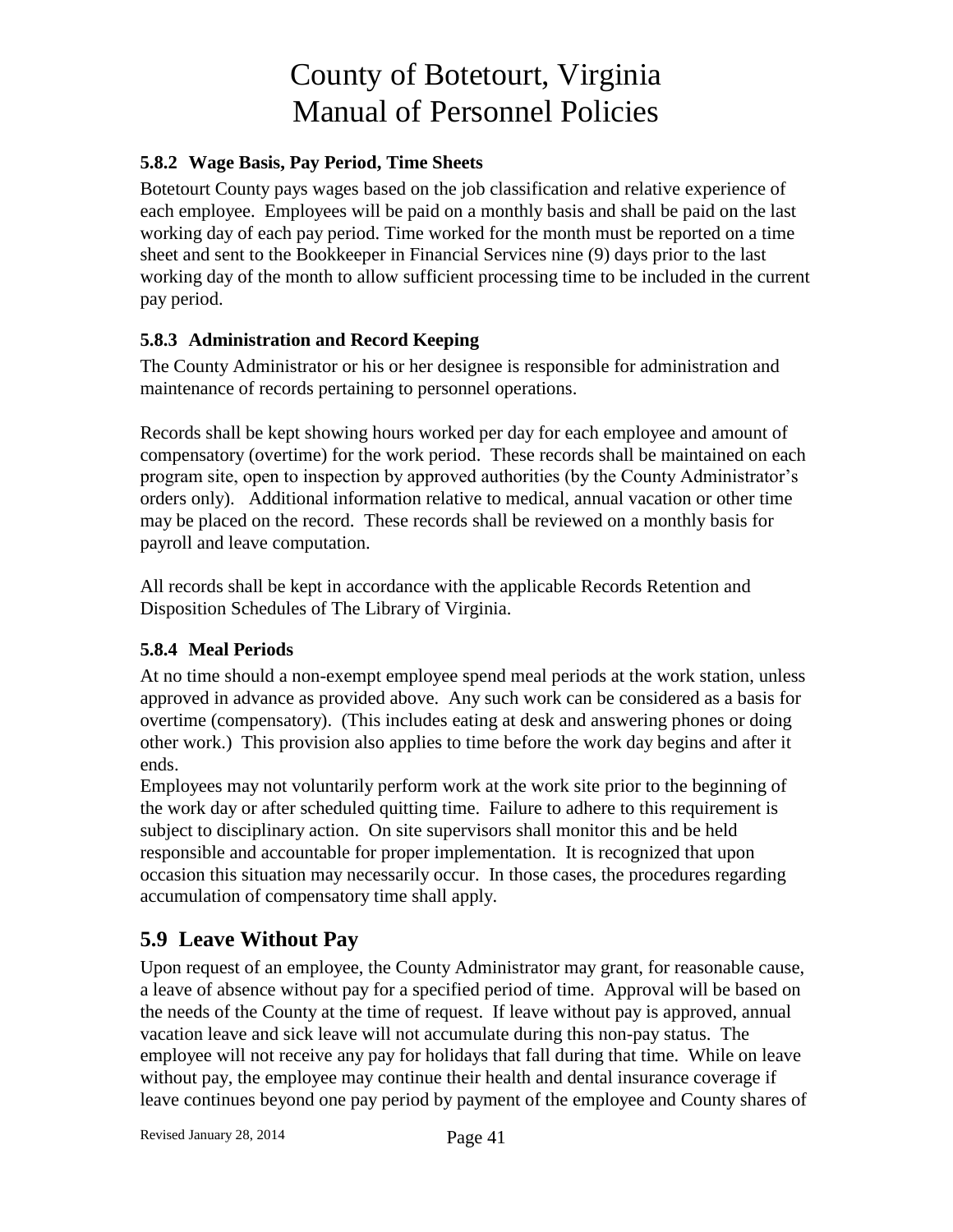the premium. If the employee is covered by Virginia Retirement System, the employee must pay the employee's share of the life insurance premium.

## <span id="page-45-0"></span>**5.10 Workers' Compensation Leave**

An employee incapacitated by injury or illness as defined by the Workers' Compensation Act shall be entitled to benefits as provided by that Act. Benefits for qualifying illnesses or injuries include compensation for time missed from work and the payment of medical benefits. Illnesses or injuries resulting from an employee's work may or may not qualify for benefits. Determinations of qualification and the award of benefits are made by the County's workers' compensation insurance carrier. Information about benefits and procedures are available from Human Resources.

Every employee or his representative shall immediately on the occurrence of an accident or as soon thereafter as practicable, give or cause to be given to his supervisor, or the County, a written notice of the accident. The notice shall state the name and address of the employee, the time and place of the accident, the nature and cause of the accident, and the injury. Failure to give written notice in the manner described above within 30 days of the accident may prejudice the employee's rights to compensation and the payment of medical benefits under Virginia's workmen's compensation laws. Time missed from work due to an illness or injury qualifying for Workers' Compensation Act benefits will not be applied against any of the employee's accrued leave balances. The employee may not substitute accrued paid leave for benefits provided under the Act.

### <span id="page-45-1"></span>**5.11 Retirement**

The County is a participant in the Virginia Retirement System (VRS). The Commonwealth of Virginia supplements federal social security benefits with provisions for retirement due to disability or age. Each pay period, the County makes contributions to every employee's retirement account.

An employee leaving County service before retirement may withdraw the total of his or her contributions to the system plus accrued interest or may elect to have the contributions remain in the plan.

The VRS administers several retirement plans for local government employees in Virginia. Which plan an employee participates in is determined, primarily, by the employee's initial participation date. Retirement plan terms, conditions and benefits vary and detailed information is available from VRS. Currently, County employees may be enrolled in Plan 1, Plan 2 or the Hybrid Retirement Plan through VRS. All new VRS participants not employed in a hazardous duty position as of January 1, 2014, are required to participate in the Hybrid Retirement Plan.

Hybrid Retirement Plan participants are eligible for short- and long-term disability benefits in accordance with the plan. As a result, Hybrid Retirement Plan employees are not eligible to participate in or receive County sick leave bank benefits.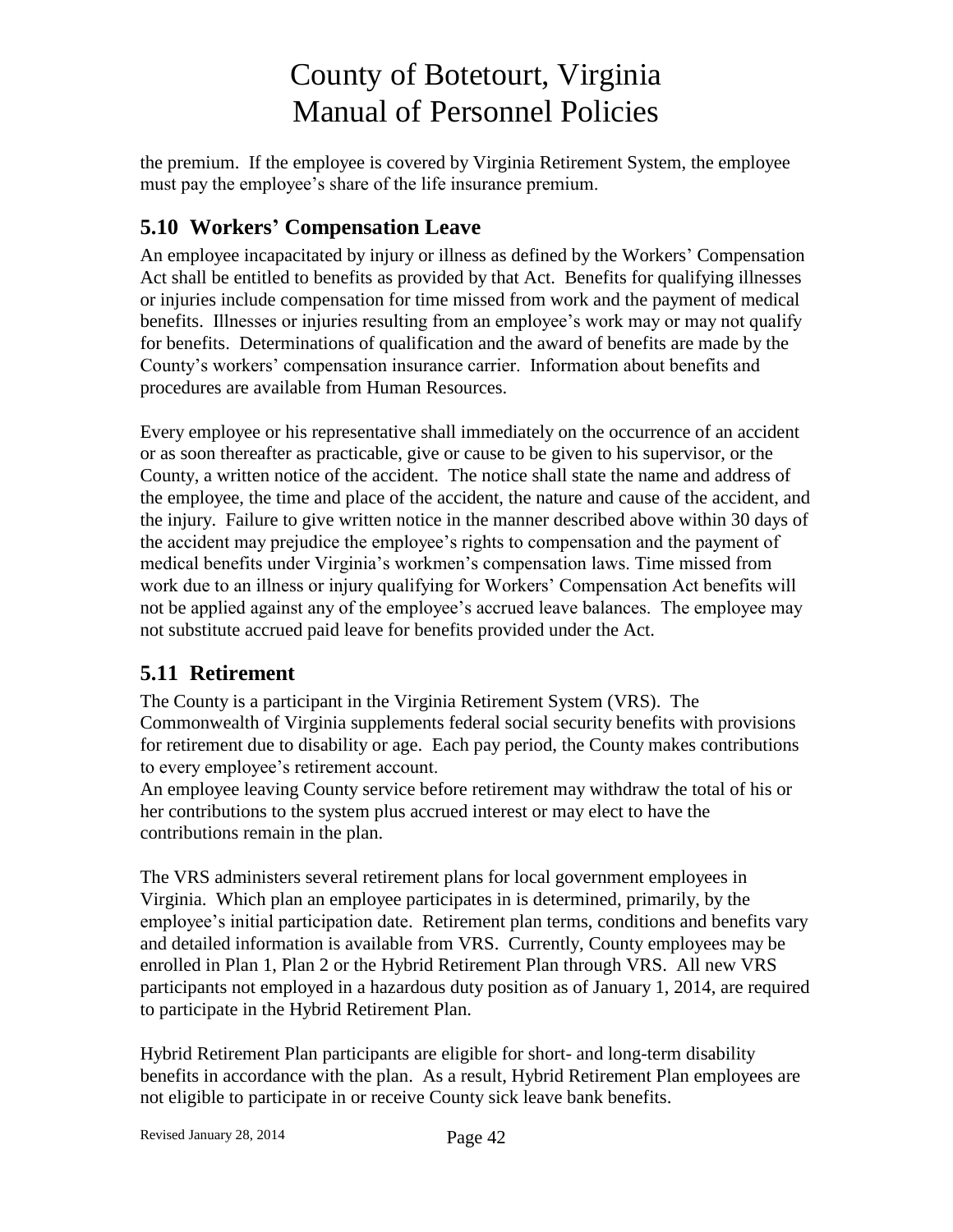The County also is a participant in the VRS 457(b) deferred compensation plan. This plan allows employees to contribute before-tax dollars, up to maximum deferral limits established by the IRS, through a salary deferral agreement into investment accounts of their choosing. These contributions remain tax free until withdrawal at retirement. The county matches employee contributions dollar-for-dollar up to authorized limits. For more information, contact Human Resources.

## <span id="page-46-0"></span>**5.12 Social Security**

All employees are required to participate in the federal Social Security System. Appropriate amounts will be deducted from the employee's salary as provided by federal law.

## <span id="page-46-1"></span>**5.13 Life Insurance**

Life insurance coverage is provided to permanent full-time employees. The cost of such insurance is paid fully by the County. The amount of life insurance is twice the employee's annual salary rounded up to the next highest \$1,000 in the event of natural death. In the event of accidental death, the insurance is double the natural death benefit. For example: if an employee has a salary of \$25,300, the employee is insured for \$52,000 in the event of natural death and \$104,000 in the event of accidental death. Employees covered under the County provided life insurance plan may also purchase additional life insurance, from one (1) to four (4) times their annual salary, up to carrier limits, through the VRS Optional Group Life insurance program. For more information, contact Human Resources.

## <span id="page-46-2"></span>**5.14 Health Insurance**

The County offers to permanent full-time employees and their dependents group health insurance that includes hospitalization, medical, prescription drug, surgical and major benefits. The County pays the premium cost for the employee. The employee has the option of purchasing dependent coverage through payroll deduction. The employee has the option to continue this health insurance coverage for a limited time upon retirement, termination or other severance from the County provided that the employee pays the entire cost of coverage and any administrative fee applied as permitted by law. For more information, contact Human Resources.

### <span id="page-46-3"></span>**5.15 Dental Insurance**

Group dental insurance is offered to permanent full-time County employees. The County pays the premium cost for the employee. The employee has the option of purchasing dependent coverage through payroll deduction. Coverage includes preventative services,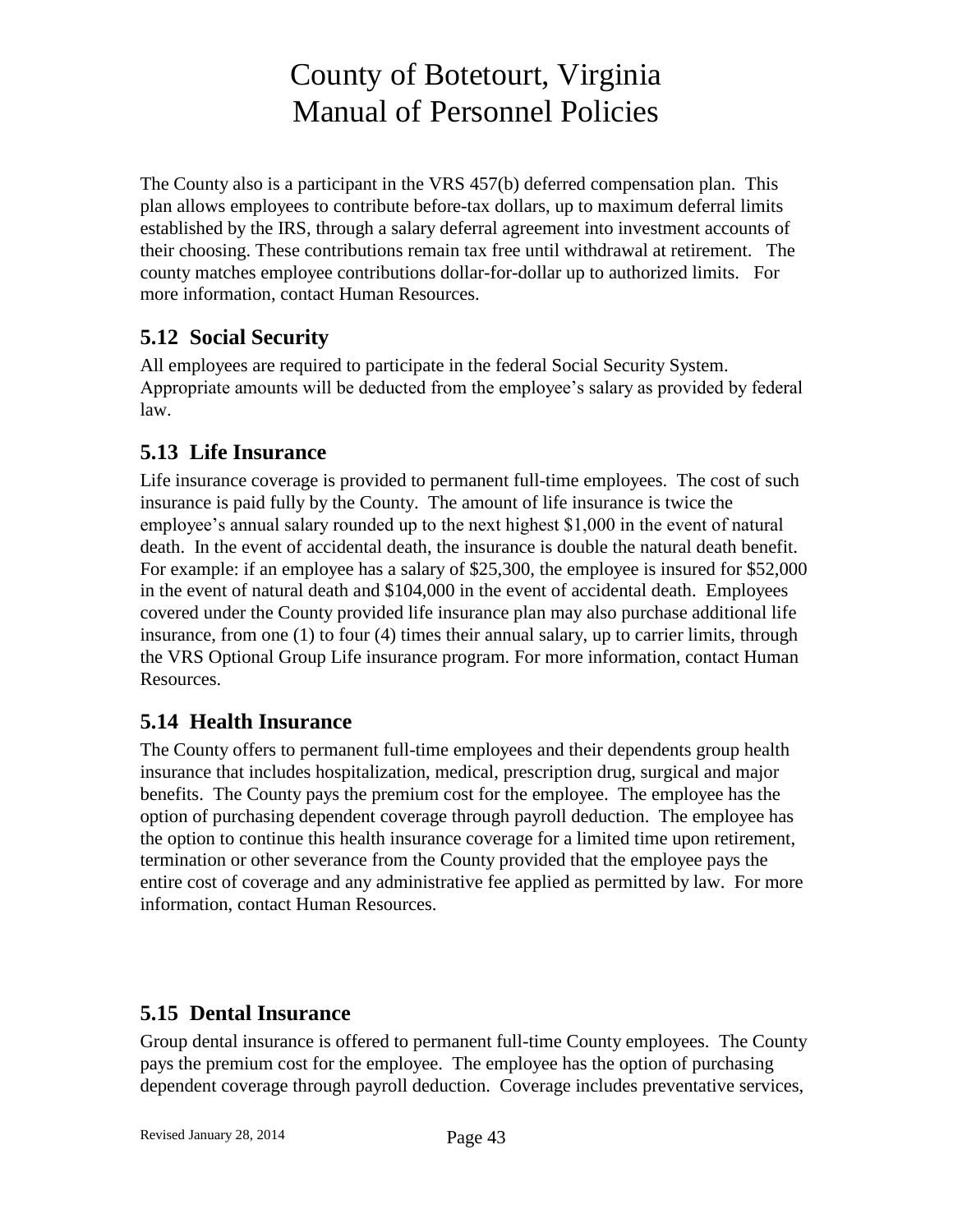basic services, and major services. The employee has the option of purchasing dependent coverage. For more information, contact Human Resources.

## <span id="page-47-0"></span>**5.16 Retiree Medical Insurance Coverage**

### <span id="page-47-1"></span>**5.16.1 Purpose**

To define the eligibility requirements for retiree medical insurance coverage when an employee retires under VRS regular or disability retirement guidelines, subject to the provisions of Virginia Code § 15.2-1517.

### <span id="page-47-2"></span>**5.16.2 Policy**

An employee who has completed 15 years of uninterrupted service with the County and retires in accordance with the Virginia Retirement System (VRS) regular or disability retirement guidelines may continue the same medical insurance coverage in effect at the time of retirement. Coverage is available to the retiree until age 65. If coverage is dropped or reduced after disability or regular retirement begins, coverage cannot be reinstated.

Qualified retirees are responsible for the premium for this medical insurance coverage. When providing this coverage, the County may rate retirees separately from active employees who are covered under the employee group plan.

### <span id="page-47-3"></span>**5.16.3 Procedure**

### Employee

The employee must notify the Human Resources Office of his or her desire to continue health insurance coverage at the time of retirement. Upon authorization by the retiree and the County, monthly health care premiums may be taken directly from the retiree's monthly retirement check in accordance with VRS guidelines.

### Dependent Coverage

The dependent must be enrolled in the County's group medical insurance plan six (6) months prior to the retirement of the employee. A qualifying event supersedes the six (6) month requirement. Coverage is no longer available for a spouse and/or dependent child(ren) when the retiree reaches age 65.

#### Payments

The County is responsible for the administration of the health insurance program. Unless deducted by VRS, monthly health care premiums must be paid to the County by the 1st of each month. After the 8th, a late fee equal to 7% of the amount due may be charged. If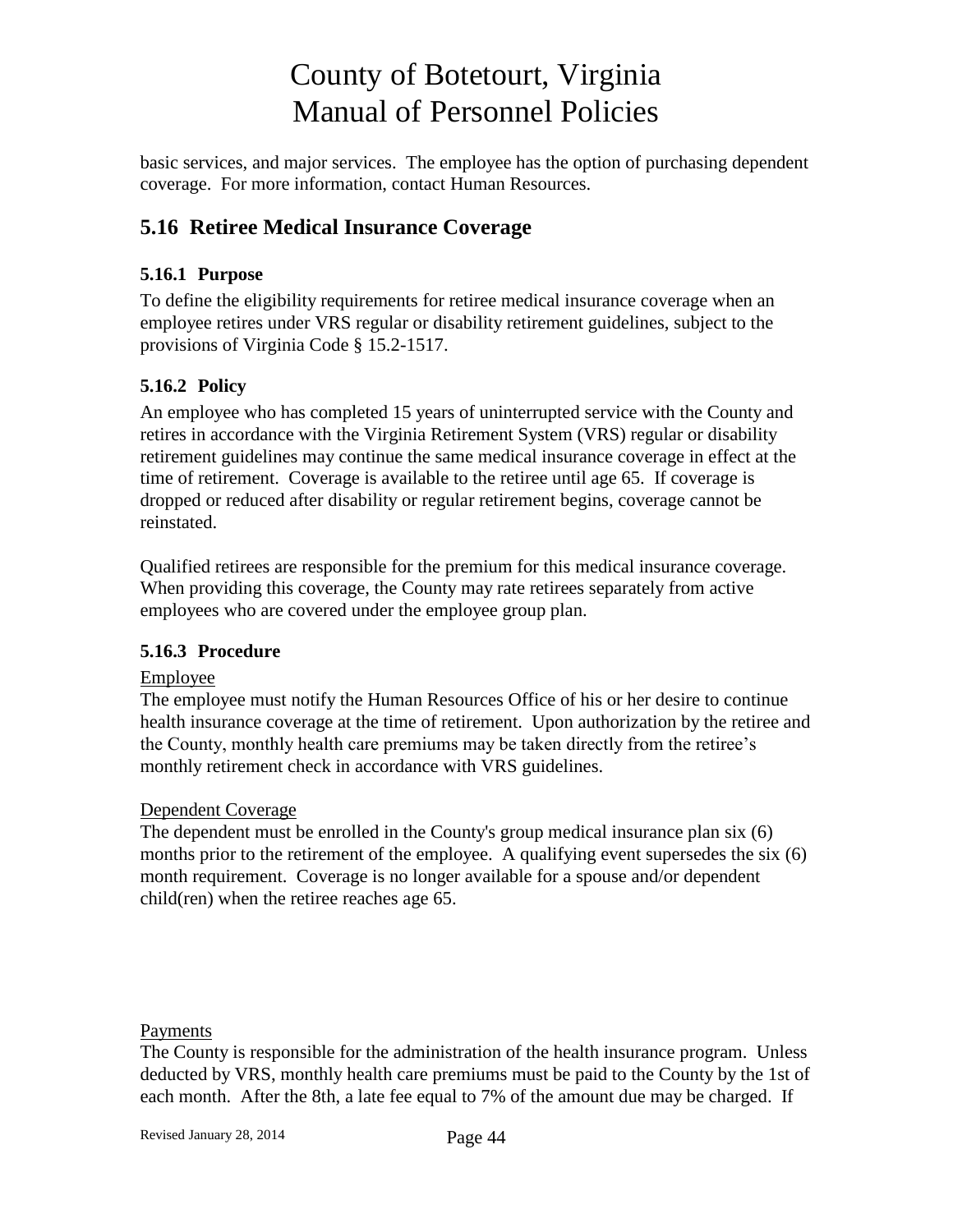payment is not received within 15 days, coverage may be cancelled and cannot be reinstated.

Should a retiree choose to pay by personal check and the check is returned to the County for any reason, then the County reserves the right to add an additional \$20.00 returned check fee to the original premium amount and submit it for payment. If a check is returned for a second time during the calendar year, payment must be made by cash or money order.

### <span id="page-48-0"></span>**5.16.4 Disclaimer**

Nothing in this policy is intended to create or construe to create a contract or guarantee of benefits for any specific period of time. The County reserves the right to change or modify these benefits at any time in accordance with Board policy or federal or state laws.

# <span id="page-48-1"></span>**6. Training/Continuing Education Program**

### **Purpose**

The purposes of this Tuition Assistance Policy are to:

- improve County services and operations through continuing skills development and education by County employees;
- support succession planning and the effective and smooth transition of positions, responsibilities and leadership from one employee to the next; and to
- enhance the County's ability to recruit and retain quality employees dedicated to delivering excellence.

### **Applicability**

This policy applies to non-mandated training and education only. It does not apply to, substitute for, or replace job-required training or education. Training and education mandated by an employee's supervisor shall be provided at the County's expense. This policy does not apply to training or education approved prior to January 1, 2010.

### **Employee Eligibility**

To be eligible to apply for the benefits of this policy, an employee must: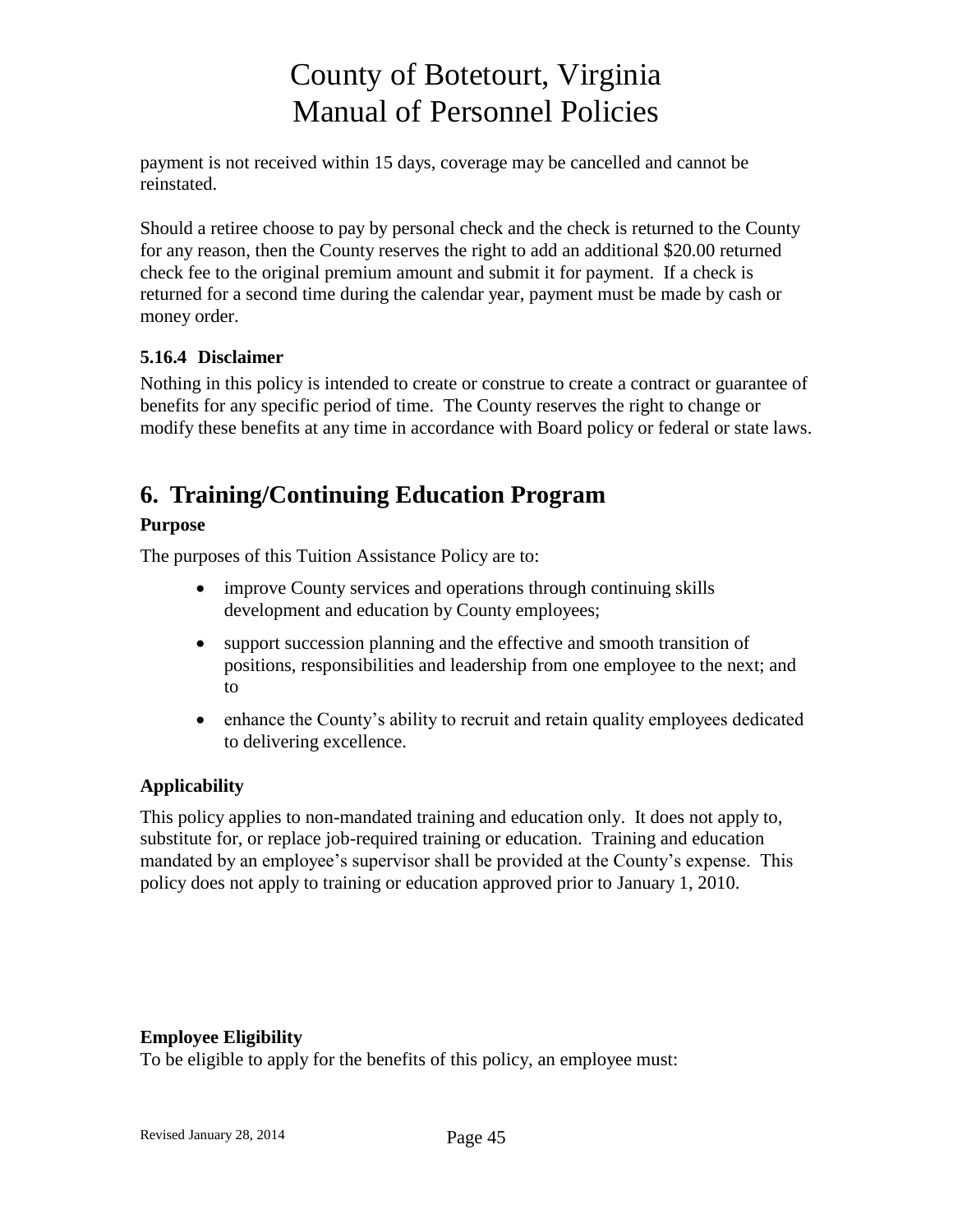- be a full-time, permanent, non-probationary employee of the Botetourt County Board of Supervisors;
- have a minimum employee performance rating of satisfactory on the performance evaluation immediately prior to applying; and
- for course work that is part of a General Equivalency Diploma (GED) or postsecondary degree program, have worked at least twelve consecutive months for the Board of Supervisors immediately prior to applying.

#### **Course/Program Eligibility**

- all activities under this policy must be approved before the start of the activity by the County Administrator or his designee
- all courses, seminars, workshops, programs, etc. must be either directly related to an employee's current position, or must be directly related to recommended or required educational qualifications for a potential future movement into another existing position under the authority of the Board of Supervisors
- post-secondary degree program courses must be taken through an institution that is accredited by a generally recognized accreditation entity
- approval of a course that is part of a program of study does not necessarily obligate the County to approve future courses in that program of study

#### **Reimbursement Eligibility**

- the employee must accept and agree in writing to an employment commitment/repayment obligation as provided herein
- the course must be successfully completed; if graded, the employee must receive a grade of "C" or better for any undergraduate courses and must receive a grade of "B" or better for any graduate level courses
- tuition and fees required to enroll in a course or to attend an accredited institution and approved in advance by the County Administrator or his designee are reimbursable

#### **Ineligible Expenses**

- books, supplies, parking fees, travel and any other expense not approved in advance as a reimbursable expense (certain expenses may be tax deductable and employees should consult their tax advisor)
- expenses, including reimbursable expenses approved in advance, for which the employee is offered funding from another source including financial aid, scholarships, grants, gifts or stipends

#### **Reimbursement Amount**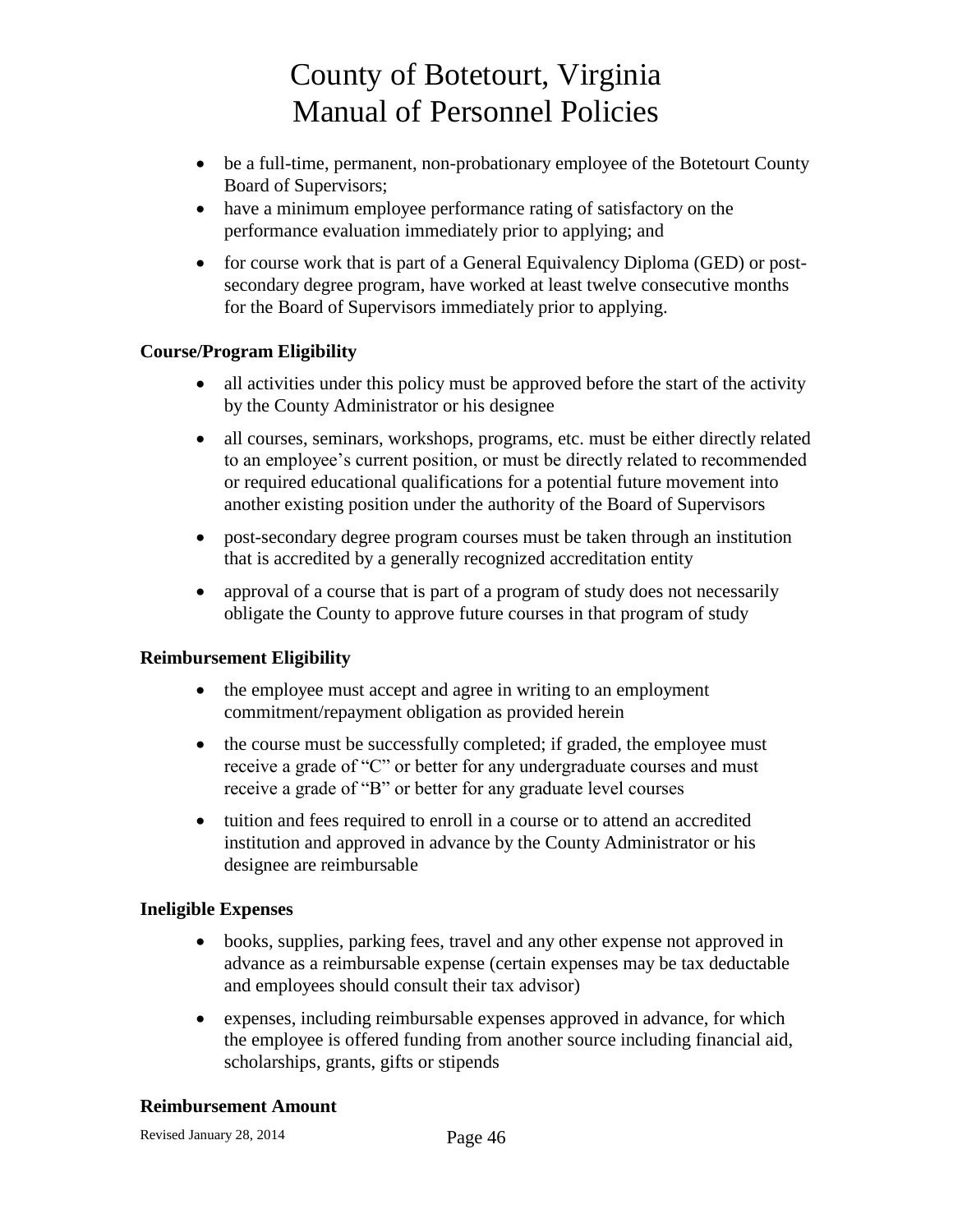- for a non-grade course that is directly related to the employee's current job, 100% of eligible expenses will be reimbursed by the County upon satisfactory completion
- for a graded course that is directly related to the employee's current job, eligible expenses will be reimbursed based on the final grade received as follows:
	- Undergraduate Level Courses
	- o for a grade of "A" -- 100%
	- o for a grade of "B"  $90\%$
	- o for a grade of "C"  $80\%$ Graduate Level Courses
	- $\circ$  for a grade of "A" -- 100%
	- o for a grade of "B"  $90\%$
- for a non-grade course that is related to a potential future position, 50% of eligible expenses will be reimbursed by the County upon satisfactory completion
- for a graded course that is related to a potential future position, eligible expenses will be reimbursed based on the final grade received as follows: Undergraduate Level Courses
	- o for a grade of " $A$ " 50%
	- o for a grade of "B"  $-40\%$
	- o for a grade of "C" 30% Graduate Level Courses
	- $\circ$  for a grade of "A" -- 50%
	- $\circ$  for a grade of "B" 40%
- no reimbursement will be provided for courses not completed as outlined above
- in no case shall reimbursement to an employee in any County fiscal year exceed \$2,000 for job related courses or \$1,500 for courses related to a potential future position.
- all County reimbursements are subject to annual appropriation by the Board of Supervisors and the availability of funds

#### **Employment Requirement/ Reimbursement Repayment**

An employee receiving reimbursement under this policy is required to maintain employment with the Board of Supervisors for one year for each \$1,000 reimbursed by the County within a twelve-month period. Periods of short- or long-term disability shall not count towards the employee's employment period for purposes of this section. The one-year employment requirement begins as of the date the employee successfully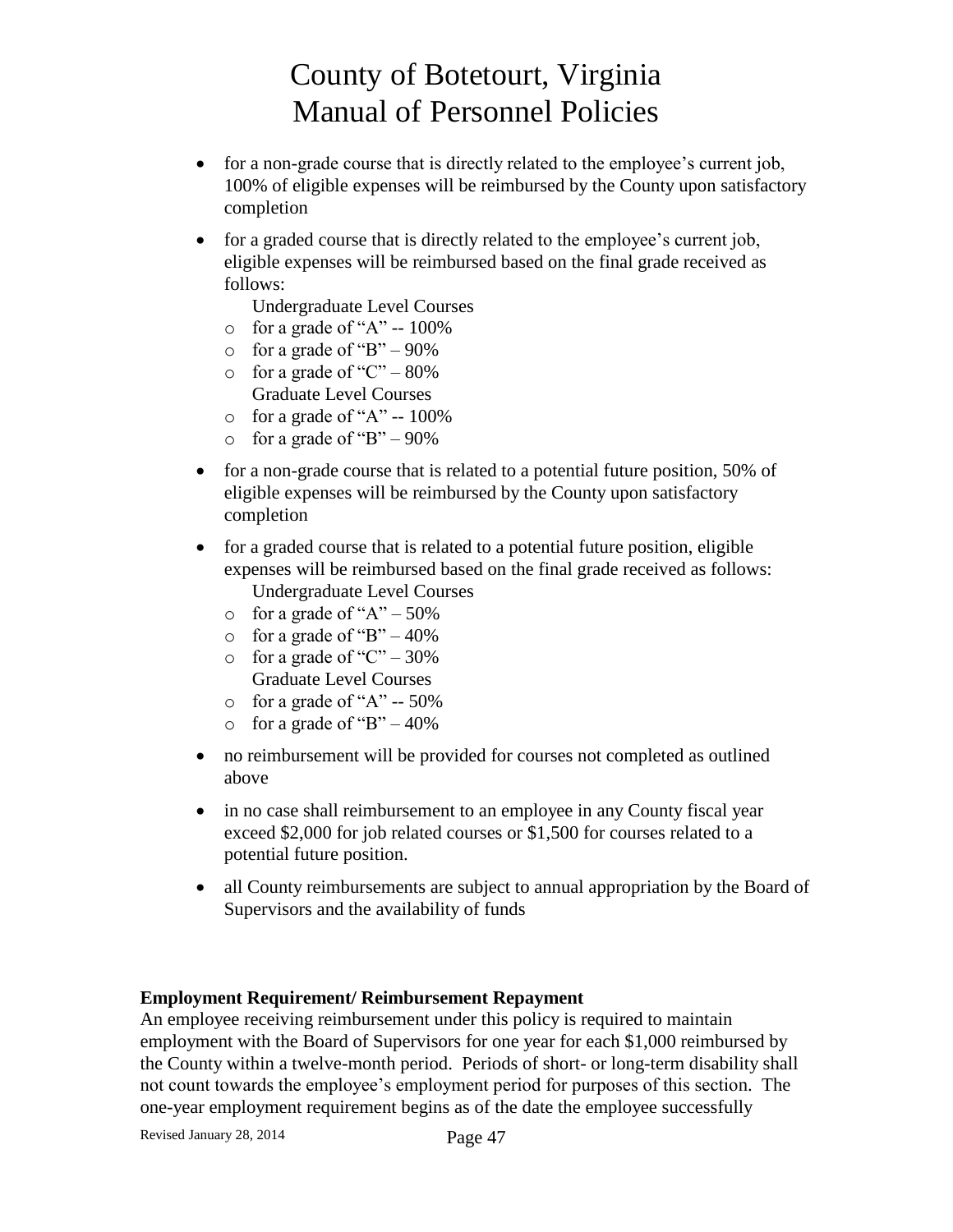completes the course and may run simultaneously with employment requirements of other courses.

Whether voluntary or involuntary and regardless of reason or cause, upon termination of employment prior to the employee's completion of the above employment requirement, the employee shall repay to the County the amount of reimbursement the employee received from the County proportional to the length of the work requirement fulfilled by the employee. Repayment shall first be made through deduction of any accumulated sick or annual leave otherwise payable to the employee upon termination. Any remaining repayment due shall be billed to the employee according to a schedule approved by the County Administrator or his designee. Except in cases of demonstrated hardship, repayment should not extend beyond twelve months of the employee's termination date.

#### **Administration**

The employee must provide documentation satisfactory to the County Administrator or his designee demonstrating compliance with all provisions of this policy.

Nothing in the policy shall preclude the inclusion of additional requirements or conditions on the employee's obligations under this policy as may be deemed appropriate by the County Administrator or his designee.

Work associated with the requirements of any course approved under this policy must not interfere with or adversely impact the employee's performance on the job and may not be performed during work hours. The employee may use County equipment outside of work hours for course work upon prior approval by the County Administrator or his designee, however, any supplies necessary must be provided by the employee.

## <span id="page-51-0"></span>**7. Records and Reports**

### <span id="page-51-1"></span>**7.1 Personnel Transactions**

All appointments, separations and other personnel transactions shall be made on forms designated by the County Administrator.

### <span id="page-51-2"></span>**7.2 Active Applications**

Applications are actively considered for a period of six months from the date of filing and will be reviewed for all vacancies that occur during the six months for the position for which application is made.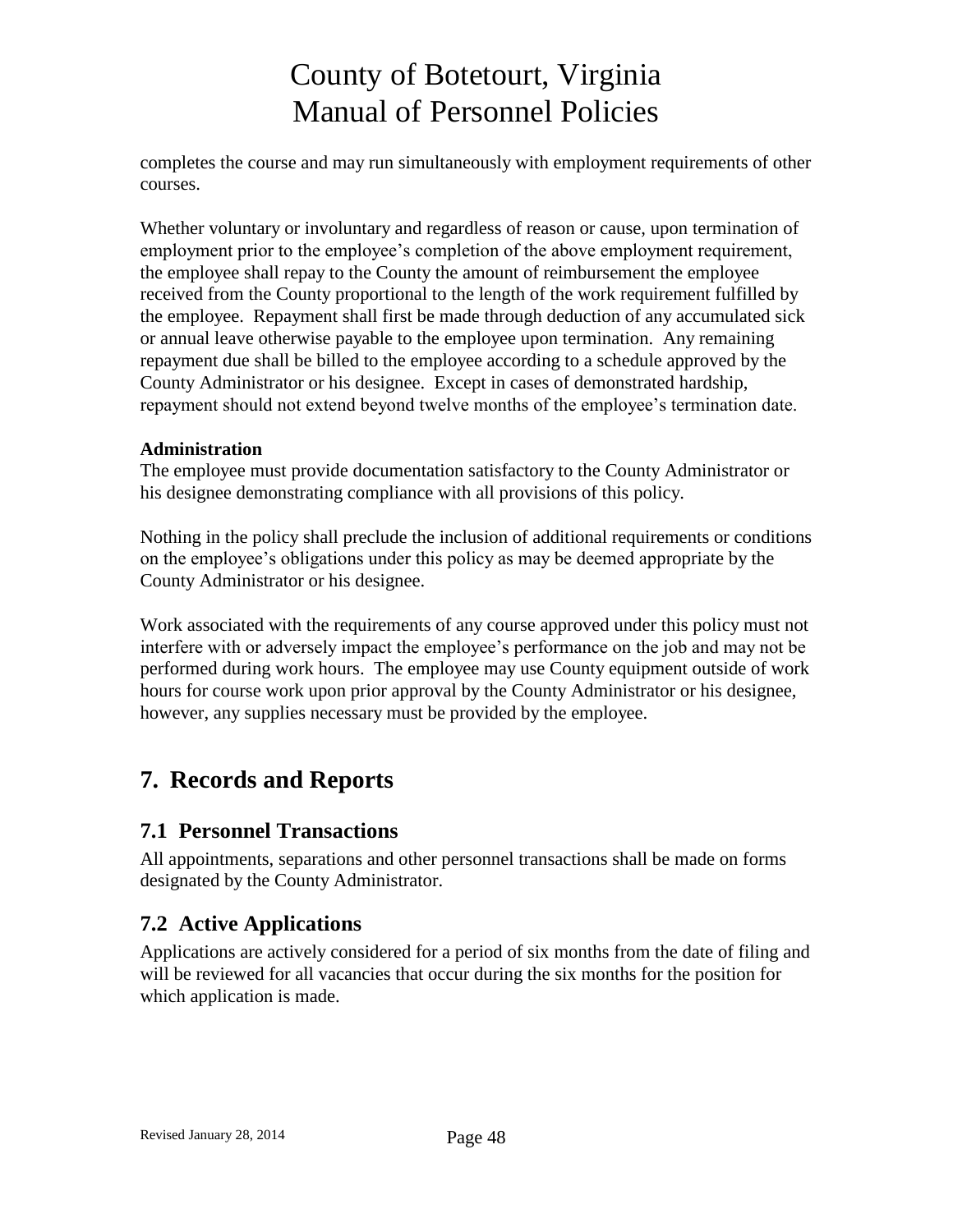## <span id="page-52-0"></span>**7.3 Public Inspection**

The following information relative to employees and former employees shall be available for public inspection at reasonable times and in accordance with such procedures as the County Administrator may prescribe: name, class title, salary, and other information as is required by law. Examination records and performance rating reports shall be accessible only to the department head concerned, the Board of Supervisors and the employee involved.

## <span id="page-52-1"></span>**7.4 Destruction of Records**

Employee service records, either the original or microfilm copies, shall be kept permanently. All other records, including correspondence, applications and examinations may be destroyed after three years at the discretion of the County Administrator.